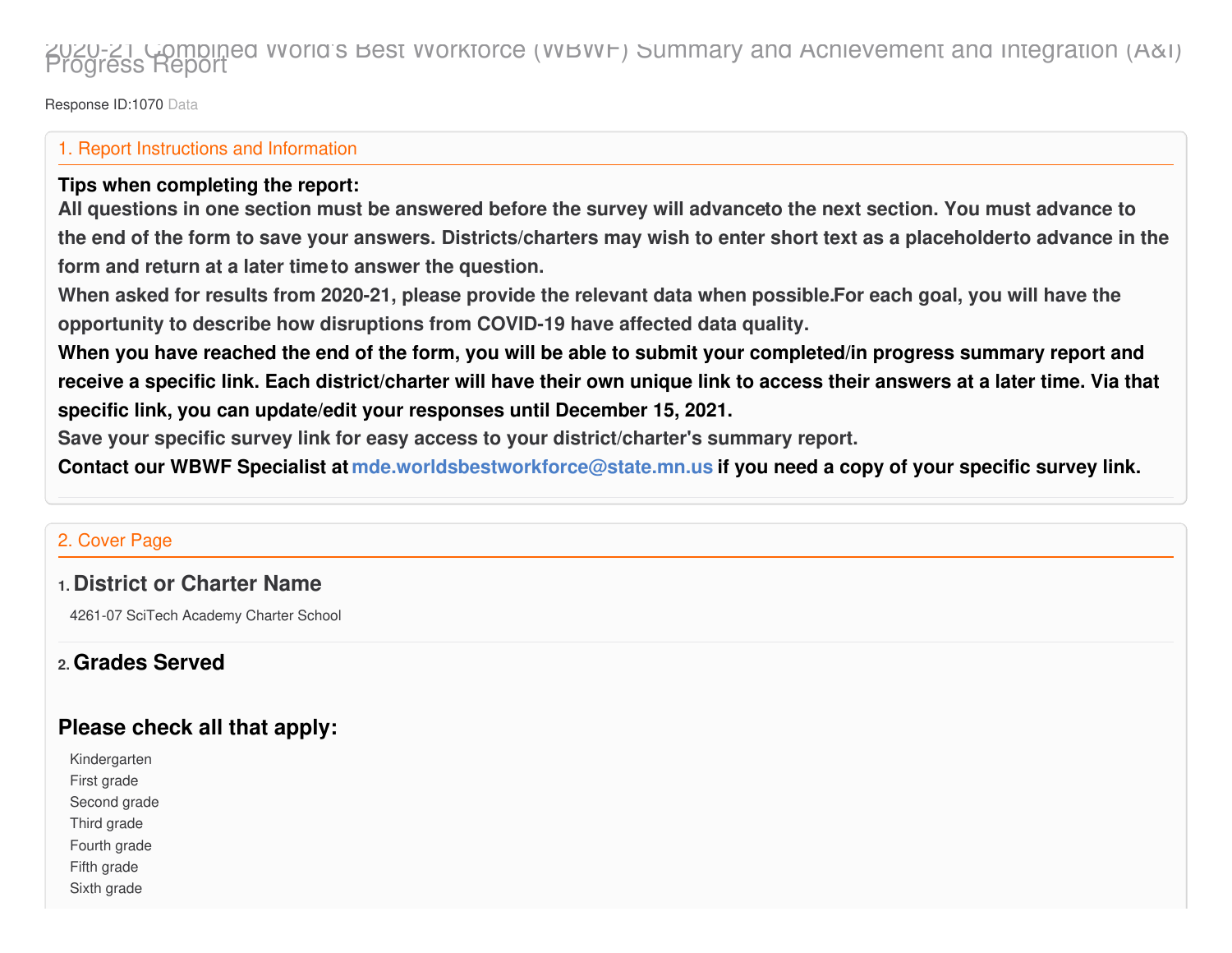Seventh grade Eighth grade

#### **3. WBWF Contact Information**

**WBWF Contact Name**

Abdisallam Abdulle

#### **WBWF Contact Title**

**Director** 

#### **WBWF Contact Phone Number**

612-461-3744

#### **WBWF Contact Email**

aabdulle@scitechacademymn.org

### **4. Did you have an MDE approved Achievement and Integration plan implemented in the 2020-21 school year?**

#### **Did you have an MDE approved Achievement and Integration plan during 2020-21 SY?**

No

**What year of your Achievement & Integration plan are you reporting on?**

**Did you have a Racially Identifiable School (RIS) in the 2020-21 SY?**

#### **A&I Contact Name**

**A&I Contact Title**

#### **A&I Contact Phone Number**

**A&I Contact Email**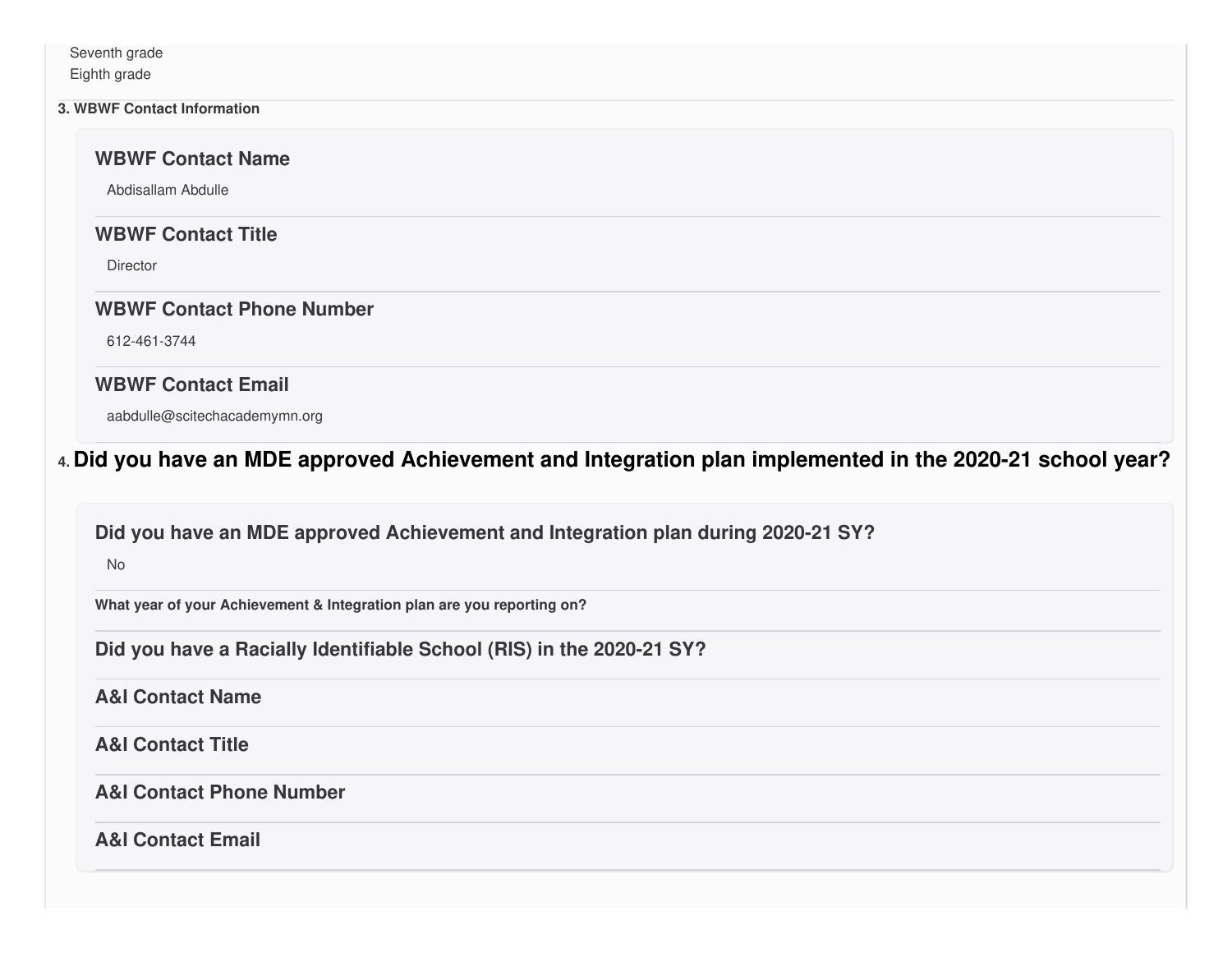# **Annual Report**

**MDE understands this past school year (2020-2021) ended under unique circumstances due to the COVID-19 pandemic.** Therefore, we are providing reporting options that reflect this disruption in your ability to appropriately report annual **progress.**

WBWF Requirement: For each school year, the school board must publish a report in the local newspaper, by mail or by **electronic means on the district website.**

A&I Requirement: Districts must post a copy of their A&I plan, a preliminary analysis on goal progress, and related data on **student achievement on their website 30 days prior to the annual public meeting.**

**5. Provide the link to the district's WBWF annual report and A&I materials.**

Provide the direct website link to the district's WBWF annual report. If a link is not available, describe how the district **disseminates the report to stakeholders.**

https://scitechacademymn.org/about-us/annual-report/

**Provide the direct website link to the A&I materials.**

# **Annual Public Meeting**

These annual public meetings were to be held in the fall of each school year. Report on this measure for the 2020-2021 school year.

WBWF Requirement: School boards are to hold an annual public meeting to communicate plans for the upcoming school year based on a review of goals, outcomes and strategies from the previous year. Stakeholders should be meaningfully involved, and this meeting is to occur separately from a regularly scheduled **school board meeting.**

A&I Requirement: The public meeting for A&I is to be held at the same time as the WBWF annual public meeting.

6. Provide the date of the school board annual public meeting to review progress on the WBWF plan and Achievement and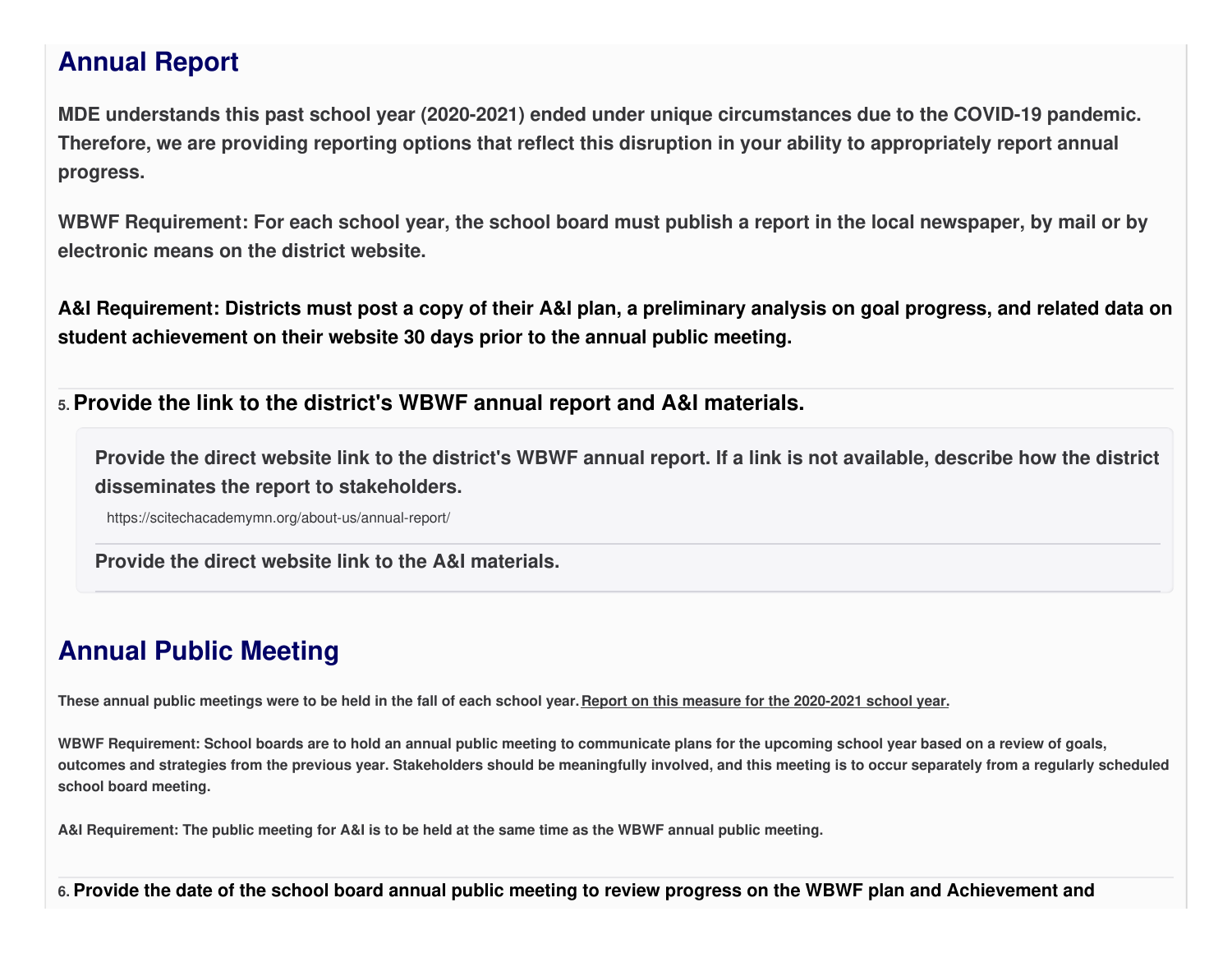https://scitechacademymn.org/about-us/board-minutes-agendas/

#### 3. World's Best Workforce

# **District Advisory Committee**

The District Advisory Committee should be in place at the start of the school year. Report on your membership list.

WBWF Requirement: The district advisory committee must reflect the diversity of the district and its school sites. It must include teachers, parents, support staff, students, and other community residents. Parents and other community residents are to comprise at least two-thirds of advisory committee members, when **possible. The district advisory committee makes recommendations to the school board.**

### **7. District Advisory Committee Members**

Complete the list of your district advisory committee members for the 2020-21 school year. Ensure roles are clear (teachers, parents, support staff, students, and **other community residents).**

| <b>First and Last Name</b><br>Abdisallam Abdulle           |
|------------------------------------------------------------|
| <b>Role in District</b>                                    |
| Director                                                   |
| Part of Achievement and Integration Leadership Team?<br>No |
|                                                            |
| <b>First and Last Name</b>                                 |
| Suad Abdirahman                                            |
| <b>Role in District</b>                                    |
| Parent / Parent liaison                                    |

**Part of Achievement and Integration Leadership Team?**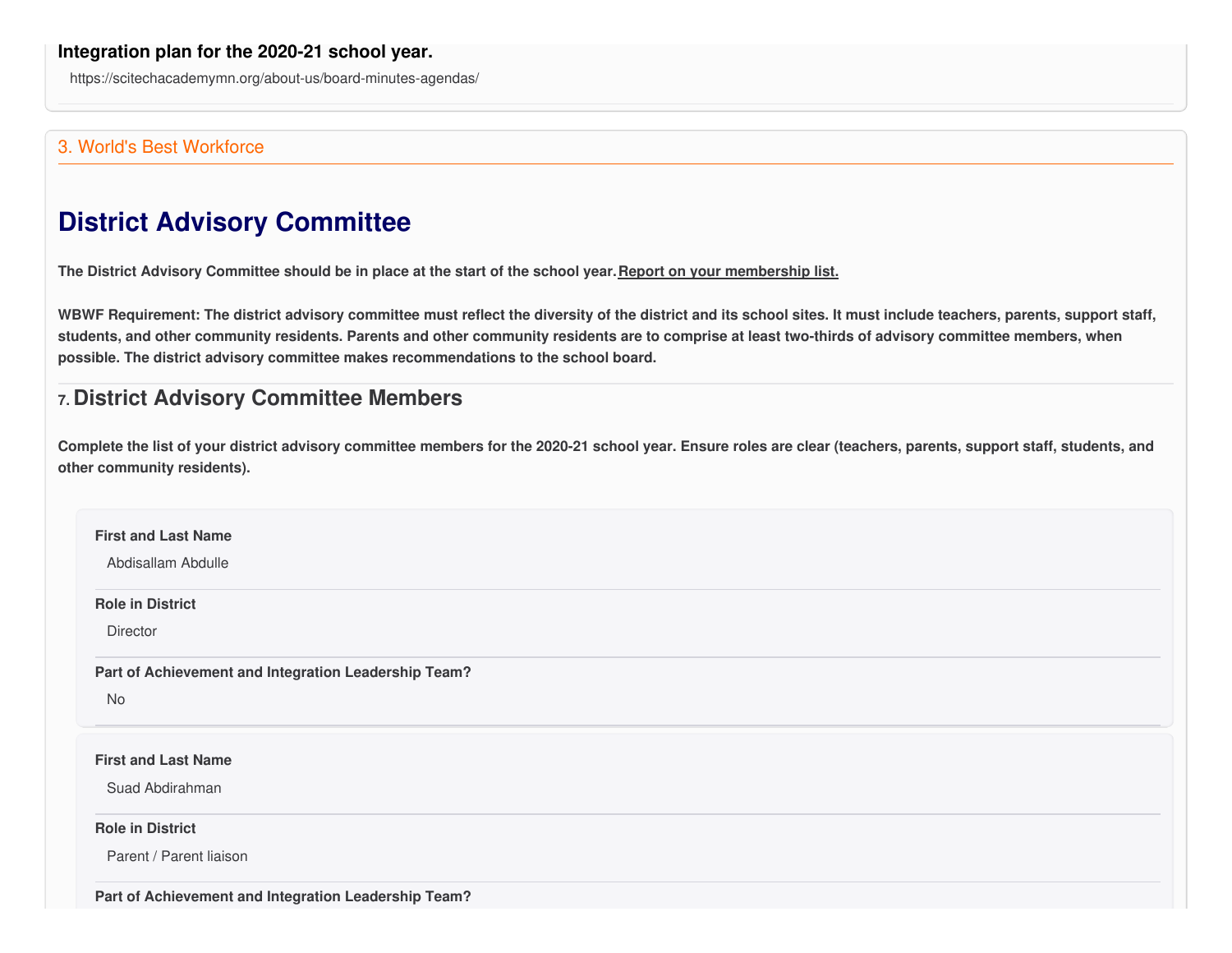| No                                                   |  |
|------------------------------------------------------|--|
| <b>First and Last Name</b>                           |  |
| Leila Hassan                                         |  |
| <b>Role in District</b>                              |  |
| Academic Dean                                        |  |
| Part of Achievement and Integration Leadership Team? |  |
| No                                                   |  |

# **Equitable Access to Effective and Diverse Teachers**

Staffing should be in place by the start of the 2020-21 school year. Report on your equitable access to excellent and diverse educators for the start of the 2020-21 **school year.**

WBWF Requirement: WBWF requires districts and charters to have a process in place to ensure students from low income families, students of color, and American Indian students are not taught at disproportionate rates by inexperienced, out-offield, and ineffective teachers. The legislation also requires that districts have strategies to increase access to teachers **who reflect the racial and ethnic diversity of students.**

**While districts/charters may have their own local definitions, please note the definitions developed by Minnesota stakeholders during the Every Student Succeeds Act (ESSA) state plan development process:**

An **ineffective teacher** is defined as a teacher who is not meeting professional teaching standards as defined in local teacher development and evaluation (TDE) systems.

An **inexperienced teacher** is defined as a licensed teacher who has taught for three or fewer years.

An **out-of-field teacher** is defined as a licensed teacher who is providing instruction in an area which he or she is not licensed.

The term "equitable access gap" refers to the difference between the rate(s) at which students from low income families, students of color, and American Indian students are taught by inexperienced, out-of-field, or ineffective teachers and the rate at which other students are taught by the same teacher types. This is not to be confused with the "achievement gap" (how groups of students perform academically); rather, "equitable access gap" is about which student groups have privileged or limited access to experienced, in-field, and effective teachers.

Districts/charters are encouraged to monitor the distribution of teachers and identify equitable access gaps between and within schools, but they may also make comparisons to the state averages or to similar schools. It is important to note that some of the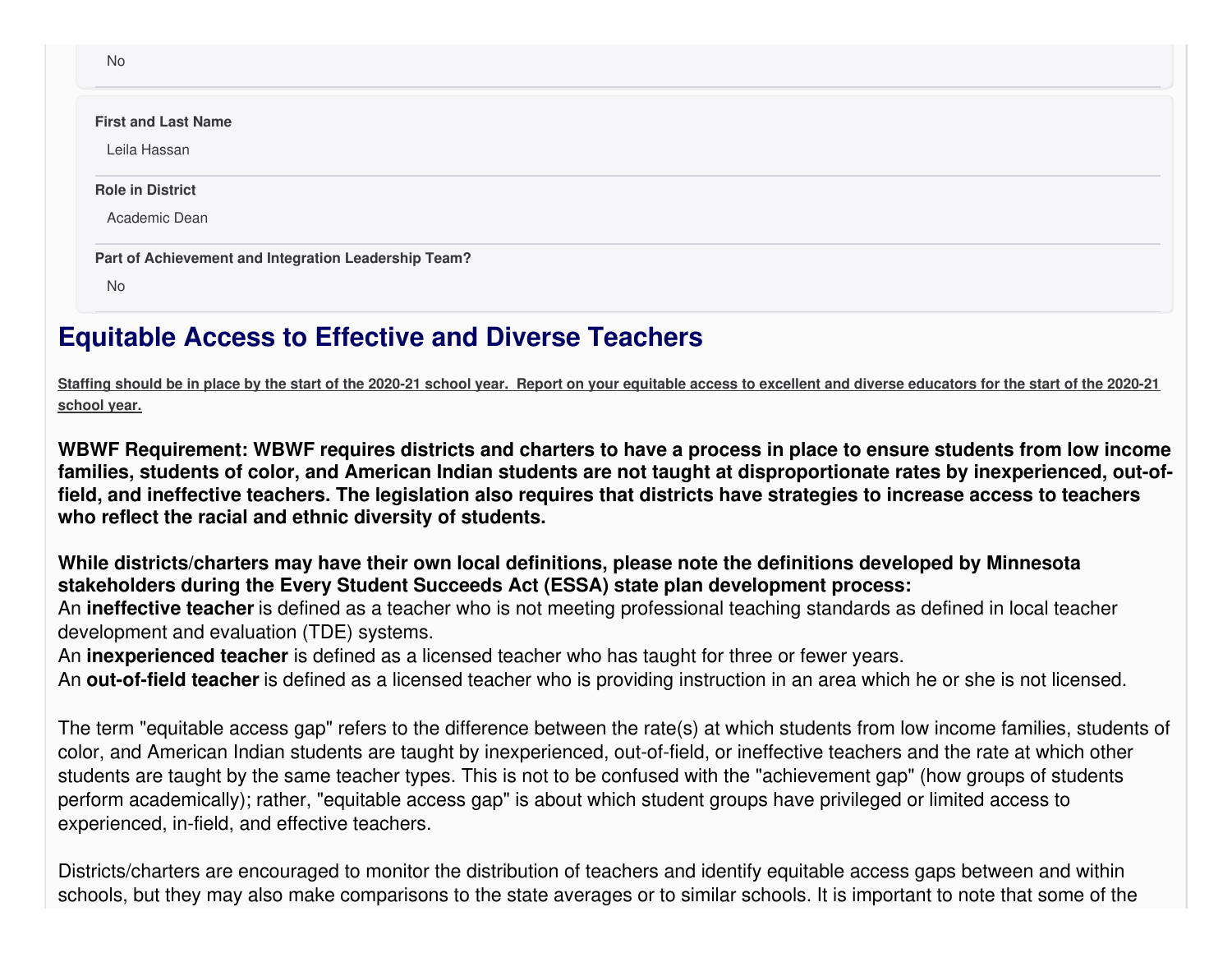most significant equitable access gaps occur at the school and classroom level.

Districts/charters may also use other indicators of "effectiveness" such as teachers receiving stronger evaluations overall, teachers with strengths in particular dimensions of practice (e.g., culturally responsive practices), teachers certified by the National Board for Professional Teaching Standards, or teachers with demonstrated student growth and achievement results.

**8.** Describe your process for ensuring students of color, American Indian students and students from low income families have equitable access to experienced, in-field, and effective teachers.

How did the district examine equitable access data? What data did you look at? How frequently do you review the data? Who was included in conversations to review equitable access data? (200 word limit)

SciTech Academy data team monitoring the student academic achievements. This team review students' academic performance, analysis the Fall and Spring assessments, ELL Data, and creates a smart goal for academic improvement plans for all students. The data is also shared with classroom teachers and talk about twice a month during PLC. SciTech has strong Professional and data review plans in place. SciTech hired outside professional educators' groups to help interpret our data and give feedback and recommendations to our staff.

#### What strategies has the district initiated to improve student equitable access to experienced, in-field, and effective teachers? **What goal(s) do you have to reduce and eventually eliminate equitable access gaps? (200 word limit)**

SciTech Academy provided a full week plus three more days of professional development and planning for teachers in August, before school started, plus two additional three days for new teachers. Topics addressed during this school year kick-off session included: top of that SciTech has strong teachers coaching and teacher mentoring programs. All new teachers get real coaching from outside professional and within the building level academic support. We believe when teacher is supported students learn. SciTech tried to recruit color teachers but that has not been a successful plan. What we do differently is to train and continue a professional community learning program for our non-color teachers so they have all the tools to help students academic achievements.

WBWF Requirement: WBWF requires districts and charters to examine student access to licensed teachers who reflect the racial and ethnic diversity of students. A growing body of research has demonstrated that all students benefit when they are taught by racially and ethnically diverse staff throughout their career, and students of color and indigenous students **benefit even more. Consequently, working to increase teacher racial diversity is beneficial to all schools.**

**9.** Describe your efforts to increase the racial and ethnic diversity of teachers in your district.

Which racial and ethnic student groups are present in your district that are not yet represented in your licensed teacher staff? How many additional teachers of color and American Indian teachers would you need in order to reflect your student population? **(200 word limit)**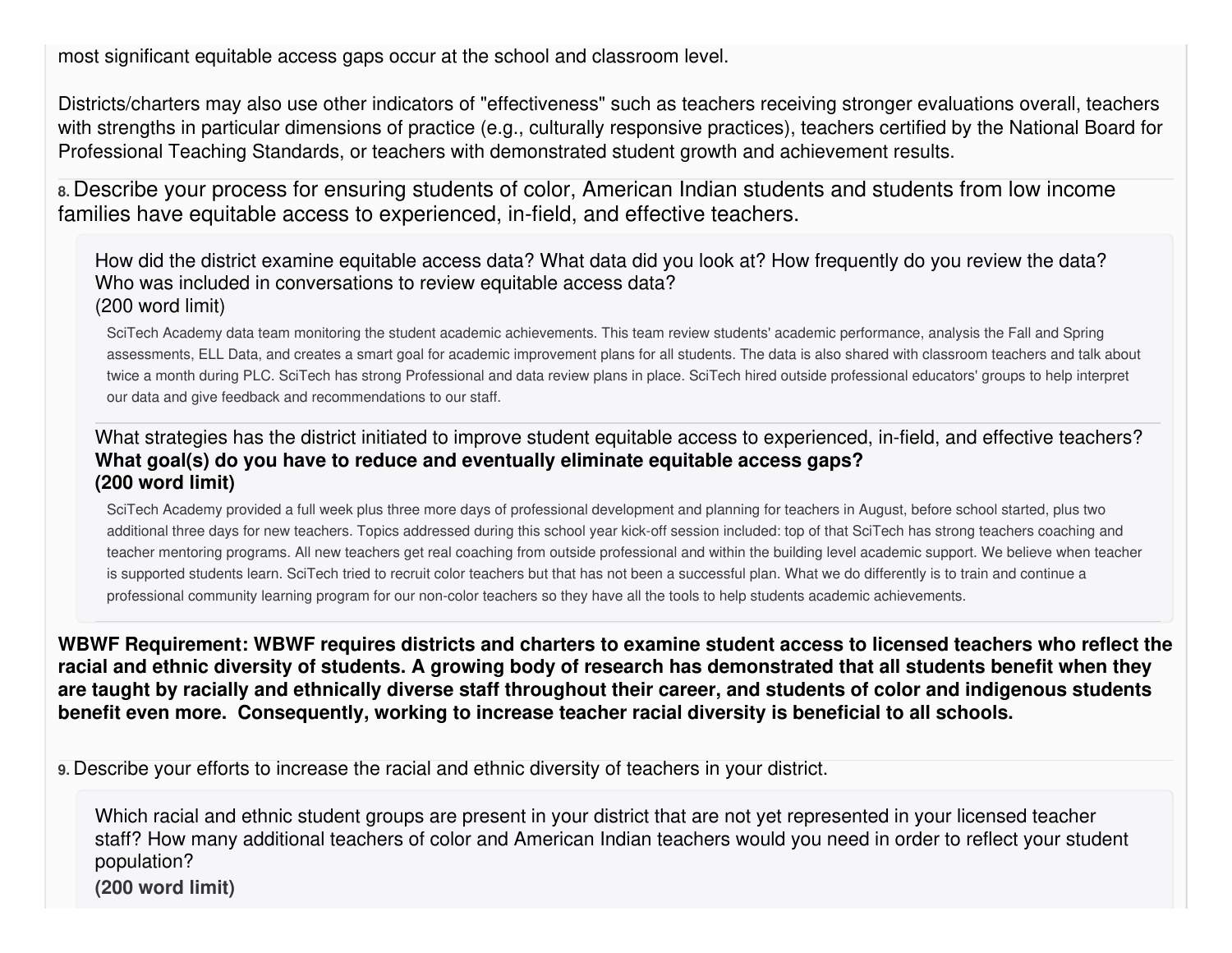SciTech Academy served grades K-8 and one hundred percent of our students were ethnically categorized as Black or African American. To mirror this, it would be at least half of the licensed teachers would need to agree with the student population. We have only one or two teachers who are also out of the field teaching who is teaching our students who are of similar ethnic groups. The rest is a different ethnic group who are different from the major student body. We failed short to recruit teachers with similar backgrounds to our students. We will not be disappointed and will continue to look for an inspiring teachers.

#### What strategies has the district initiated to increase and retain teachers of color and American Indian teachers in the **district? What goal(s) are you pursuing?**

#### **(200 word limit)**

We have not had the opportunity to have teachers who were color / American Indian teachers. We have the few who we support to help them academically to improve their teaching and learning programs. SciTech is only in the operation for four years and has not been able to pay or sponsor teacher academic programs/scholarships, which we believe is the best way to recruit and retain color teachers / American Indians.

# **Local Reporting of Teacher Equitable Access to Effective and Diverse Teachers Data**

**Districts are required to publicly report data on an annual basis related to student equitable access to teachers, including data on access for low-income students, students of color, and American Indian students to experienced, in-field, and effective teachers and data on all student access to racially and ethnically diverse teachers.**

10. For this 2020-21 WBWF summary report submission, please check the boxes to confirm that your district publicly **reported this data.**

District/charter publicly reports data on an annual basis related to equitable teacher distribution, including data on access for low-income students, students of color, and American Indian students to effective, experienced, and in-field teachers.

District/charter publicly reports data on an annual basis related to student access to racially and ethnically diverse teachers.

# **Goals and Results**

**SMART goals are: specific and strategic, measurable, attainable (yet rigorous), results-based and time**based. Districts may choose to use the data profiles provided by MDE in reporting goals and results or other **locally determined measures.**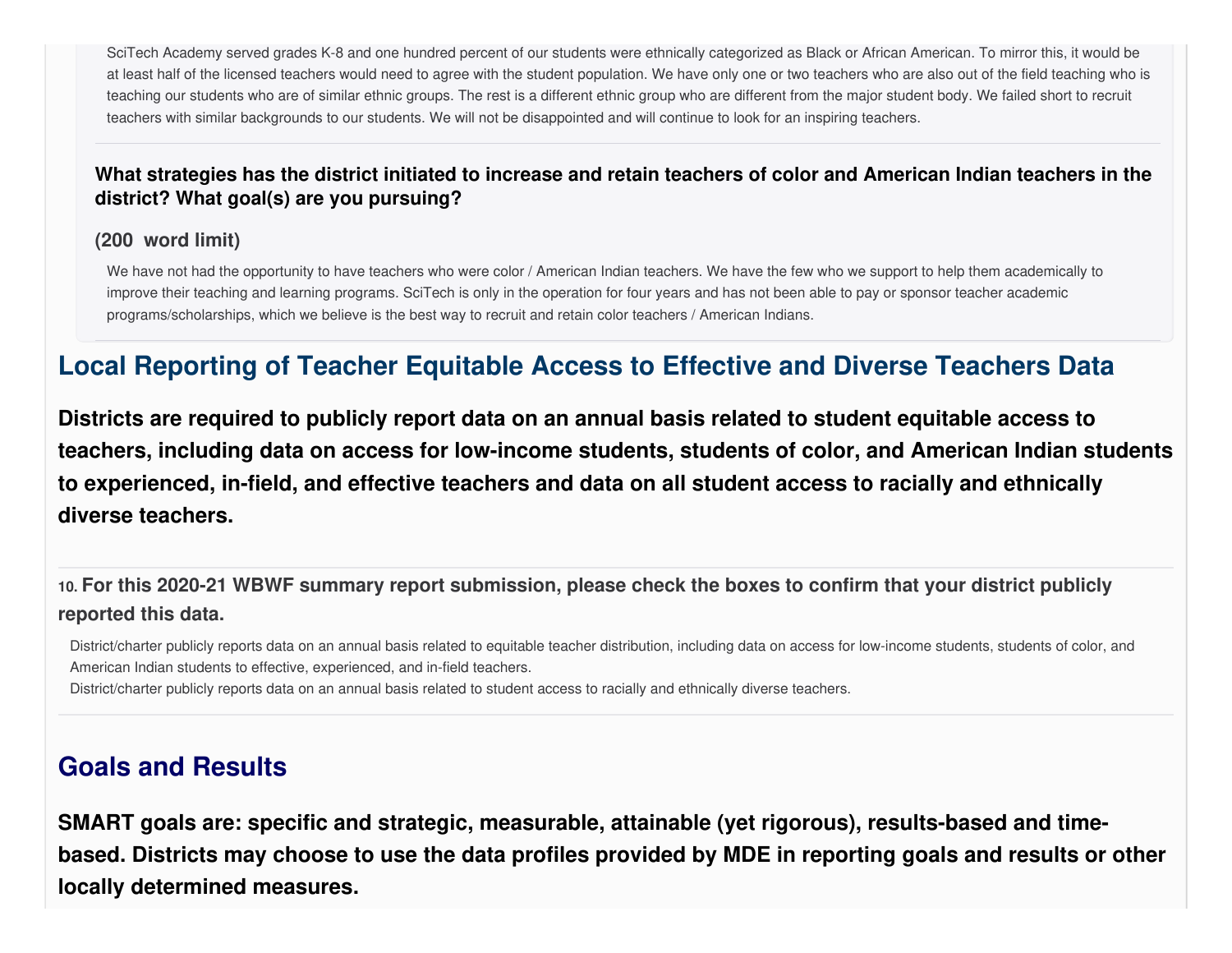## **11. All Students Ready for School**

#### **Does your district/charter enroll students in kindergarten?**

Yes

#### **Goal**

#### **Provide the established SMART goal for the 2019-20 school year.**

The School will show positive student growth measured by state accountability measures; the School will show a Growth Z Score of '0' at the end of the first year and post a positive Z Score in all subsequent years during the contract period.

#### **Result**

#### **Provide the result for the 2020-21 school year that directly ties back to the established goal.**

Not applicable: MDE is no longer calculating or reporting z-scores. NOTE: SciTech Academy's contract with the Minnesota Guild runs through the 2022-23 school year; rather than revising goals for the final years of the contract, this goal will be allowed to stand, to be revisited with the contract is renewed in the spring of 2023.

### **Goal Status**

#### **Check one of the following:**

Goal Not Met (one year goal)

Please describe to what extent, if any, the COVID-19 pandemic affected the quality of the data used to measure progress toward your SMART goal. For example, if a small percentage of students participated in an assessment, please provide that participation rate and note that the low participation rate may **affect data quality.**

#### If the pandemic did not affect the quality of the data used to measure progress, please type "N/A" as your answer.

The number of students who didn't participate in the assessment (Fastbridge) did not participate in the house assessment as we hoped to, and those who did poorly score lower than the prior score. We have put in place an academic intervention ( reading and Math) by grade level to help the student catch up at least one grade level by the 2022 school year.

#### **Narrative**

What data have you used to identify needs for all students in this goal area? How is this data disaggregated by student groups and inclusive of all students?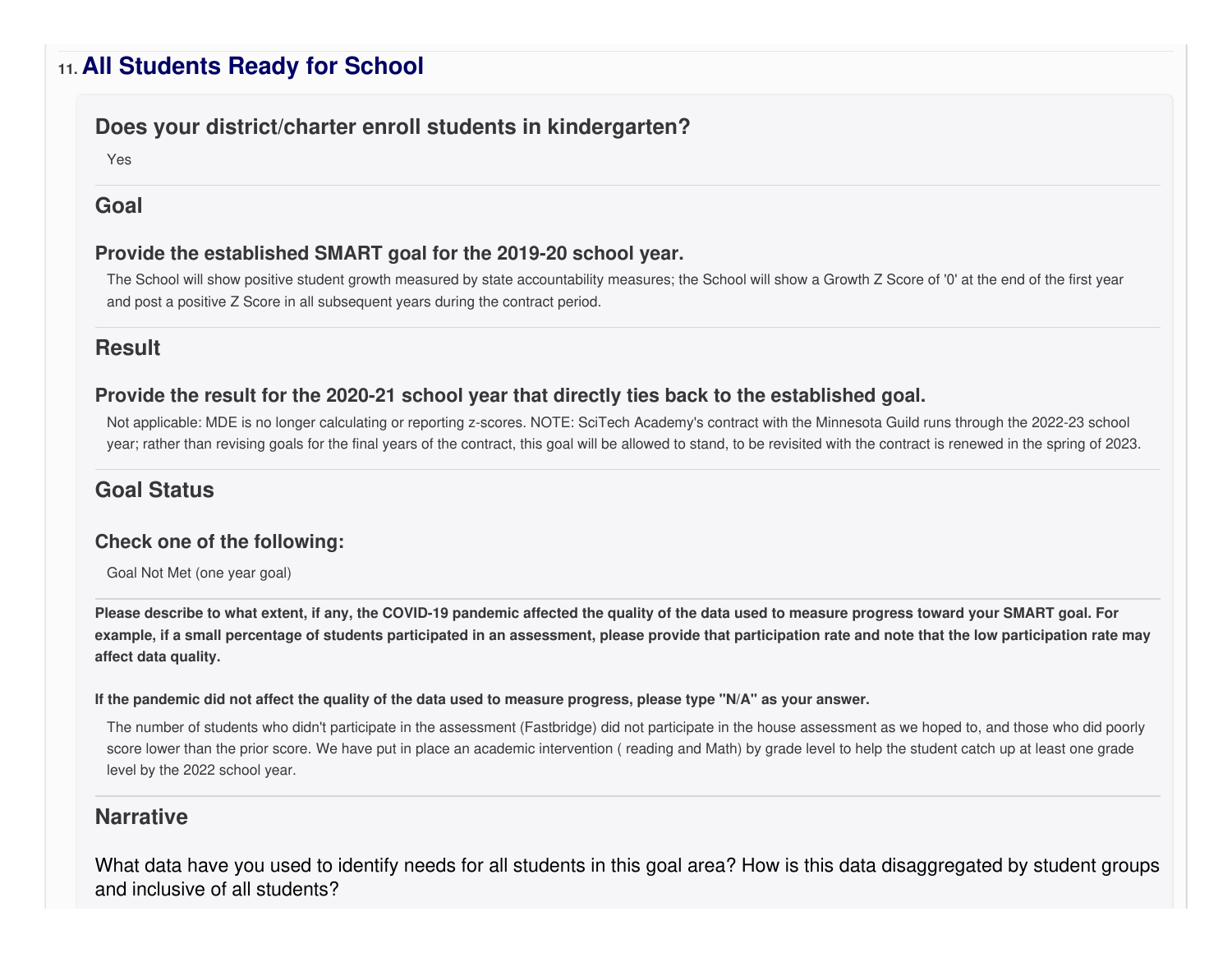### What strategies are in place to support this goal area? **(Narrative is required. 200 word limit)**

SciTech uses Fastbridge assessment to measure student learning and monitor student academic progress. Students take the test three times during the year, fall, winter, and spring. The system sorts out the are we need a target and target groups. Intervention is designed to reach categories population/ grade level (below / above).

### **12. Do you have another goal for All Students Ready for School?**

Yes

## **13. All Students Ready for School**

#### **Goal**

#### **Provide the established SMART goal for the 2019-20 school year.**

The School will show positive student growth measured by state accountability measures; the School will show a Growth Z Score of '0' at the end of the first year and post a positive Z Score in all subsequent years during the contract period

### **Result**

#### **Provide the result for the 2020-21 school year that directly ties back to the established goal.**

Not applicable: MDE is no longer calculating or reporting z-scores. NOTE: SciTech Academy's contract with the Minnesota Guild runs through the 2022-23 school year; rather than revising goals for the final years of the contract, this goal will be allowed to stand, to be revisited with the contract is renewed in the spring of 2023.

### **Goal Status**

#### **Check one of the following:**

Not On Track (multi-year goal)

Please describe to what extent, if any, the COVID-19 pandemic affected the quality of the data used to measure progress toward your SMART goal. For example, if a small percentage of students participated in an assessment, please provide that participation rate and note that the low participation rate may **affect data quality.**

#### If the pandemic did not affect the quality of the data used to measure progress, please type "N/A" as your answer.

Our fall assessment showed that all or most of our students fall short of last year's academic assessments. According to the Fastbridge assessment administered by fall 2021-20222sy many students fall behind at least one grade level during the COVID-19 pandemic impact.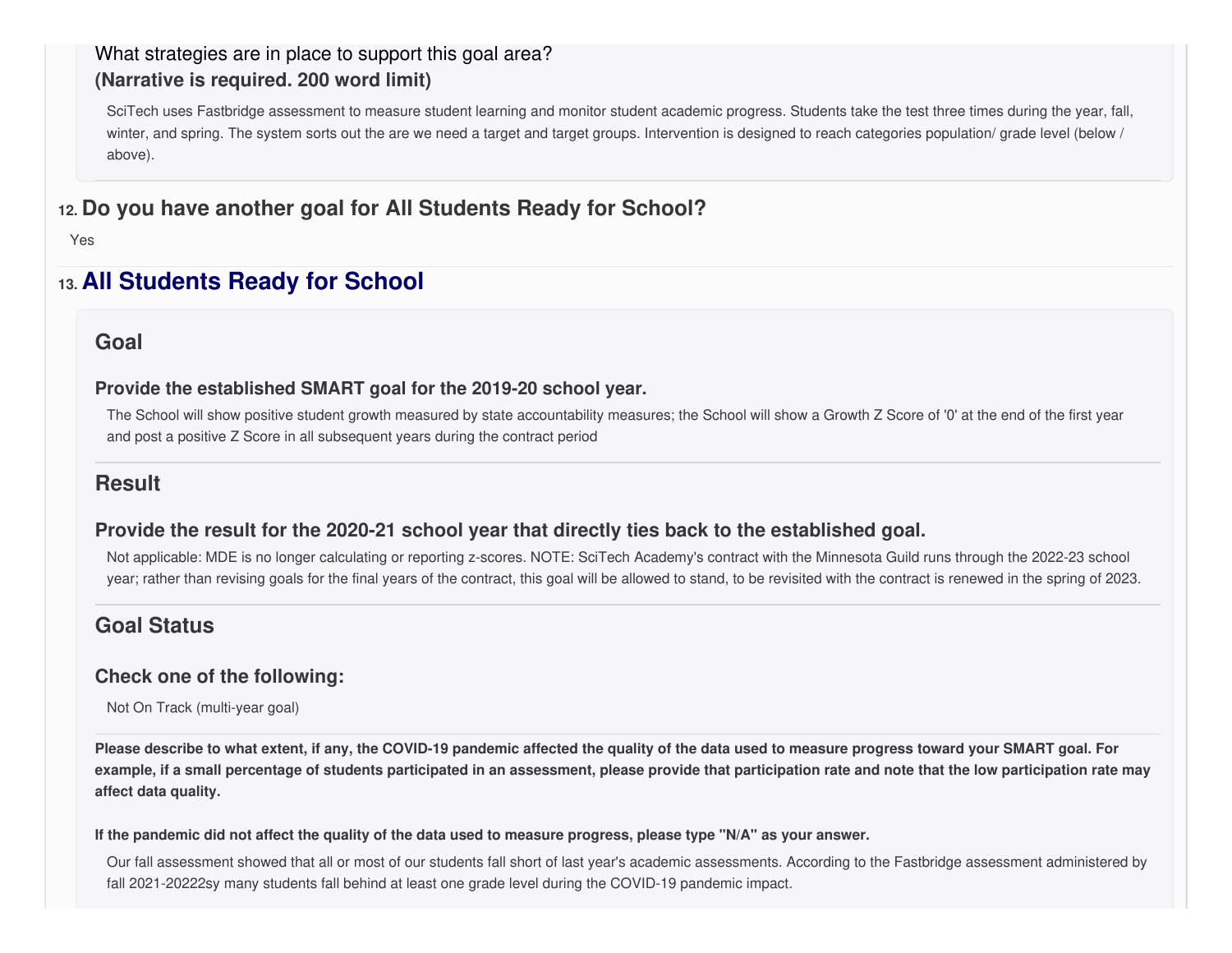We have identified and implemented a few programs to help boost student learning; an Academic support team that is dedicated to supporting all students. Digital programs and school-wide literacy / elementary phonic awareness program, reading and math support for all students.

#### **Narrative**

What data have you used to identify needs for all students in this goal area? How is this data disaggregated by student groups and inclusive of all students?

What strategies are in place to support this goal area?

#### **(Narrative is required. 200 word limit)**

We have put in place an academic intervention ( reading and Math) by grade level to help the student to catch up at least one grade level by the 2022 school year.

### **14. Do you have another goal for All Students Ready for School?**

No

# **8. All Students Ready for School**

**Goal**

**Provide the established SMART goal for the 2020-21 school year.**

#### **Result**

**Provide the result for the 2020-21 school year that directly ties back to the established goal.**

### **Goal Status**

#### **Check one of the following:**

Please describe to what extent, if any, the COVID-19 pandemic affected the quality of the data used to measure progress toward your SMART goal. For example, if a small percentage of students participated in an assessment, please provide that participation rate and note that the low participation rate may **affect data quality.**

If the pandemic did not affect the quality of the data used to measure progress, please type "N/A" as your answer.

### **Narrative**

What data have you used to identify needs for all students in this goal area? How is this data disaggregated by student groups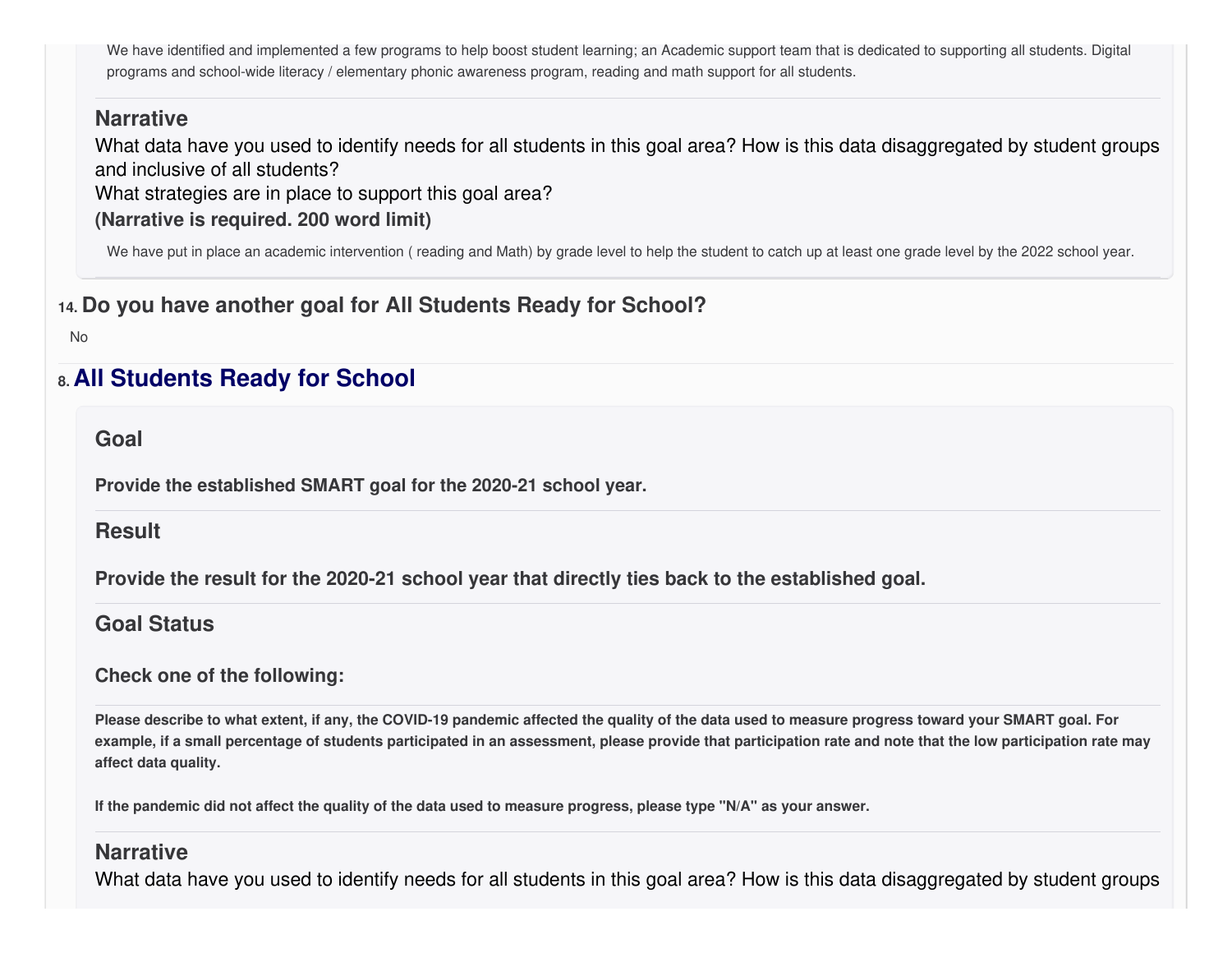and inclusive of all students? What strategies are in place to support this goal area? **(Narrative is required. 200 word limit)**

## **15. All Students in Third Grade Achieving Grade-Level Literacy**

#### **Does your district/charter enroll students in grade 3?**

Yes

#### **Goal**

#### **Provide the established SMART goal for the 2020-21 school year.**

SciTech Academy students will demonstrate grade-level reading proficiency by the end of their 3rd grade year.

#### **Result**

#### **Provide the result for the 2020-21 school year that directly ties back to the established goal.**

Due COVID-19 our Fall Test was lower than we have anticipated We have put plan in place to enhance students' academic improvements.

### **Goal Status**

#### **Check one of the following:**

Goal Not Met (one year goal)

Please describe to what extent, if any, the COVID-19 pandemic affected the quality of the data used to measure progress toward your SMART goal. For example, if a small percentage of students participated in an assessment, please provide that participation rate and note that the low participation rate may **affect data quality.**

#### If the pandemic did not affect the quality of the data used to measure progress, please type "N/A" as your answer.

A number of students didn't participate in the assessment (Fastbridge) Students did not participate in the house assessment as we hoped to and those who did poorly score lower than the prior score. We have put in place an academic intervention ( reading and Math) by grade level to help the student to catch up at least one grade level by the 2022 school year.

#### **Narrative**

What data have you used to identify needs for all students in this goal area? How is this data disaggregated by student groups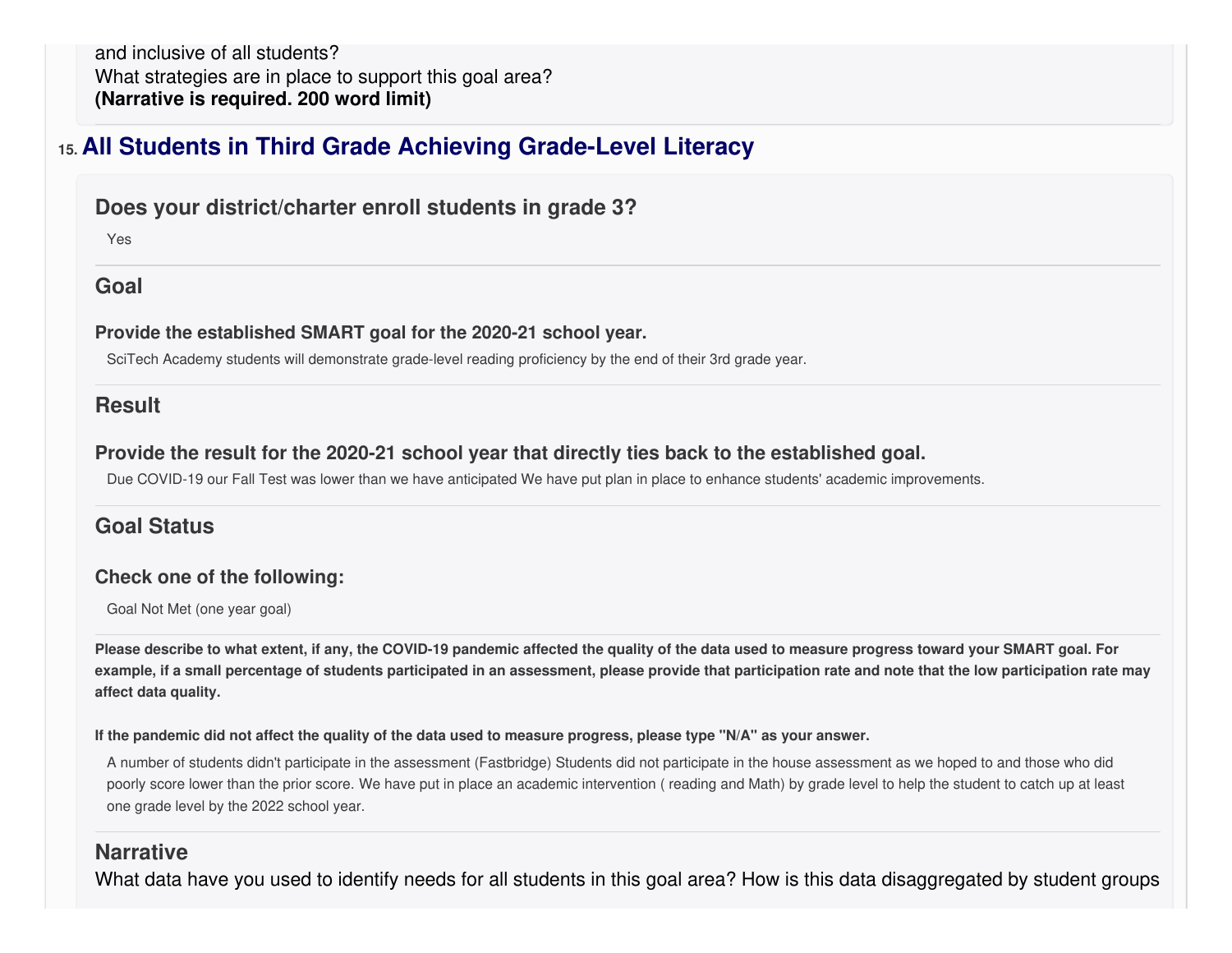#### and inclusive of all students? What strategies are in place to support this goal area? **(Narrative is required. 200 word limit)**

SciTech uses Fastbridge assessment to measure student learning and monitor student academic progress. Students take the test three times during the year, fall, winter, and spring. The system sorts out the are we need a target and target groups. Intervention is designed to reach categories population/ grade level (below / above).

### **16. Do you have another goal for All Students in Third Grade Achieving Grade-Level Literacy?**

Yes

## **17. All Students in Third Grade Achieving Grade-Level Literacy**

#### **Goal**

**Provide the established SMART goal for the 2020-21 school year.**

SciTech Academy students will demonstrate grade-level reading proficiency by the end of their 3rd grade year.

### **Result**

#### **Provide the result for the 2020-21 school year that directly ties back to the established goal.**

Due COVID-19 our Fall Test was lower than we have anticipated We have put plan in place to enhance students' academic improvements.

# **Goal Status**

#### **Check one of the following:**

Goal Not Met (one year goal)

Please describe to what extent, if any, the COVID-19 pandemic affected the quality of the data used to measure progress toward your SMART goal. For example, if a small percentage of students participated in an assessment, please provide that participation rate and note that the low participation rate may **affect data quality.**

#### If the pandemic did not affect the quality of the data used to measure progress, please type "N/A" as your answer.

SciTech uses Fastbridge assessment to measure student learning and monitor student academic progress. Students take the test three times during the year, fall, winter, and spring. The system sorts out the are we need a target and target groups. Intervention is designed to reach categories population/ grade level (below / above).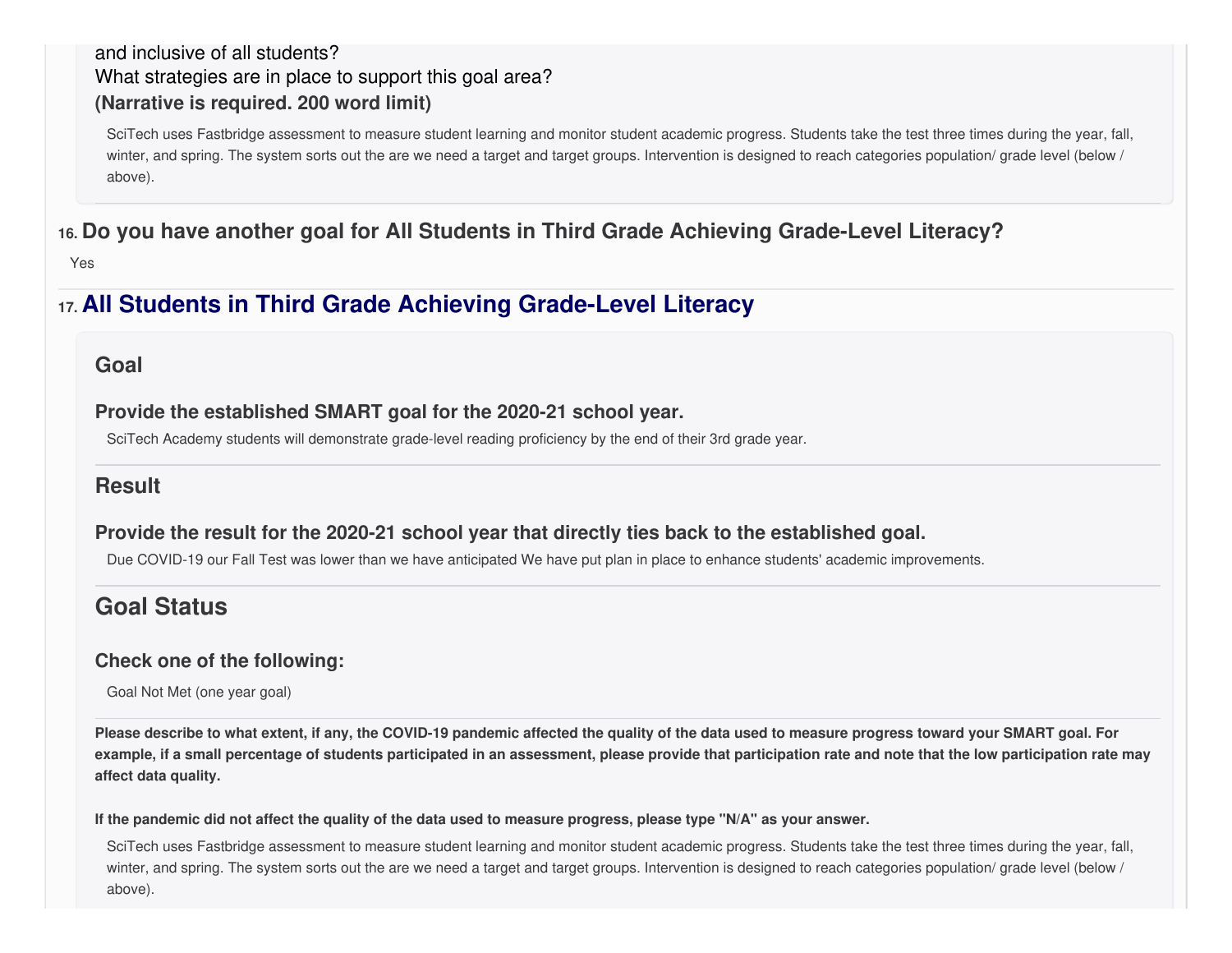#### **Narrative**

What data have you used to identify needs for all students in this goal area? How is this data disaggregated by student groups and inclusive of all students?

What strategies are in place to support this goal area?

### **(Narrative is required. 200 word limit)**

Our fall assessment showed that all or most of our students fall short of last year's academic assessments. According to the Fastbridge assessment administered by fall 2021-20222sy many students fall behind at least one grade level during the COVID-19 pandemic impact.

We have identified and implemented a few programs to help boost student learning; an Academic support team that is dedicated to supporting all students. Digital programs and school-wide literacy / elementary phonic awareness program, reading and math support for all students.

# **18. Do you have another goal for All Students in Third Grade Achieving Grade-Level Literacy?**

Yes

# **19. All Students in Third Grade Achieving Grade-Level Literacy**

#### **Goal**

#### **Provide the established SMART goal for the 2020-21 school year.**

The School will show positive student growth measured by state accountability measures; the School will show a Growth Z Score of '0' at the end of the first year and post a positive Z Score in all subsequent years during the contract period.

### **Result**

### **Provide the result for the 2020-21 school year that directly ties back to the established goal.**

Not applicable: MDE is no longer calculating or reporting z-scores. NOTE: SciTech Academy's contract with the Minnesota Guild runs through the 2022-23 school year; rather than revising goals for the final years of the contract, this goal will be allowed to stand, to be revisited with the contract is renewed in the spring of 2023.

# **Goal Status**

#### **Check one of the following:**

Goal Not Met (one year goal)

Please describe to what extent, if any, the COVID-19 pandemic affected the quality of the data used to measure progress toward your SMART goal. For example, if a small percentage of students participated in an assessment, please provide that participation rate and note that the low participation rate may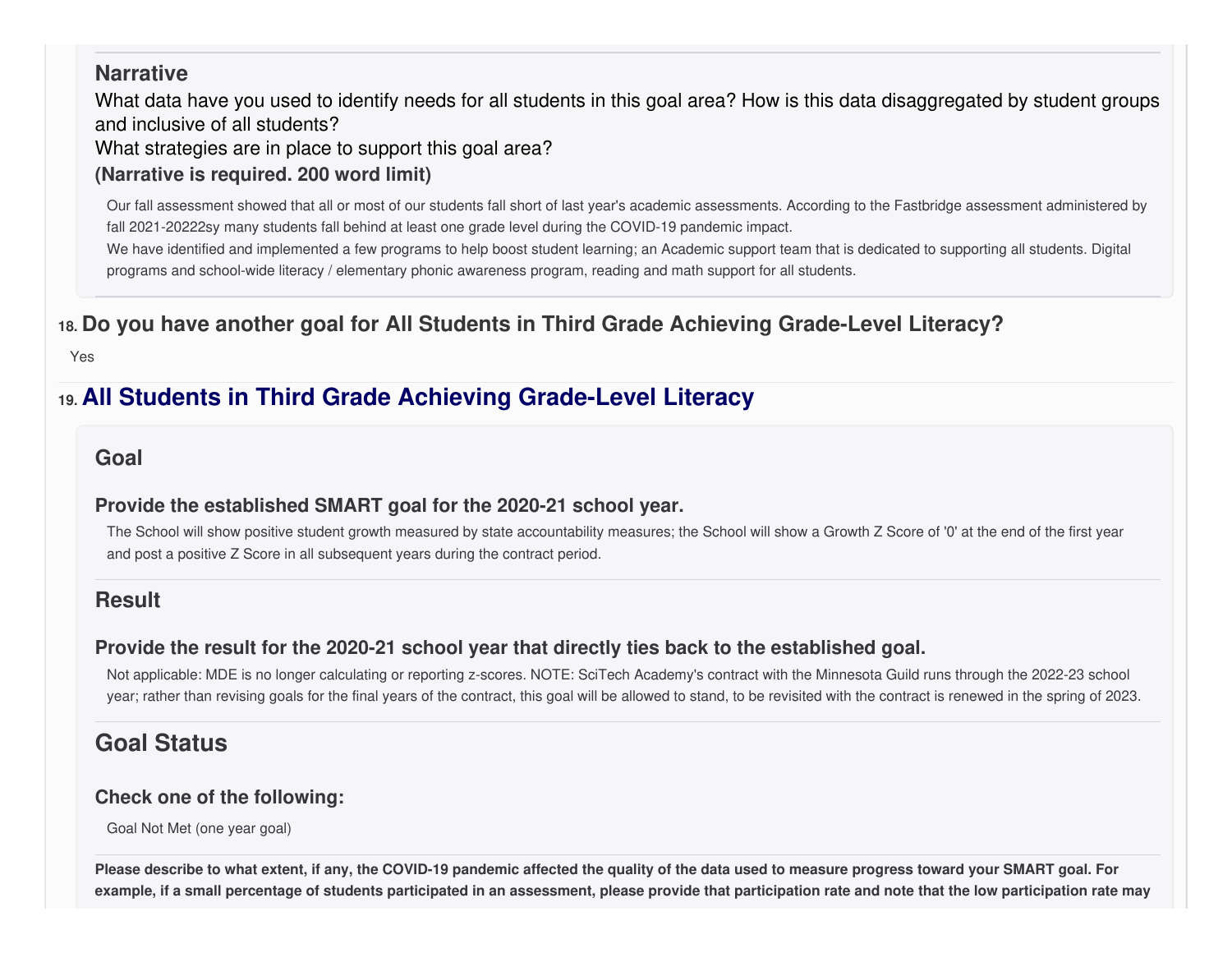**affect data quality.**

If the pandemic did not affect the quality of the data used to measure progress, please type "N/A" as your answer.

SciTech uses Fastbridge assessment to measure student learning and monitor student academic progress. Students take the test three times during the year, fall, winter, and spring. The system sorts out the are we need a target and target groups. Intervention is designed to reach categories population/ grade level (below / above).

#### **Narrative**

What data have you used to identify needs for all students in this goal area? How is this data disaggregated by student groups and inclusive of all students?

What strategies are in place to support this goal area?

#### **(Narrative is required. 200 word limit)**

Our fall assessment showed that all or most of our students fall short of last year's academic assessments. According to the Fastbridge assessment administered by fall 2021-20222sy many students fall behind at least one grade level during the COVID-19 pandemic impact.

We have identified and implemented a few programs to help boost student learning; an Academic support team that is dedicated to supporting all students. Digital programs and school-wide literacy / elementary phonic awareness program, reading and math support for all students.

# **20. Close the Achievement Gap(s) Between Student Groups**

#### **Goal**

#### **Provide the established SMART goal for the 2020-21 school year.**

Students who are continuously enrolled (1 October) will exceed MCA Reading proficiency rates in reference to comparable schools. Year 1: same%; Year 2: 3%; Year 3: 5%; Year 4: 7%; Year 5: 9%.

### **Result**

**Provide the result for the 2020-21 school year that directly ties back to the established goal.**

unavailable

### **Goal Status**

#### **Check one of the following:**

Goal Not Met (one year goal)

Please describe to what extent, if any, the COVID-19 pandemic affected the quality of the data used to measure progress toward your SMART goal. For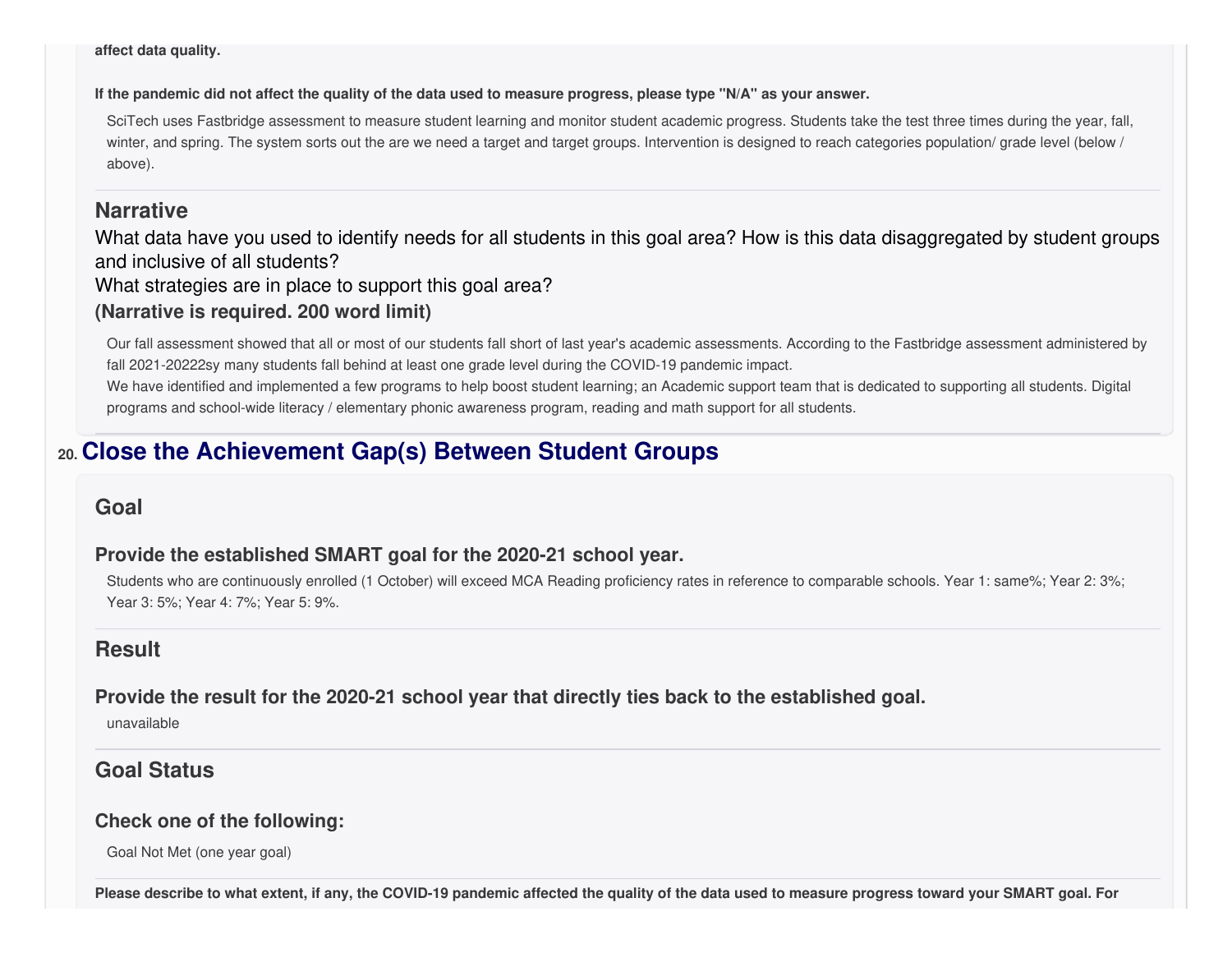example, if a small percentage of students participated in an assessment, please provide that participation rate and note that the low participation rate may **affect data quality.**

#### If the pandemic did not affect the quality of the data used to measure progress, please type "N/A" as your answer.

SciTech: Unlike many Minnesota public schools, SciTech Academy was successful in testing almost all its students on the Reading MCA in the spring of 2021, with over 90% participation (and similarly high proportions in Mathematics and Science). However, most students scored poorly, with only 11 of 174 or 6% testing at the Meets or Exceeds standards levels. Effects of the pandemic severely disrupted learning for our students during 2020-21. This was perhaps the case for most school, but the shift to remote and hybrid learning environments was particularly hard for our student population, of primarily English Learners and students from low income backgrounds often having few supports for learning at home. Beginning September

#### **Narrative**

What data have you used to identify needs for all students in this goal area? How is this data disaggregated by student groups and inclusive of all students?

What strategies are in place to support this goal area?

**(Narrative is required. 200 word limit)**

unavailable

**21. Do you have another goal for Close the Achievement Gap(s) Between Student Groups?**

Yes

# **22. Close the Achievement Gap(s) Between Student Groups**

#### **Goal**

#### **Provide the established SMART goal for the 2020-21 school year.**

Students who are continuously enrolled (1 October) will exceed MCA Mathematics proficiency rates in reference to comparable schools. Year 1: same%; Year 2: 3%; Year 3: 5%; Year 4: 7%; Year 5: 9%.

#### **Result**

#### **Provide the result for the 2020-21 school year that directly ties back to the established goal.**

unavailable

**Goal Status**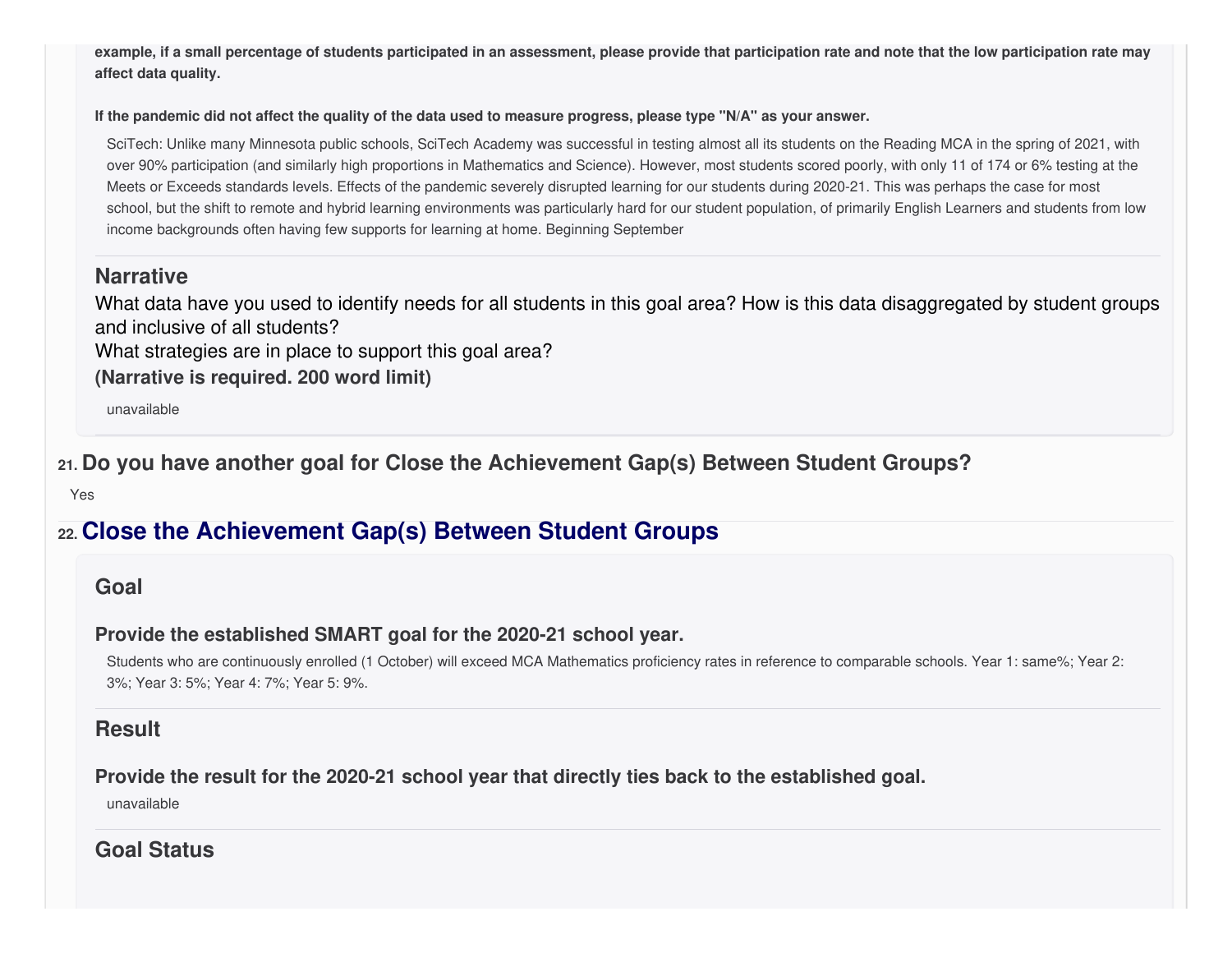#### **Check one of the following:**

Goal Not Met (one year goal)

Please describe to what extent, if any, the COVID-19 pandemic affected the quality of the data used to measure progress toward your SMART goal. For example, if a small percentage of students participated in an assessment, please provide that participation rate and note that the low participation rate may **affect data quality.**

If the pandemic did not affect the quality of the data used to measure progress, please type "N/A" as your answer.

SciTech: Seven 173 students tested at the Meets or Exceeds Standards levels, or 18%.

#### **Narrative**

What data have you used to identify needs for all students in this goal area? How is this data disaggregated by student groups and inclusive of all students?

What strategies are in place to support this goal area?

**(Narrative is required. 200 word limit)**

unavailable

**23. Do you have another goal for Close the Achievement Gap(s) Between Student Groups?**

No

## **18. Close the Achievement Gap(s) Between Student Groups**

#### **Goal**

**Provide the established SMART goal for the 2020-21 school year.**

#### **Result**

**Provide the result for the 2020-21 school year that directly ties back to the established goal.**

#### **Goal Status**

**Check one of the following:**

Please describe to what extent, if any, the COVID-19 pandemic affected the quality of the data used to measure progress toward your SMART goal. For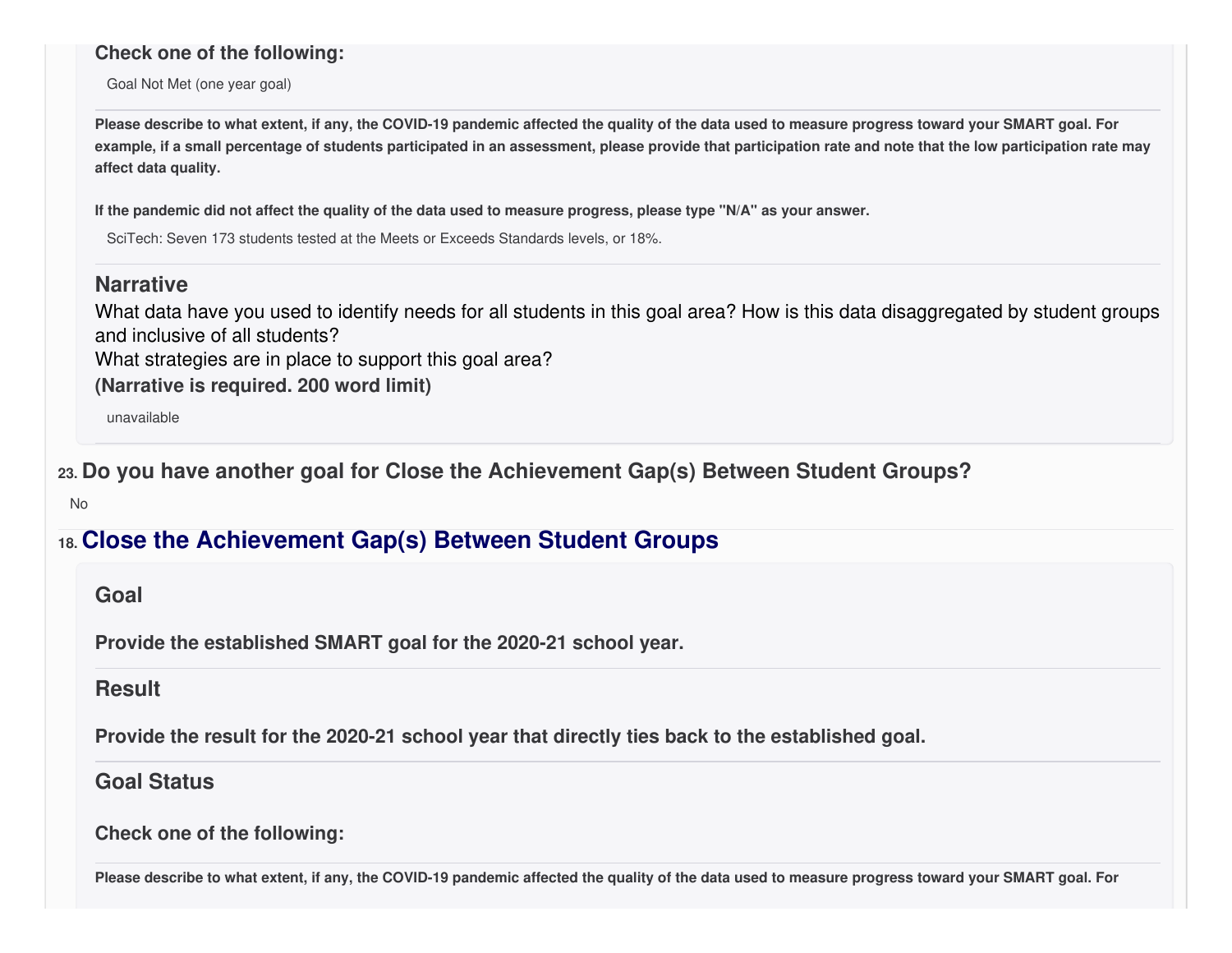example, if a small percentage of students participated in an assessment, please provide that participation rate and note that the low participation rate may **affect data quality.**

If the pandemic did not affect the quality of the data used to measure progress, please type "N/A" as your answer.

#### **Narrative**

What data have you used to identify needs for all students in this goal area? How is this data disaggregated by student groups and inclusive of all students?

What strategies are in place to support this goal area?

**(Narrative is required. 200 word limit)**

# **24. All Students Career- and College-Ready by Graduation**

#### **Goal**

**Provide the established SMART goal for the 2020-21 school year.**

N/A

### **Result**

**Provide the result for the 2020-21 school year that directly ties back to the established goal.**

N/A

## **Goal Status**

#### **Check one of the following:**

Goal Not Met (one year goal)

Please describe to what extent, if any, the COVID-19 pandemic affected the quality of the data used to measure progress toward your SMART goal. For example, if a small percentage of students participated in an assessment, please provide that participation rate and note that the low participation rate may **affect data quality.**

If the pandemic did not affect the quality of the data used to measure progress, please type "N/A" as your answer.

N/A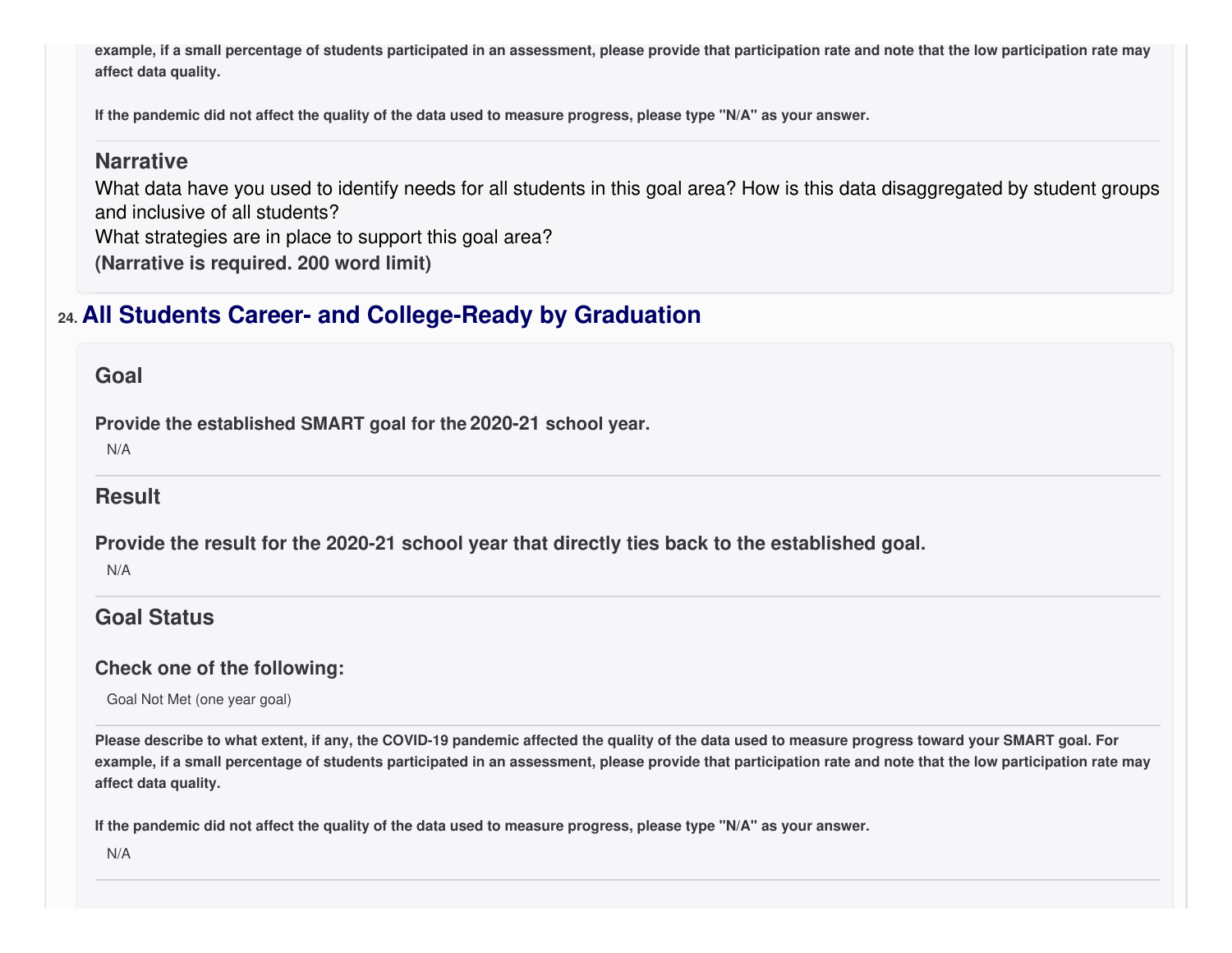### **Narrative**

What data have you used to identify needs for all students in this goal area? How is this data disaggregated by student groups and inclusive of all students?

What strategies are in place to support this goal area?

**(Narrative is required. 200 word limit)**

N/A

**25. Do you have another goal for All Students Career- and College-Ready by Graduation?**

No

# **21. All Students Career- and College-Ready by Graduation**

#### **Goal**

**Provide the established SMART goal for the 2020-21 school year.**

**Result**

**Provide the result for the 2020-21 school year that directly ties back to the established goal.**

**Goal Status**

#### **Check one of the following:**

Please describe to what extent, if any, the COVID-19 pandemic affected the quality of the data used to measure progress toward your SMART goal. For example, if a small percentage of students participated in an assessment, please provide that participation rate and note that the low participation rate may **affect data quality.**

If the pandemic did not affect the quality of the data used to measure progress, please type "N/A" as your answer.

#### **Narrative**

What data have you used to identify needs for all students in this goal area? How is this data disaggregated by student groups and inclusive of all students? What strategies are in place to support this goal area?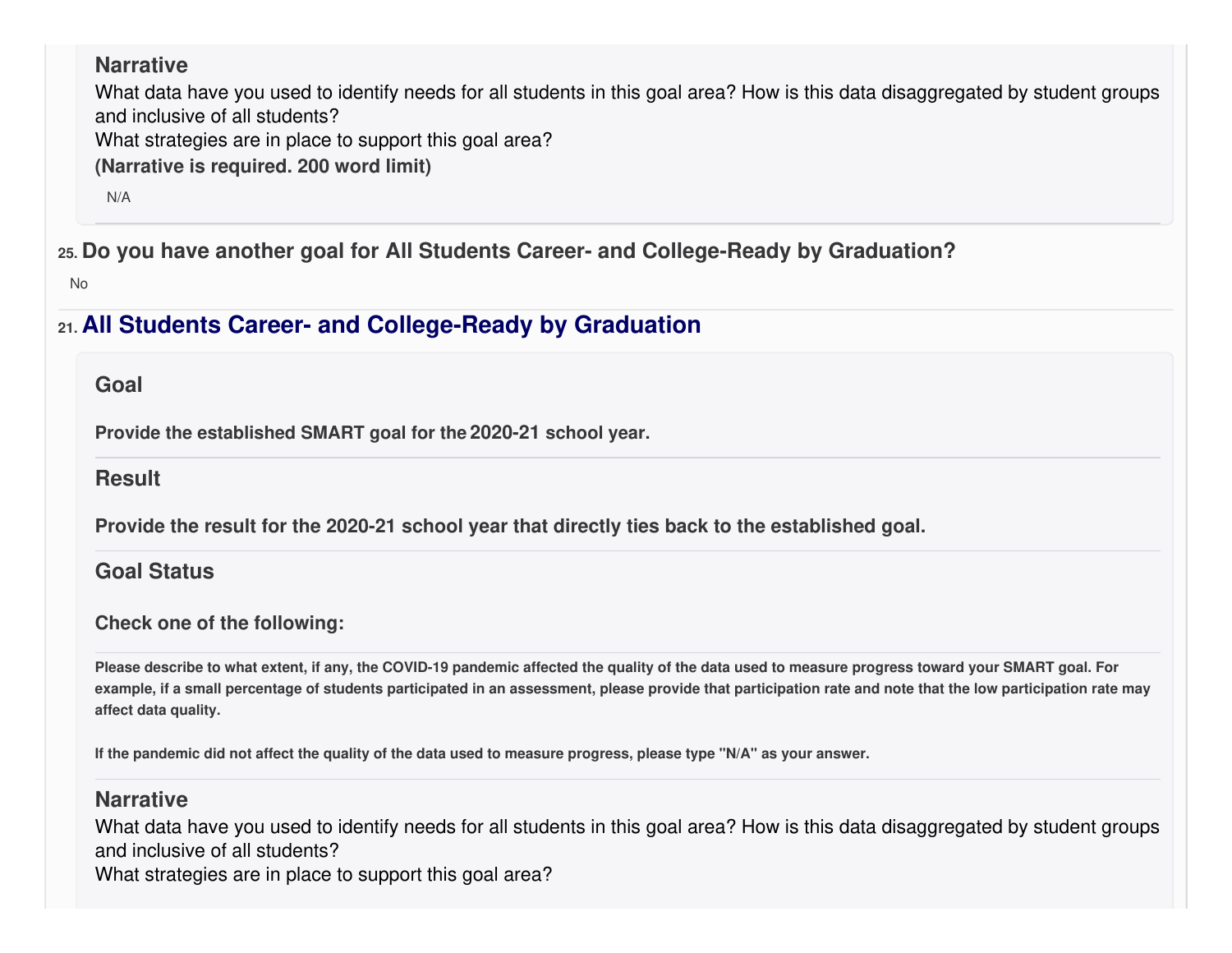**Do you have another goal for All Students Career- and College-Ready by Graduation?**

# **23. All Students Career- and College-Ready by Graduation**

#### **Goal**

**Provide the established SMART goal for the 2020-21 school year.**

#### **Result**

**Provide the result for the 2020-21 school year that directly ties back to the established goal.**

### **Goal Status**

#### **Check one of the following:**

Please describe to what extent, if any, the COVID-19 pandemic affected the quality of the data used to measure progress toward your SMART goal. For example, if a small percentage of students participated in an assessment, please provide that participation rate and note that the low participation rate may **affect data quality.**

If the pandemic did not affect the quality of the data used to measure progress, please type "N/A" as your answer.

#### **Narrative**

What data have you used to identify needs for all students in this goal area? How is this data disaggregated by student groups and inclusive of all students?

What strategies are in place to support this goal area?

**(Narrative is required. 200 word limit)**

# **26. All Students Graduate**

**Does your district/charter enroll students in grade 12?**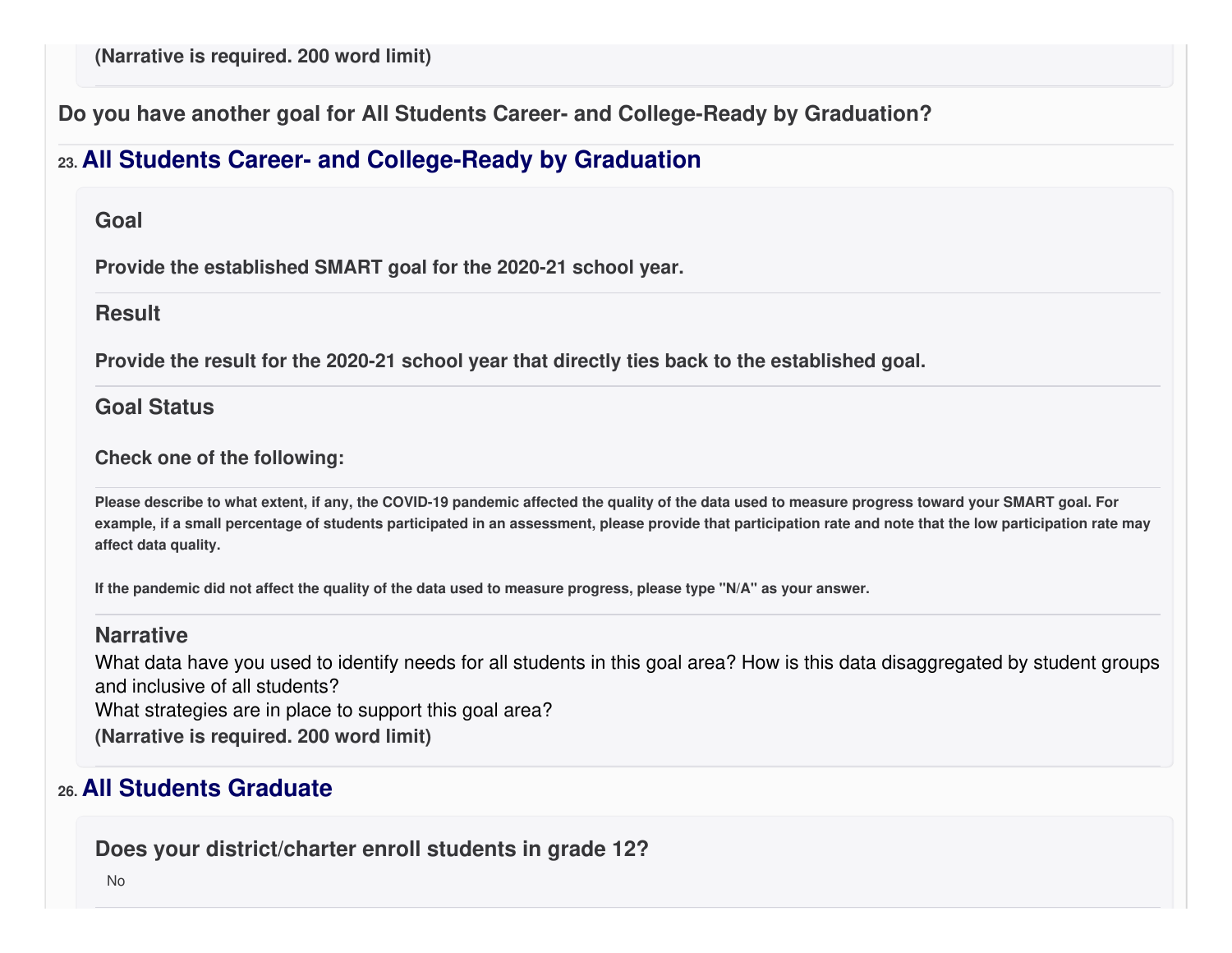#### **Goal**

**Provide the established SMART goal for the 2020-21 school year.**

#### **Result**

**Provide the result for the 2020-21 school year that directly ties back to the established goal.**

### **Goal Status**

#### **Check one of the following:**

Please describe to what extent, if any, the COVID-19 pandemic affected the quality of the data used to measure progress toward your SMART goal.

If the pandemic did not affect the quality of the data used to measure progress, please type "N/A" as your answer.

N/A

### **Narrative**

What data have you used to identify needs for all students in this goal area? How is this data disaggregated by student groups and inclusive of all students?

What strategies are in place to support this goal area?

**(Narrative is required. 200 word limit)**

### **Do you have another goal for All Students Graduate?**

**26.**

# All Students Graduate

**Goal**

**Provide the established SMART goal for the 2020-21 school year.**

**Result**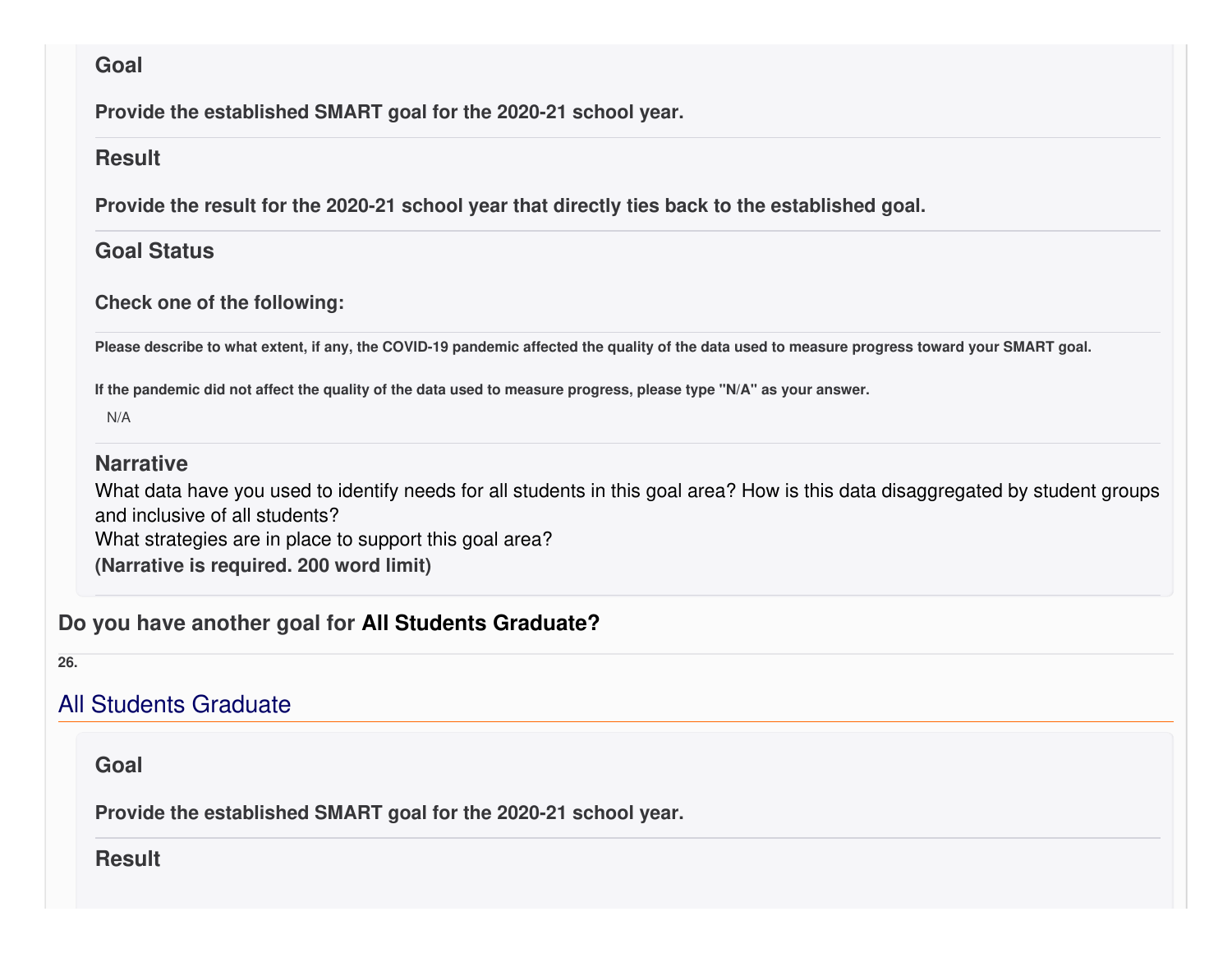**Provide the result for the 2020-21 school year that directly ties back to the established goal.**

#### **Goal Status**

#### **Check one of the following:**

Please describe to what extent, if any, the COVID-19 pandemic affected the quality of the data used to measure progress toward your SMART goal. For example, if a small percentage of students participated in an assessment, please provide that participation rate and note that the low participation rate may **affect data quality.**

If the pandemic did not affect the quality of the data used to measure progress, please type "N/A" as your answer.

#### **Narrative**

What data have you used to identify needs for all students in this goal area? How is this data disaggregated by student groups and inclusive of all students?

What strategies are in place to support this goal area?

**(Narrative is required. 200 word limit)**

### **Do you have another goal for All Students Graduate?**

**28.**

# All Students Graduate

**Goal**

**Provide the established SMART goal for the 2020-21 school year.**

#### **Result**

**Provide the result for the 2020-21 school year that directly ties back to the established goal.**

#### **Goal Status**

**Check one of the following**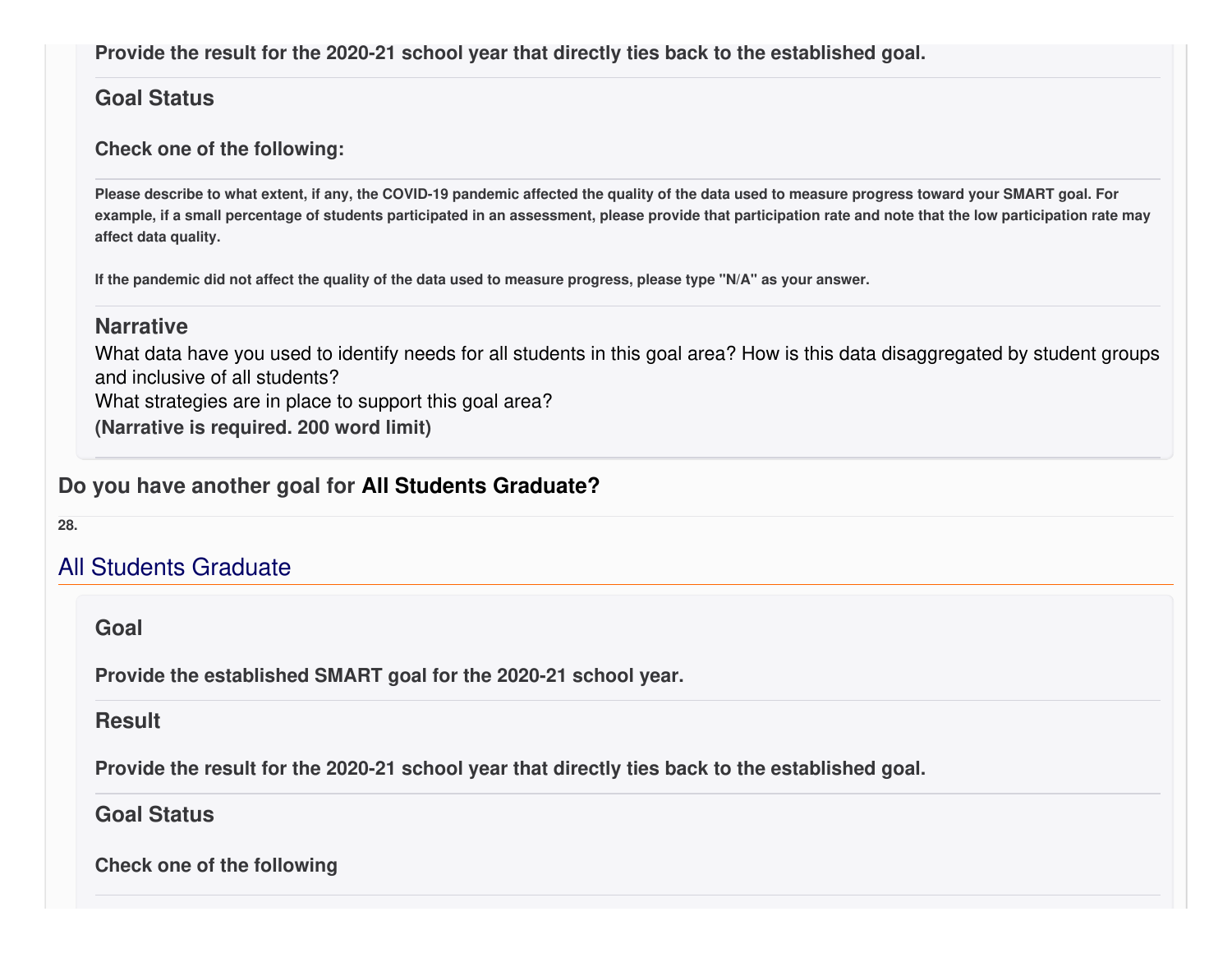Please describe to what extent, if any, the COVID-19 pandemic affected the quality of the data used to measure progress toward your SMART goal. For example, if a small percentage of students participated in an assessment, please provide that participation rate and note that the low participation rate may **affect data quality.**

If the pandemic did not affect the quality of the data used to measure progress, please type "N/A" as your answer.

#### **Narrative**

What data have you used to identify needs for all students in this goal area? How is this data disaggregated by student groups and inclusive of all students? What strategies are in place to support this goal area? **(Narrative is required. 200 word limit)**

#### 4. Achievement & Integration

Once they are approved by MDE, Achievement and Integration (A&I) plans are in effect for three years. At the end of the third year, the commissioner must determine if districts met each goal in their approved plans (Minn. Stat. § 124D.862, **subd. 8).**

In order to do this, each district is asked to provide information in this A&I progress report indicating whether or not each of their plan goals has been met. The information you submit will also be used to provide ongoing support for your A&I **efforts.**

Districts with one or more racially identifiable schools will also submit progress reports to verify whether 2020-21 A&I plan **goals for each of those schools were on track.**

Districts that don't meet plan goals after three years are to consult with the commissioner on improvement plans and use up to 20% of their annual A&I revenue to fund improvement strategies—strategies that will make it more likely for a district **to meet their new A&I goals (Minn. Stat. § 124D.862, subd. 8).**

This section is only required for districts with an approved [Achievement](https://education.mn.gov/MDE/fam/003359) and Integration plan during the 2020-21 school year. If your district does not have an MDE approved Achievement and Integration plan, click on the Back button at the bottom to return to question #4 and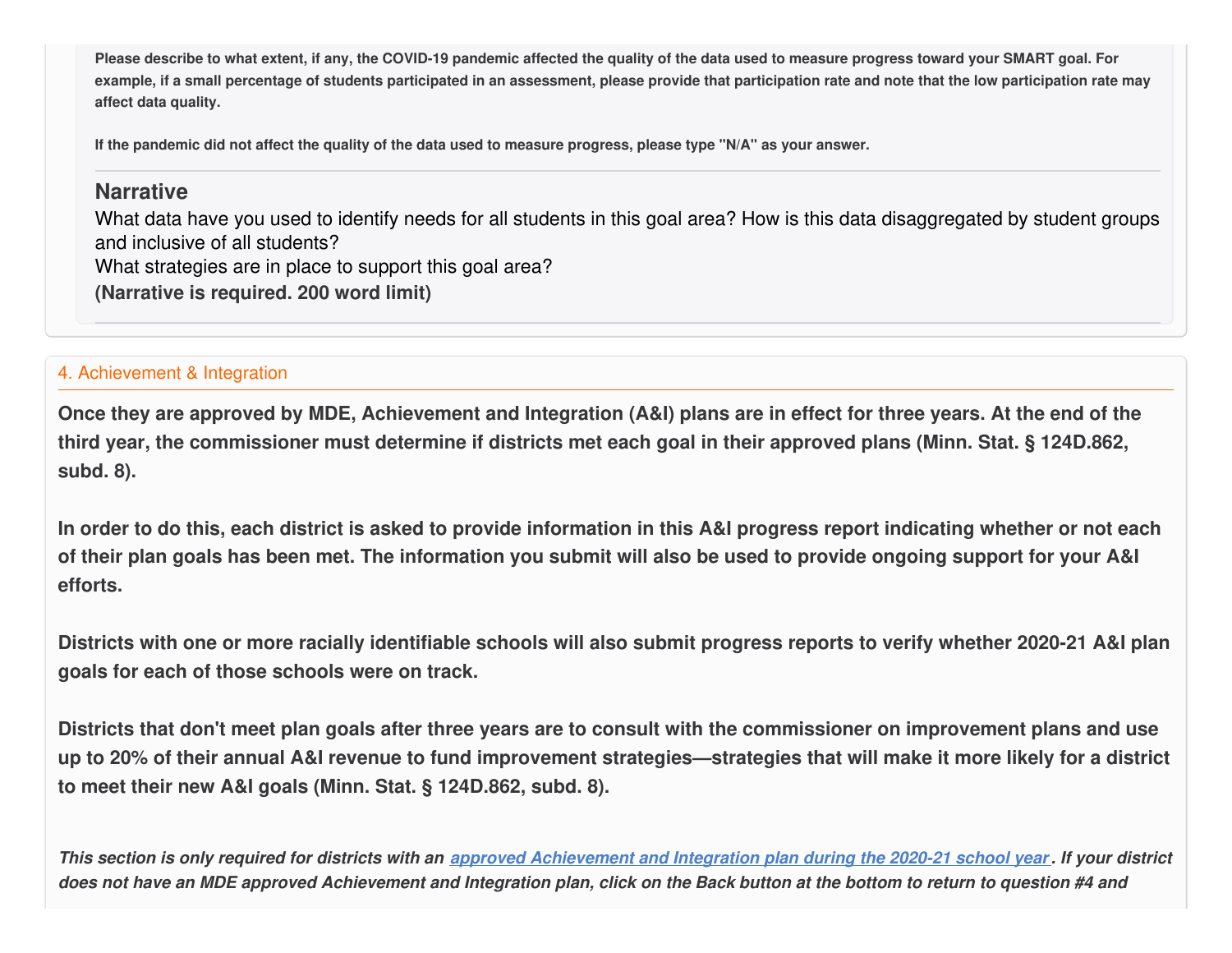*ensure you indicated your district does not have an MDE-approved A&I Plan for the 2020-21 school year.*

# **.Achievement Goal**

### **Goal Statement**

**Copy the SMART goal statement from yourplan implemented in the 2020-21 SY.**

#### **Baseline**

**Copy the baseline starting point from the Goal Statement of yourplan implemented in the 2020-21 SY.**

### **Year 1 (2020-21) Actual**

Provide the result for the 2020-21 school year that directly ties back to the established goal. If unable to report a **result because of disruptions due to COVID-19, please respond, "Unable to report"**

## **On Track?**

**Check one of the following:**

#### **Narrative**

What data have you used to identify needs in this goal area? How is this data disaggregated by student groups? What strategies are in place to support this goal area? **(Narrative is required. 200 word limit.)**

**Do you have another Achievement goal?**

## **2. Achievement Goal**

**Goal Statement**

**Copy the SMART goal statement from yourplan implemented in the 2020-21 SY.**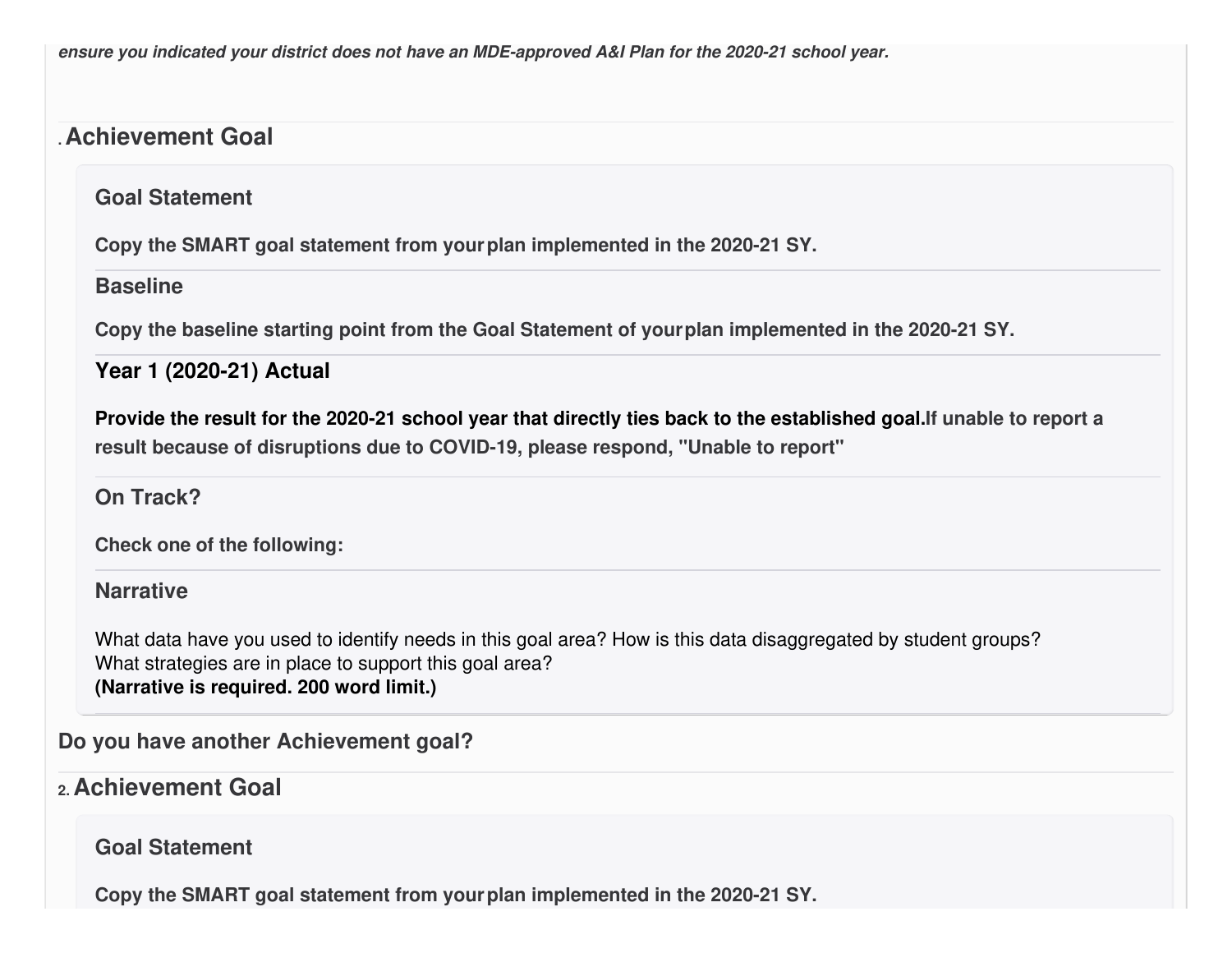#### **Baseline**

**Copy the baseline starting point from the Goal Statement from your plan implemented in the 20202-21 SY.**

### **Year 1 (2020-21) Actual**

Provide the result for the 2020-21 school year that directly ties back to the established goal. If unable to report a **result because of disruptions due to COVID-19, please respond, "Unable to report"**

### **On Track?**

**Check one of the following:**

### **Narrative**

What data have you used to identify needs in this goal area? How is this data disaggregated by student groups? What strategies are in place to support this goal area? **(Narrative is required. 200 word limit.)**

**Do you have another Achievement goal?**

**4. Achievement Goal**

**Goal Statement**

**Copy the SMART goal statement from yourplan implemented in the 2020-21 SY.**

### **Baseline**

**Copy the baseline starting point from the Goal Statement of your plan implemented in the 2020-21 SY.**

**Year 1 (2020-21) Actual**

Provide the result for the 2020-21 school year that directly ties back to the established goal. If unable to report a **result because of disruptions due to COVID-19, please respond, "Unable to report"**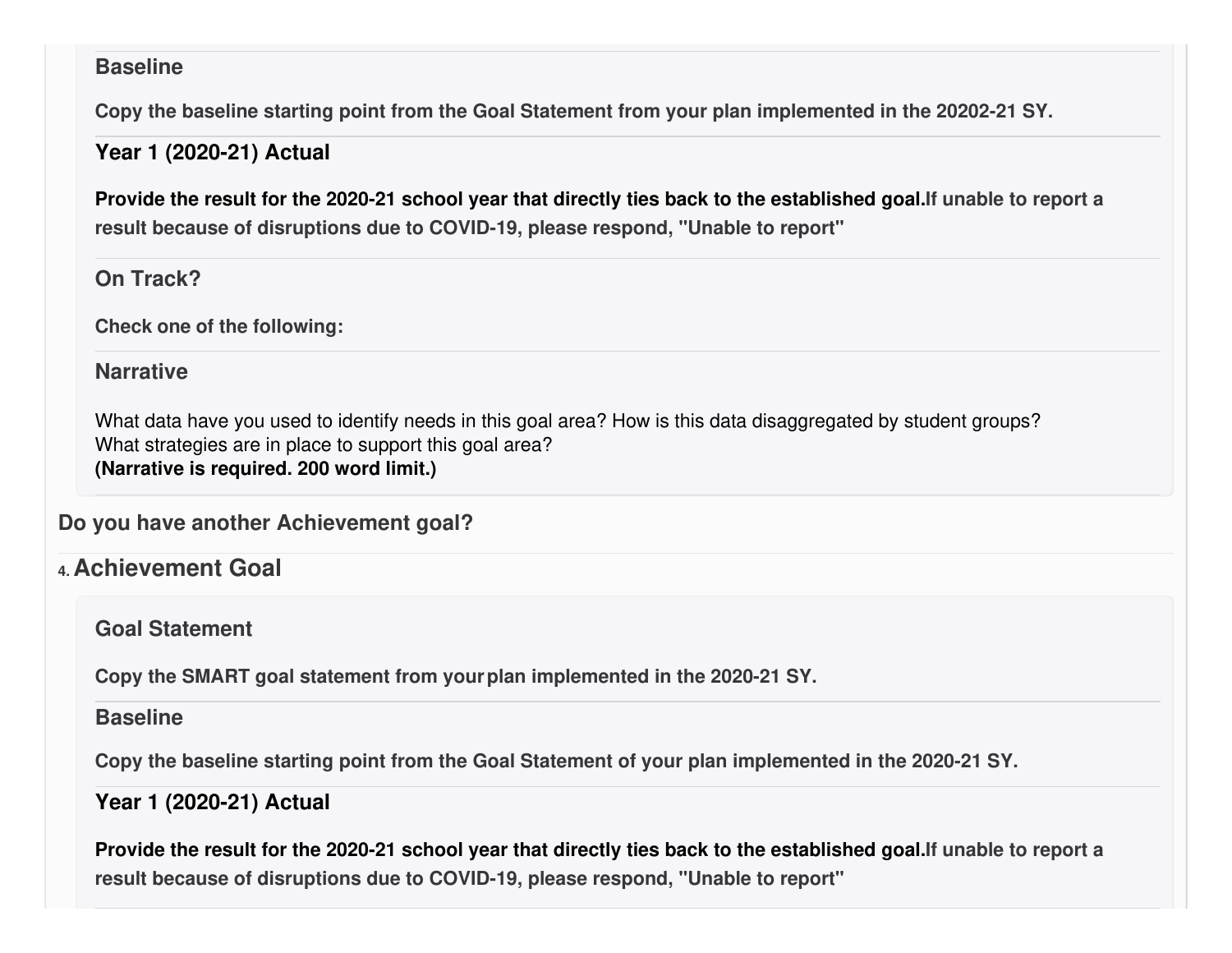### **On Track?**

**Check one of the following:**

### **Narrative**

What data have you used to identify needs in this goal area? How is this data disaggregated by student groups? What strategies are in place to support this goal area? **(Narrative is required. 200 word limit.)**

**Do you have another Achievement goal?**

# **6. Achievement Goal**

**Goal Statement**

**Copy the SMART goal statement from yourplan implemented in the 2020-21 SY.**

**Baseline**

**Copy the baseline starting point from the Goal Statement of your plan implemented in the 2020-21 SY.**

### **Year 1 (2020-21) Actual**

Provide the result for the 2020-21 school year that directly ties back to the established goal. If unable to report a **result because of disruptions due to COVID-19, please respond, "Unable to report"**

**On Track?**

**Check one of the following:**

### **Narrative**

What data have you used to identify needs in this goal area? How is this data disaggregated by student groups? What strategies are in place to support this goal area?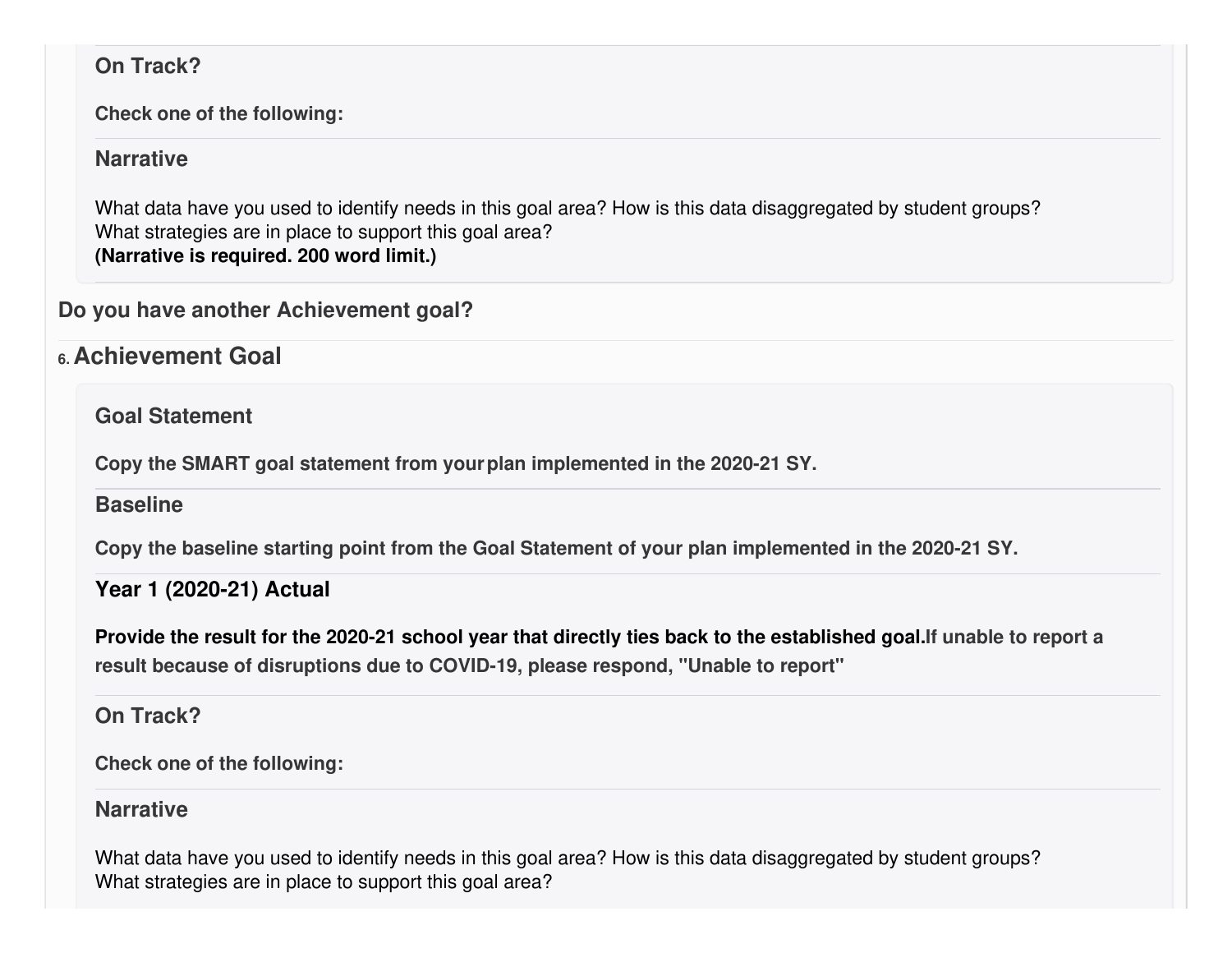**(Narrative is required. 200 word limit.)**

**Do you have another Achievement goal?**

### **8. Achievement Goal**

**Goal Statement**

**Copy the SMART goal statement from yourplan implemented in the 2020-21 SY.**

#### **Baseline**

**Copy the baseline starting point from the Goal Statement of your plan implemented in the 2020-21 SY.**

**Year 1 (2020-21) Actual**

Provide the result for the 2020-21 school year that directly ties back to the established goal. If unable to report a **result because of disruptions due to COVID-19, please respond, "Unable to report"**

### **On Track?**

**Check one of the following:**

#### **Narrative**

What data have you used to identify needs in this goal area? How is this data disaggregated by student groups? What strategies are in place to support this goal area? **(Narrative is required. 200 word limit.)**

# **9. Integration Goal**

### **Goal Statement**

**Copy the SMART goal statement from yourplan implemented in the 2020-21 SY.**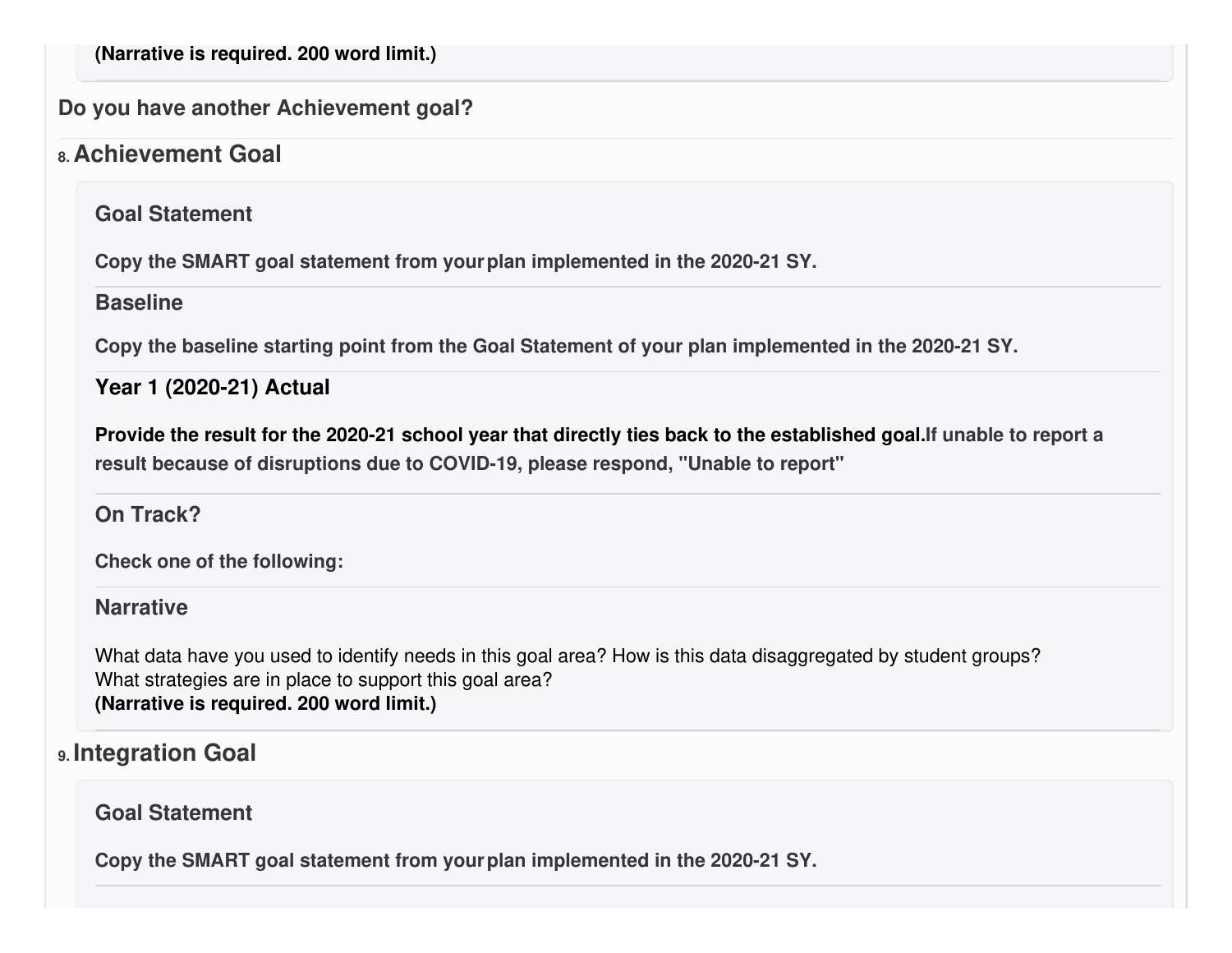#### **Baseline**

**Copy the baseline starting point from the Goal Statement of your plan implemented in the 2020-21 SY.**

#### **Year 1 (2020-21) Actual**

Provide the result for the 2020-21 school year that directly ties back to the established goal. If unable to report a **result because of disruptions due to COVID-19, please respond, "Unable to report"**

### **On Track?**

**Check one of the following:**

### **Narrative**

What data have you used to identify needs in this goal area? How is this data disaggregated by student groups? What strategies are in place to support this goal area? **(Narrative is required. 200 word limit.)**

**Do you have another Integration goal?**

## **11. Integration Goal**

**Goal Statement**

**Copy the SMART goal statement from yourplan implemented in the 2020-21 SY.**

#### **Baseline**

**Copy the baseline starting point from the Goal Statement of your plan implemented in the 2020-21 SY.**

### **Year 1 (2020-21) Actual**

Provide the result for the 2020-21 school year that directly ties back to the established goal. If unable to report a **result because of disruptions due to COVID-19, please respond, "Unable to report"**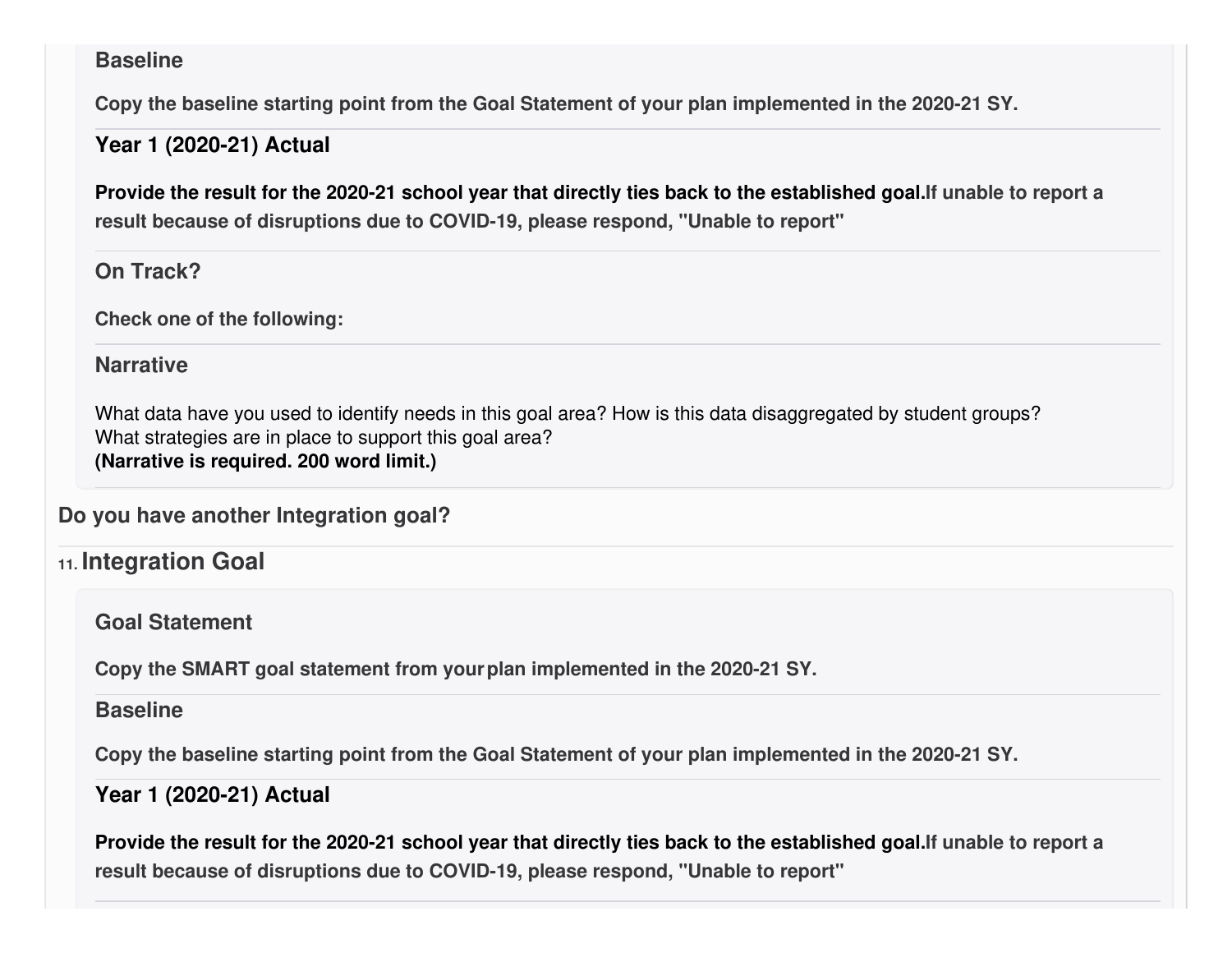### **On Track?**

**Check one of the following:**

#### **Narrative**

What data have you used to identify needs in this goal area? How is this data disaggregated by student groups? What strategies are in place to support this goal area? **(Narrative is required. 200 word limit.)**

### **Do you have another Integration goal?**

**13. Integration Goal**

**Goal Statement**

**Copy the SMART goal statement from yourplan implemented in the 2020-21 SY.**

**Baseline**

**Copy the baseline starting point from the Goal Statement of your plan implemented in the 2020-21 SY.**

### **Year 1 (2020-21) Actual**

Provide the result for the 2020-21 school year that directly ties back to the established goal. If unable to report a **result because of disruptions due to COVID-19, please respond, "Unable to report"**

### **On Track?**

**Check one of the following:**

#### **Narrative**

What data have you used to identify needs in this goal area? How is this data disaggregated by student groups? What strategies are in place to support this goal area<sup>?</sup>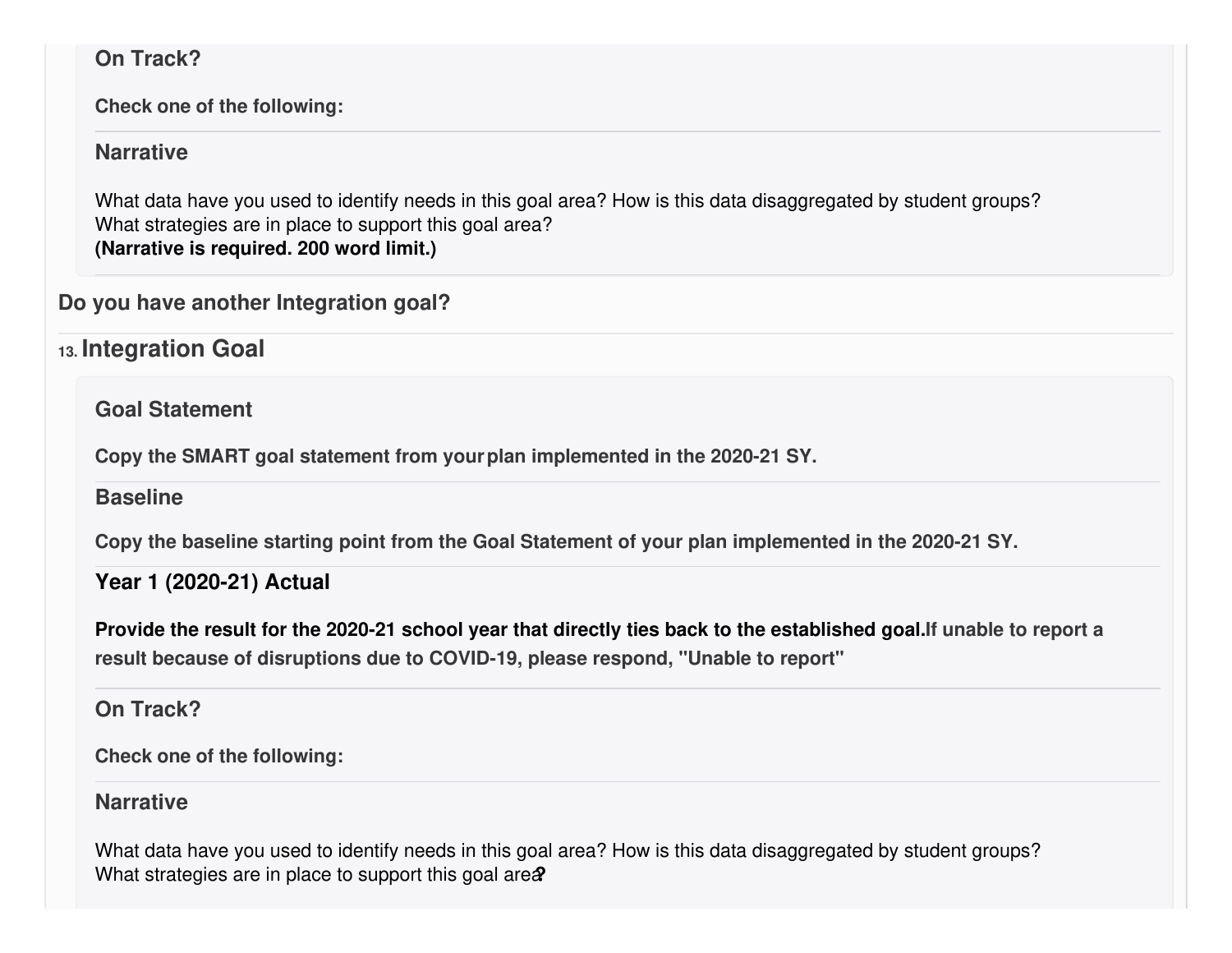**(Narrative is required. 200 word limit.)**

**Do you have another Integration goal?**

### **15. Integration Goal**

**Goal Statement**

**Copy the SMART goal statement from yourplan implemented in the 2020-21 SY.**

#### **Baseline**

**Copy the baseline starting point from the Goal Statement of your plan implemented in the 2020-21 SY.**

**Year 1 (2020-21) Actual**

Provide the result for the 2020-21 school year that directly ties back to the established goal. If unable to report a **result because of disruptions due to COVID-19, please respond, "Unable to report"**

**On Track?**

**Check one of the following:**

**Narrative**

What data have you used to identify needs in this goal area? How is this data disaggregated by student groups? What strategies are in place to support this goal area? **(Narrative is required. 200 word limit.)**

**Do you have another Integration goal?**

**17. Integration Goal**

**Goal Statement**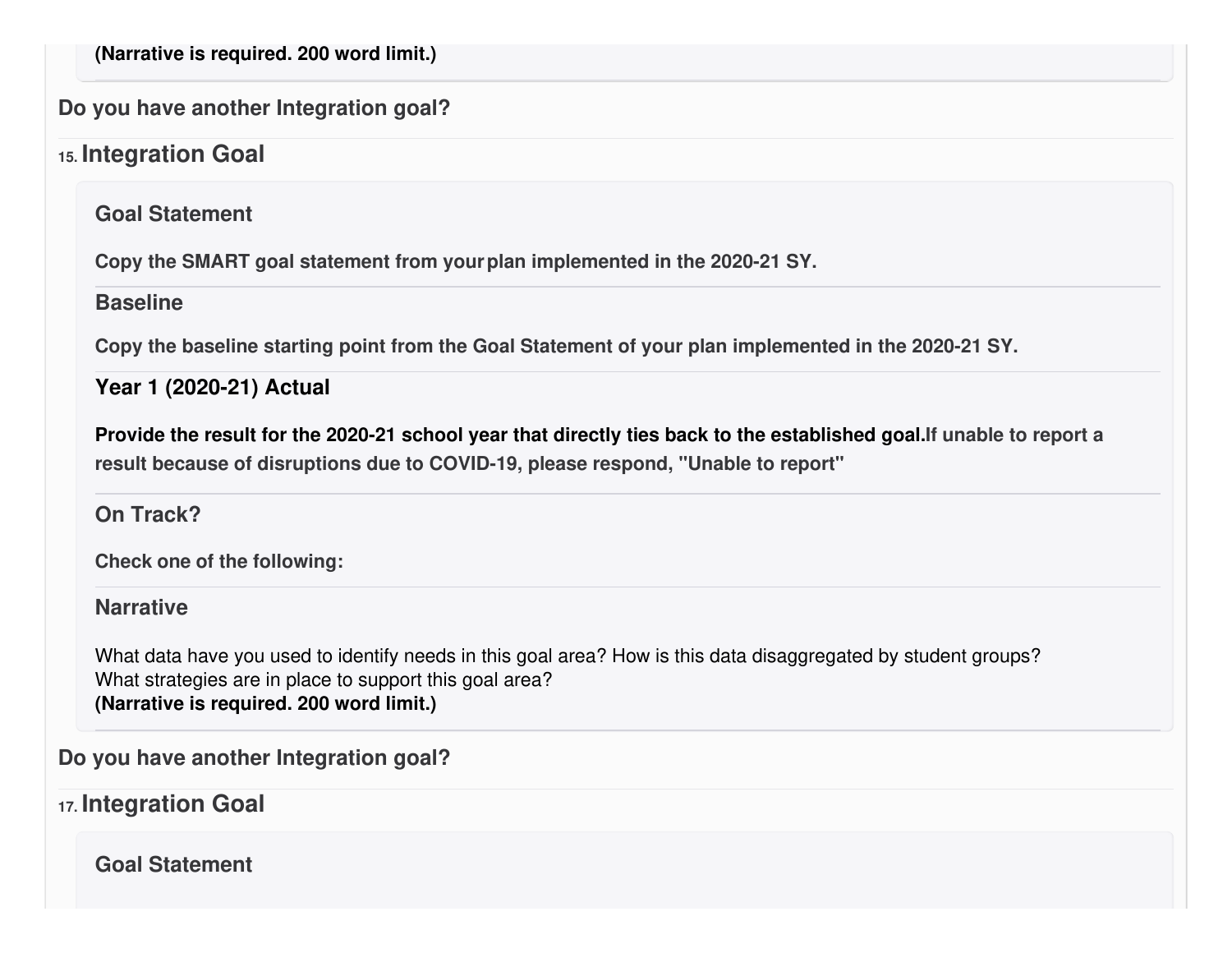### **Copy the SMART goal statement from yourplan implemented in the 2020-21 SY.**

### **Baseline**

**Copy the baseline starting point from the Goal Statement of your plan implemented in the 2020-21 SY.**

### **Year 1 (2020-21) Actual**

Provide the result for the 2020-21 school year that directly ties back to the established goal. If unable to report a **result because of disruptions due to COVID-19, please respond, "Unable to report"**

### **On Track?**

**Check one of the following:**

### **Narrative**

What data have you used to identify needs in this goal area? How is this data disaggregated by student groups? What strategies are in place to support this goal area? **(Narrative is required. 200 word limit.)**

### **Integration**

Please summarize the impact of the integration strategies you implemented with the A&I districts you partnered with during the 2020-21 school year. Also, consider ways that your A&I plan strategies have increased integration within your **district.**

**(Narrative is required. 200-word limit.)**

### **19. Teacher Equity Goal**

### **Goal Statement**

**Copy the SMART goal statement from yourplan implemented in the 2020-21 SY.**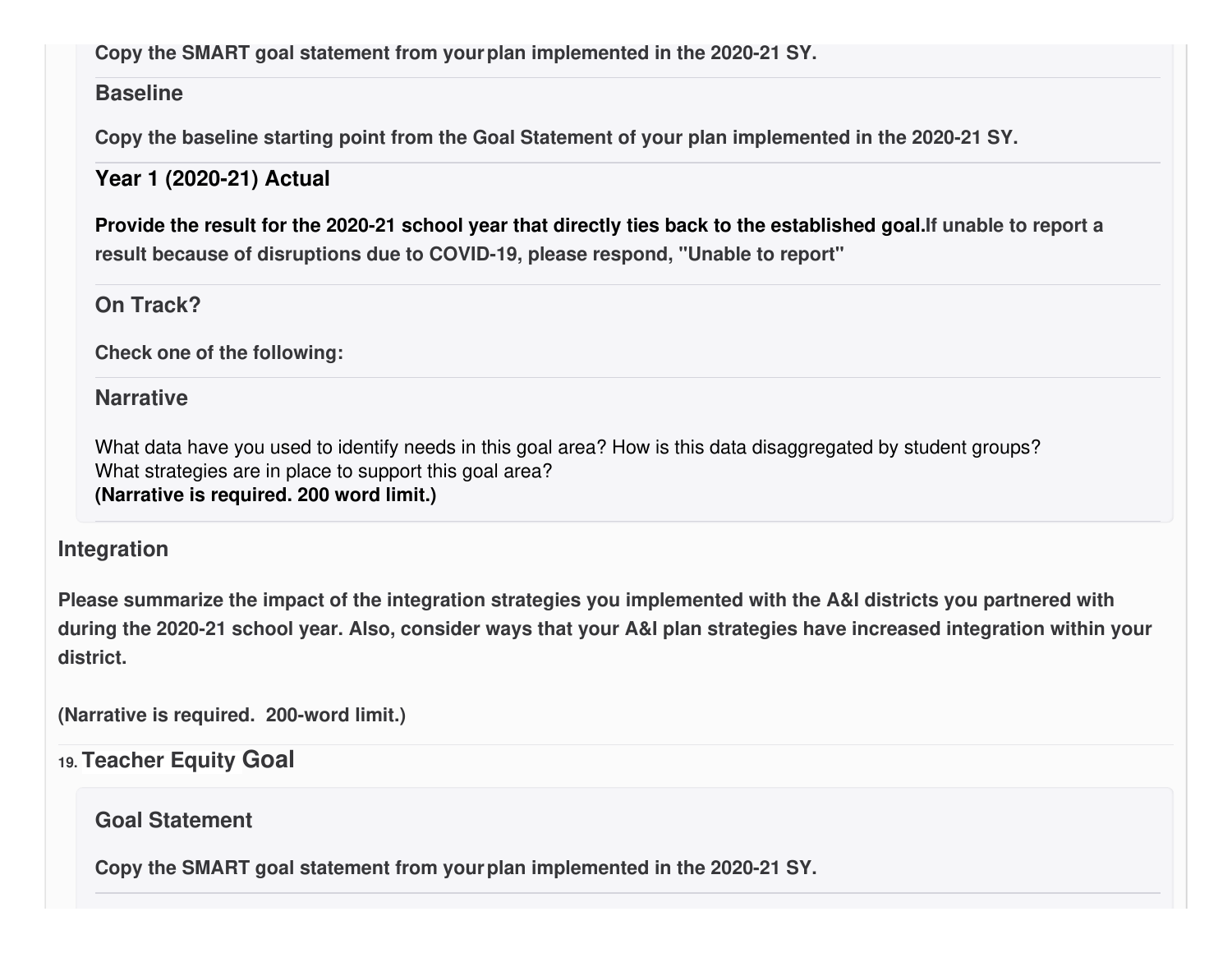#### **Baseline**

**Copy the baseline starting point from the Goal Statement of your plan implemented in the 2020-21 SY.**

#### **Year 1 (2020-21) Actual**

Provide the result for the 2020-21 school year that directly ties back to the established goal. If unable to report a **result because of disruptions due to COVID-19, please respond, "Unable to report".**

#### **On Track?**

**Check one of the following:**

### **Narrative**

What data have you used to identify needs in this goal area? How is this data disaggregated by student groups? What strategies are in place to support this goal area? **(Narrative is required. 200 word limit.)**

**Do you have another Teacher Equity goal?**

### **21. Teacher Equity Goal**

**Goal Statement**

**Copy the SMART goal statement from yourplan implemented in the 2020-21 SY.**

#### **Baseline**

**Copy the baseline starting point from the Goal Statement of your plan implemented in the 2020-21 SY.**

### **Year 1 (2020-21) Actual**

Provide the result for the 2020-21 school year that directly ties back to the established goal. If unable to report a **result because of disruptions due to COVID-19, please respond, "Unable to report".**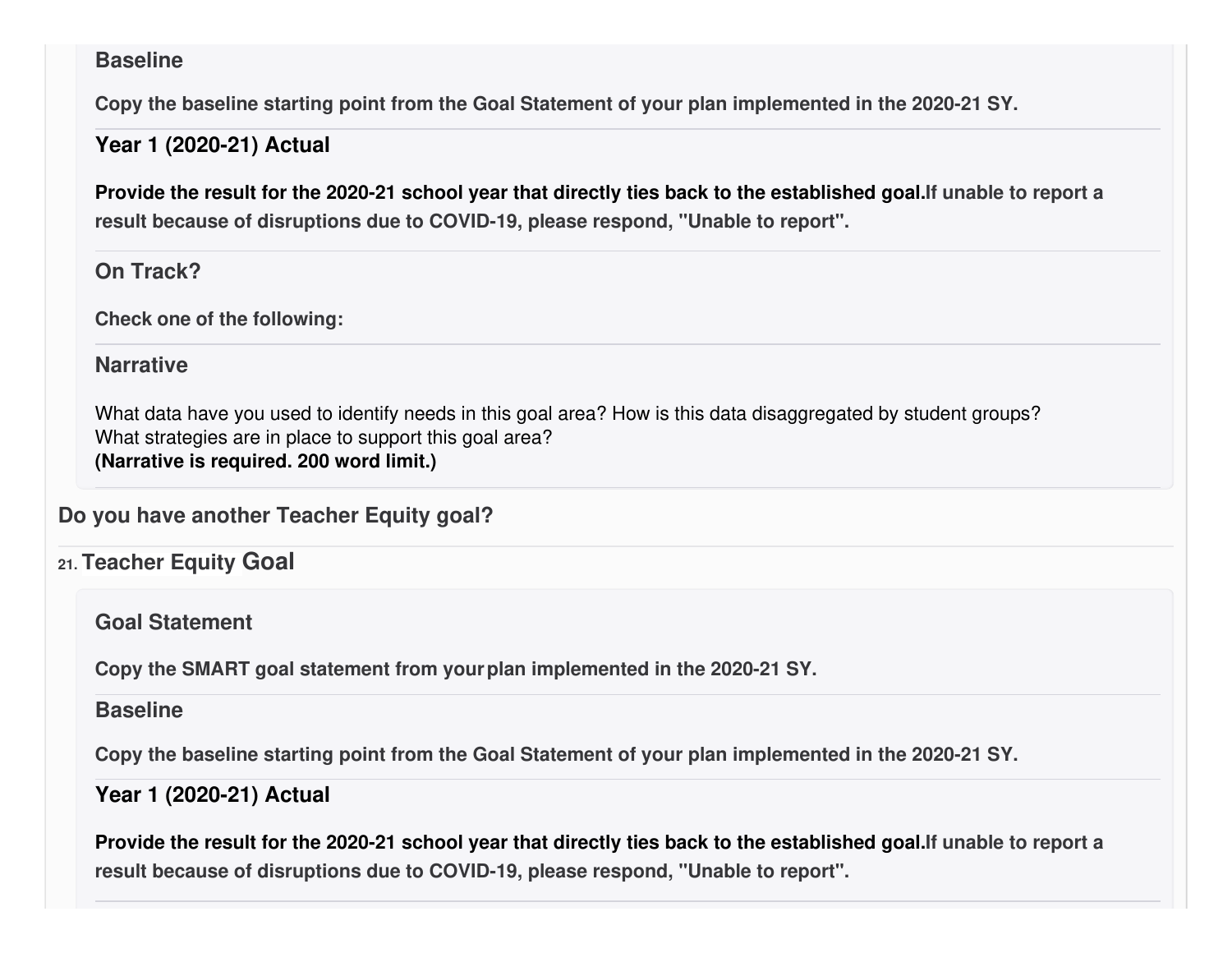### **On Track?**

**Check one of the following:**

#### **Narrative**

What data have you used to identify needs in this goal area? How is this data disaggregated by student groups? What strategies are in place to support this goal area? **(Narrative is required. 200 word limit.)**

### **Do you have another Teacher Equity goal?**

**23. Teacher Equity Goal**

**Goal Statement**

**Copy the SMART goal statement from yourplan implemented in the 2020-21 SY.**

### **Baseline**

**Copy the baseline starting point from the Goal Statement of your plan implemented in the 2020-21 SY.**

### **Year 1 (2020-21) Actual**

Provide the result for the 2020-21 school year that directly ties back to the established goal. If unable to report a **result because of disruptions due to COVID-19, please respond, "Unable to report".**

### **On Track?**

**Check one of the following:**

### **Narrative**

What data have you used to identify needs in this goal area? How is this data disaggregated by student groups? What strategies are in place to support this goal area?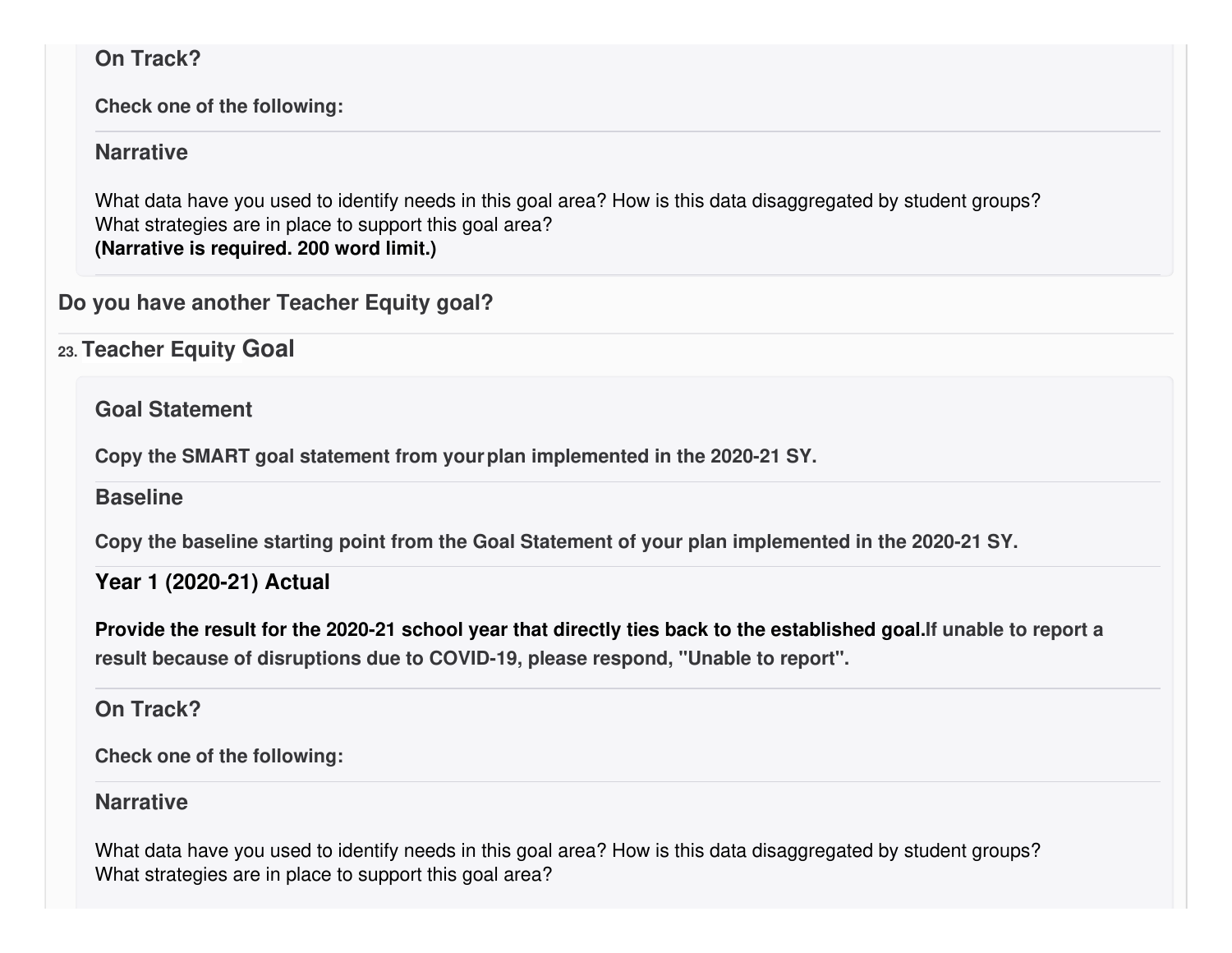**(Narrative is required. 200 word limit.)**

### **Do you have another Teacher Equity goal?**

## **25. Teacher Equity Goal**

**Goal Statement**

**Copy the SMART goal statement from yourplan implemented in the 2020-21 SY.**

#### **Baseline**

**Copy the baseline starting point from the Goal Statement of your plan implemented in the 2020-21 SY.**

**Year 1 (2020-21) Actual**

Provide the result for the 2020-21 school year that directly ties back to the established goal. If unable to report a **result because of disruptions due to COVID-19, please respond, "Unable to report".**

### **On Track?**

**Check one of the following:**

**Narrative**

What data have you used to identify needs in this goal area? How is this data disaggregated by student groups? What strategies are in place to support this goal area? **(Narrative is required. 200 word limit.)**

**Do you have another Teacher Equity goal?**

**27. Teacher Equity Goal**

**Goal Statement**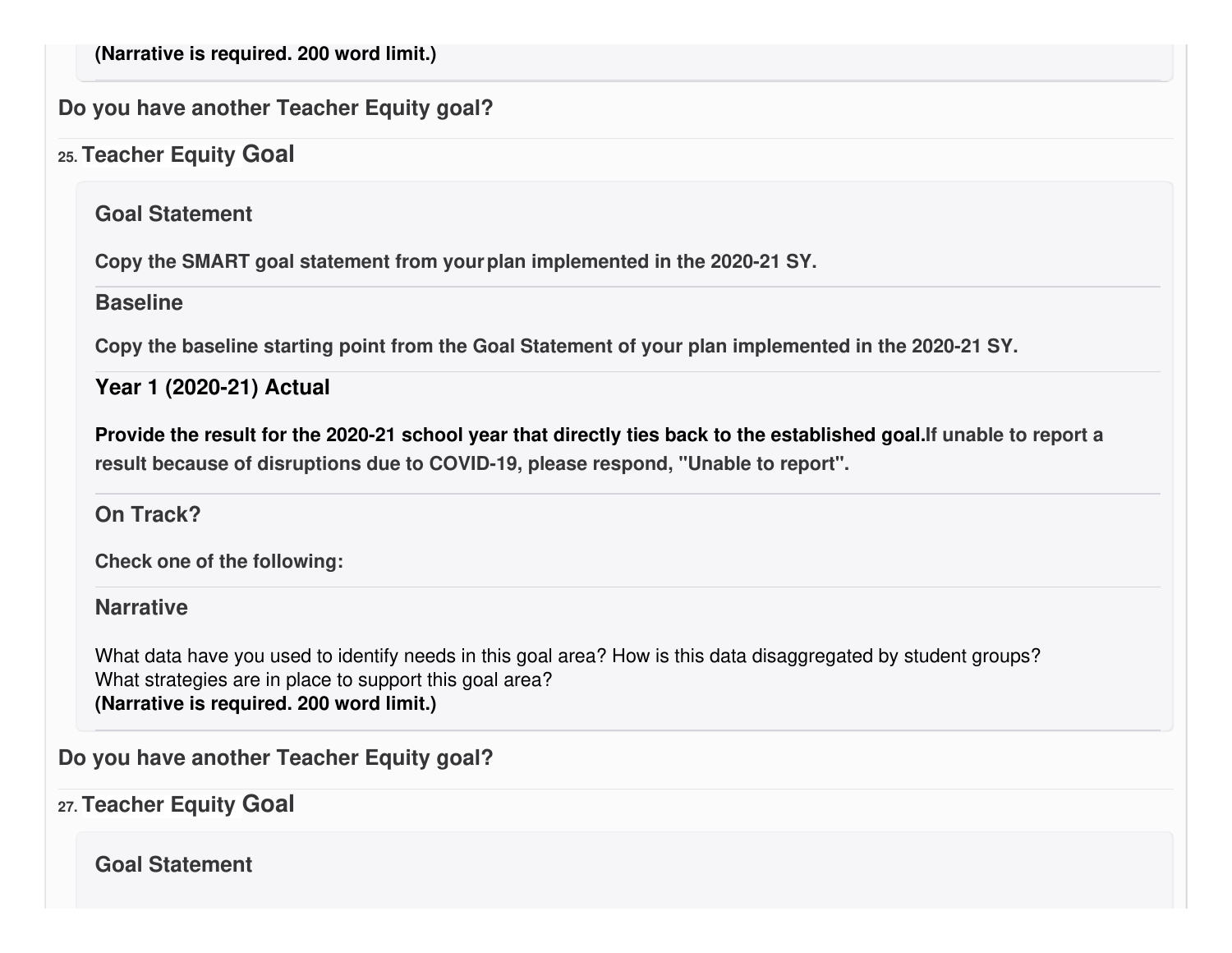### **Copy the SMART goal statement from yourplan implemented in the 2020-21 SY.**

### **Baseline**

**Copy the baseline starting point from the Goal Statement of your plan implemented in the 2020-21 SY.**

## **Year 1 (2020-21) Actual**

Provide the result for the 2020-21 school year that directly ties back to the established goal. If unable to report a **result because of disruptions due to COVID-19, please respond, "Unable to report".**

### **On Track?**

**Check one of the following:**

### **Narrative**

What data have you used to identify needs in this goal area? How is this data disaggregated by student groups? What strategies are in place to support this goal area? **(Narrative is required. 200 word limit.)**

### **Impacts from Distance Learning**

Briefly explain how you modified your strategies last school year because of distance learning. List the strategies you weren't able to implement. What A&I-related data were you unable to collect to document progress toward your goals? **How did those adjustments or lack of data inform your A&I planning for the 2021-22 school year?**

**(Narrative is required. 200-word limit.)**

#### 5. Achievement & Integration

Once they are approved by MDE, Achievement and Integration (A&I) plans are in effect for three years. At the end of the third year, the commissioner must determine if districts met each goal in their approved plans (Minn. Stat. § 124D.862, **subd. 8).**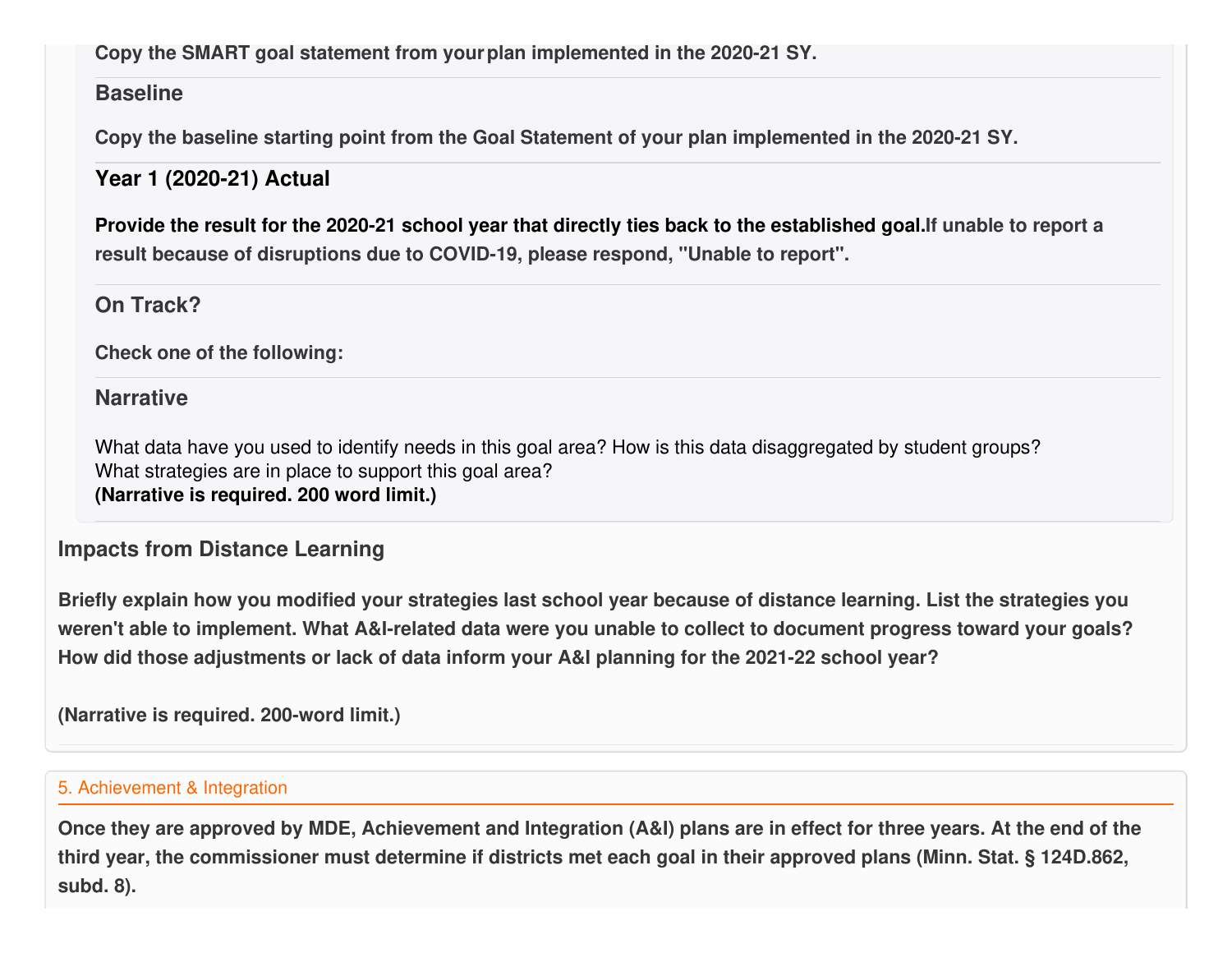In order to do this, each district is asked to provide information in this A&I progress report indicating whether or not each of their plan goals has been met. The information you submit will also be used to provide ongoing support for your A&I **efforts.**

Districts with one or more racially identifiable schools will also submit progress reports to verify whether 2020-21 A&I plan **goals for each of those schools were on track.**

Districts that don't meet plan goals after three years are to consult with the commissioner on improvement plans and use up to 20% of their annual A&I revenue to fund improvement strategies—strategies that will make it more likely for a district **to meet their new A&I goals (Minn. Stat. § 124D.862, subd. 8).**

This section is only required for districts with an approved [Achievement](https://education.mn.gov/MDE/fam/003359) and Integration plan during the 2020-21 school year. If your district does not have an MDE approved Achievement and Integration plan, click on the Back button at the bottom to return to question #4 and *ensure you indicated your district does not have an MDE-approved A&I Plan for the 2020-21 school year.*

### **.Achievement Goal**

**Goal Statement**

**Copy the SMART goal statement from yourplan implemented in the 2020-21 SY.**

#### **Baseline**

**Copy the baseline starting point from the Goal Statement of your plan implemented in the 2020-21 SY.**

#### **Year 2 (2020-21) Actual**

Provide the result for the 2020-21 school year that directly ties back to the established goal. If unable to report a **result because of disruptions due to COVID-19, please respond, "Unable to report".**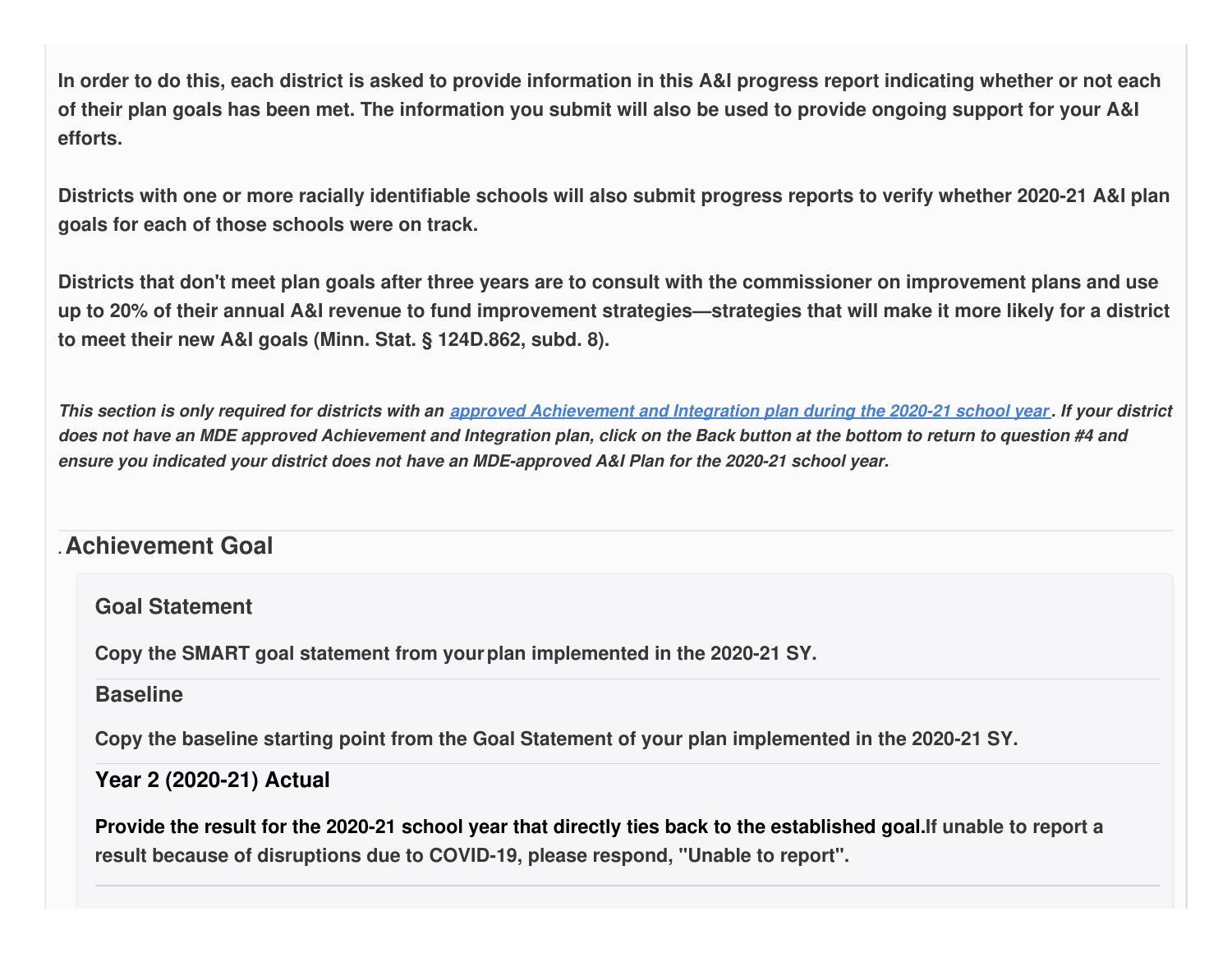### **On Track?**

**Check one of the following:**

### **Narrative**

What data have you used to identify needs in this goal area? How is this data disaggregated by student groups? What strategies are in place to support this goal area? **(Narrative is required. 200 word limit.)**

**Do you have another Achievement Goal?**

# **2. Achievement Goal**

### **Goal Statement**

**Copy the SMART goal statement from yourplan implemented in the 2020-21 SY.**

### **Baseline**

**Copy the baseline starting point from the Goal Statement of your plan implemented in the 2020-21 SY.**

## **Year 2 (2020-21) Actual**

Provide the result for the 2020-21 school year that directly ties back to the established goal. If unable to report a **result because of disruptions due to COVID-19, please respond, "Unable to report".**

### **On Track?**

**Check one of the following:**

### **Narrative**

What data have you used to identify needs in this goal area? How is this data disaggregated by student groups? What strategies are in place to support this goal area? **(Narrative is required. 200 word limit.)**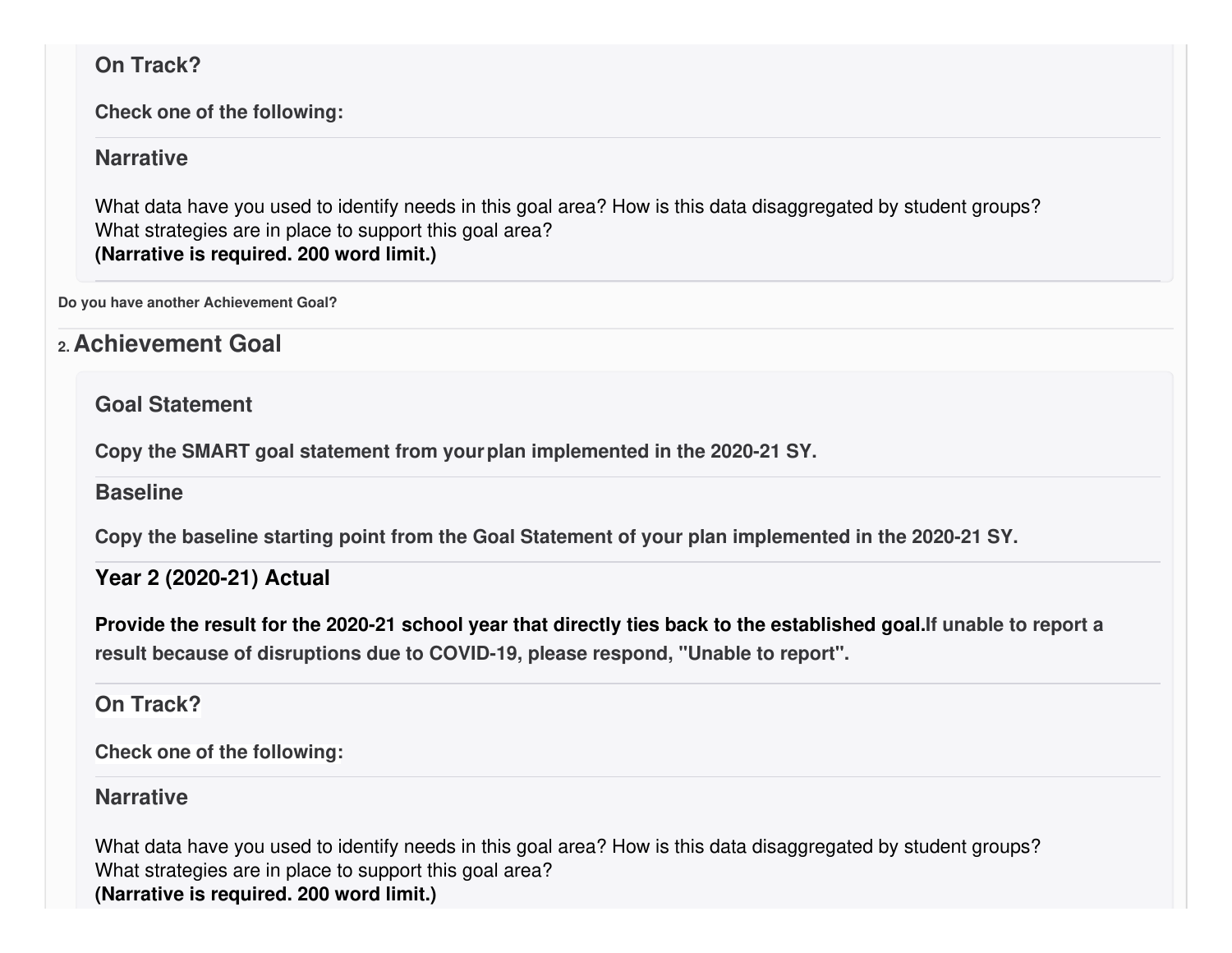**Do you have another Achievement Goal?**

### **4. Achievement Goal**

#### **Goal Statement**

**Copy the SMART goal statement from yourplan implemented in the 2020-21 SY.**

#### **Baseline**

**Copy the baseline starting point from the Goal Statement of your plan implemented in the 2020-21 SY.**

#### **Year 2 (2020-21) Actual**

Provide the result for the 2020-21 school year that directly ties back to the established goal. If unable to report a **result because of disruptions due to COVID-19, please respond, "Unable to report".**

**On Track?**

**Check one of the following:**

#### **Narrative**

What data have you used to identify needs in this goal area? How is this data disaggregated by student groups? What strategies are in place to support this goal area? **(Narrative is required. 200 word limit.)**

**Do you have another Achievement Goal?**

## **6. Achievement Goal**

### **Goal Statement**

**Copy the SMART goal statement from yourplan implemented in the 2020-21 SY.**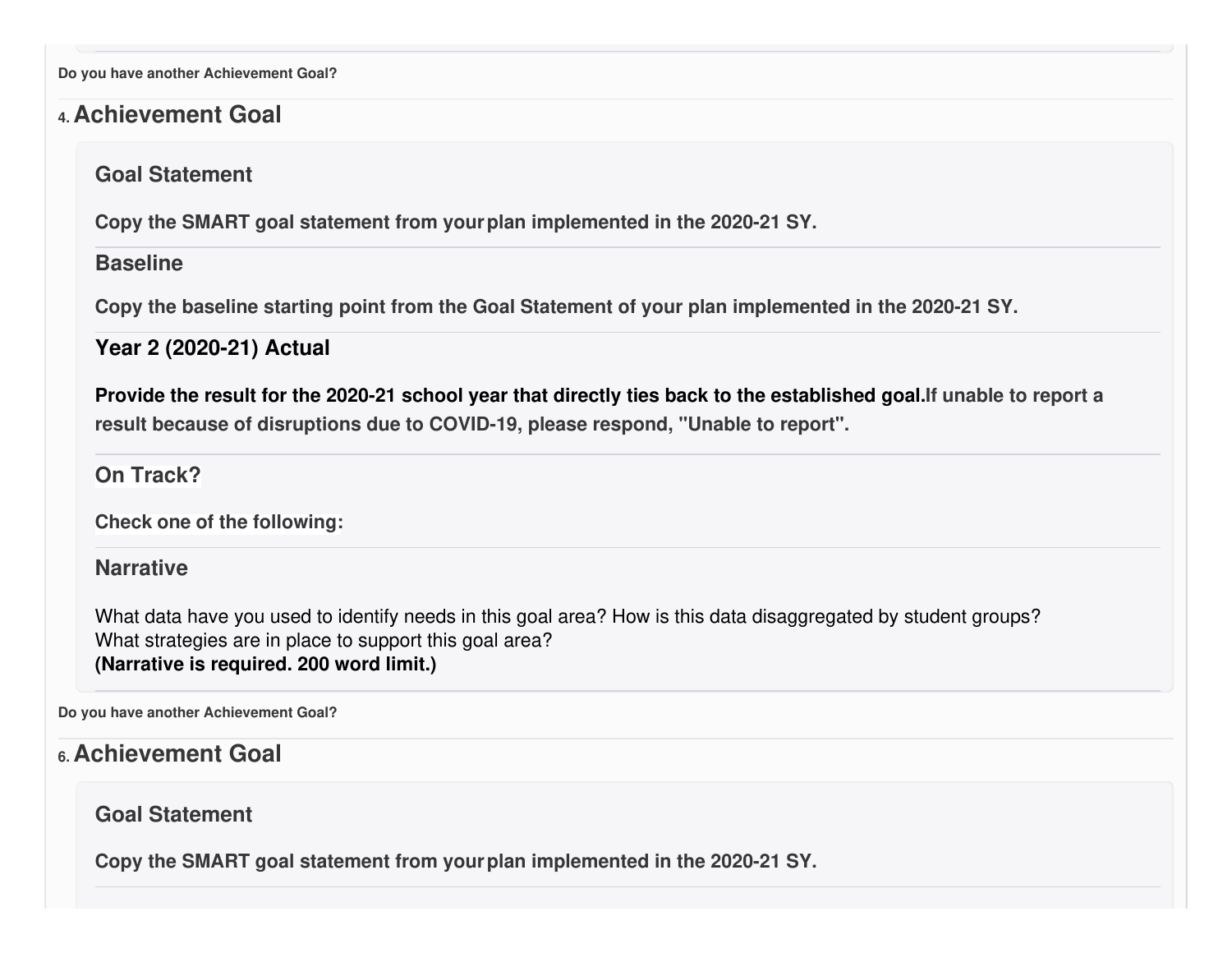#### **Baseline**

**Copy the baseline starting point from the Goal Statement of your plan implemented in the 2020-21 SY.**

#### **Year 2 (2020-21) Actual**

Provide the result for the 2020-21 school year that directly ties back to the established goal. If unable to report a **result because of disruptions due to COVID-19, please respond, "Unable to report".**

### **On Track?**

**Check one of the following:**

### **Narrative**

What data have you used to identify needs in this goal area? How is this data disaggregated by student groups? What strategies are in place to support this goal area? **(Narrative is required. 200 word limit.)**

**Do you have another Achievement Goal?**

## **8. Achievement Goal**

**Goal Statement**

**Copy the SMART goal statement from yourplan implemented in the 2020-21 SY.**

#### **Baseline**

**Copy the baseline starting point from the Goal Statement of your plan implemented in the 2020-21 SY.**

### **Year 2 (2020-21) Actual**

Provide the result for the 2020-21 school year that directly ties back to the established goal. If unable to report a **result because of disruptions due to COVID-19, please respond, "Unable to report".**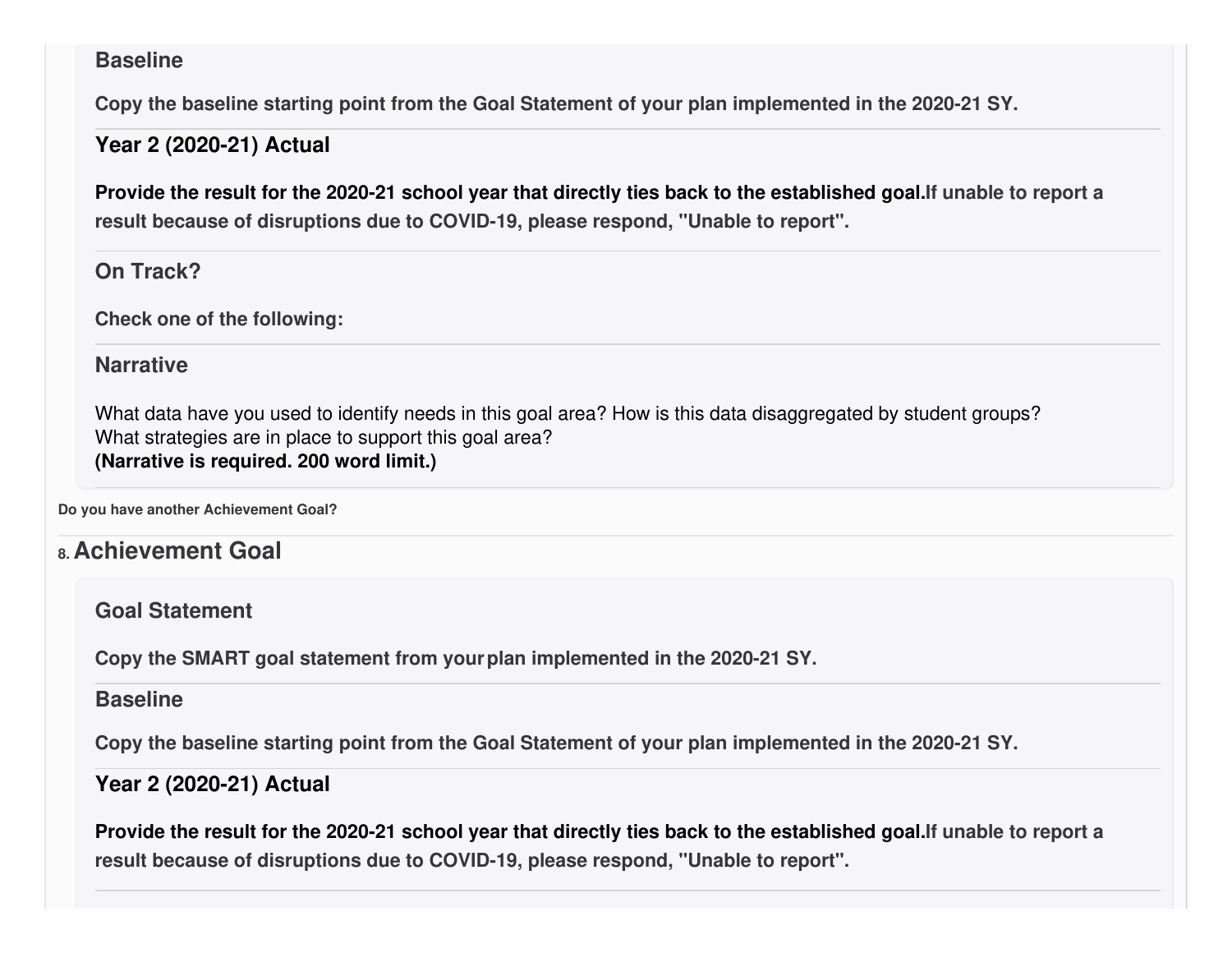### **On Track?**

**Check one of the following:**

### **Narrative**

What data have you used to identify needs in this goal area? How is this data disaggregated by student groups? What strategies are in place to support this goal area? **(Narrative is required. 200 word limit.)**

# **9. Integration Goal**

### **Goal Statement**

**Copy the SMART goal statement from yourplan implemented in the 2020-21 SY.**

### **Baseline**

**Copy the baseline starting point from the Goal Statement of your plan implemented in the 2020-21 SY.**

## **Year 2 (2020-21) Actual**

Provide the result for the 2020-21 school year that directly ties back to the established goal. If unable to report a **result because of disruptions due to COVID-19, please respond, "Unable to report".**

### **On Track?**

**Check one of the following:**

### **Narrative**

What data have you used to identify needs in this goal area? How is this data disaggregated by student groups? What strategies are in place to support this goal area? **(Narrative is required. 200 word limit.)**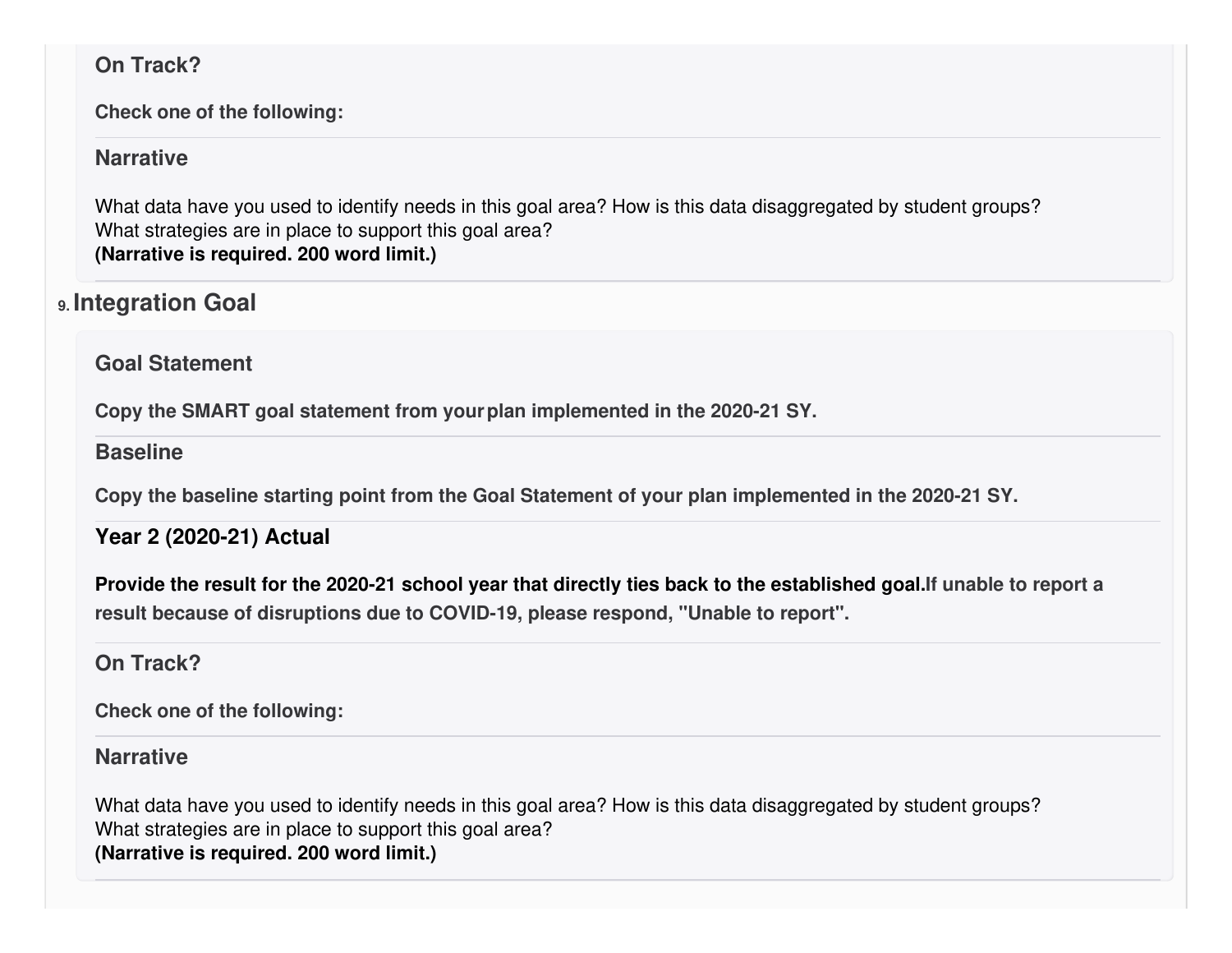### **Do you have another Integration goal?**

## **11. Integration Goal**

**Goal Statement**

**Copy the SMART goal statement from yourplan implemented in the 2020-21 SY.**

### **Baseline**

**Copy the baseline starting point from the Goal Statement of your plan implemented in the 2020-21 SY.**

## **Year 2 (2020-21) Actual**

Provide the result for the 2019-20 school year that directly ties back to the established goal. If unable to report a **result because of disruptions due to COVID-19, please respond, "Unable to report".**

## **On Track?**

**Check one of the following:**

### **Narrative**

What data have you used to identify needs in this goal area? How is this data disaggregated by student groups? What strategies are in place to support this goal area? **(Narrative is required. 200 word limit.)**

**Do you have another Integration goal?**

# **13. Integration Goal**

## **Goal Statement**

**Copy the SMART goal statement from yourplan implemented in the 2020-21 SY..**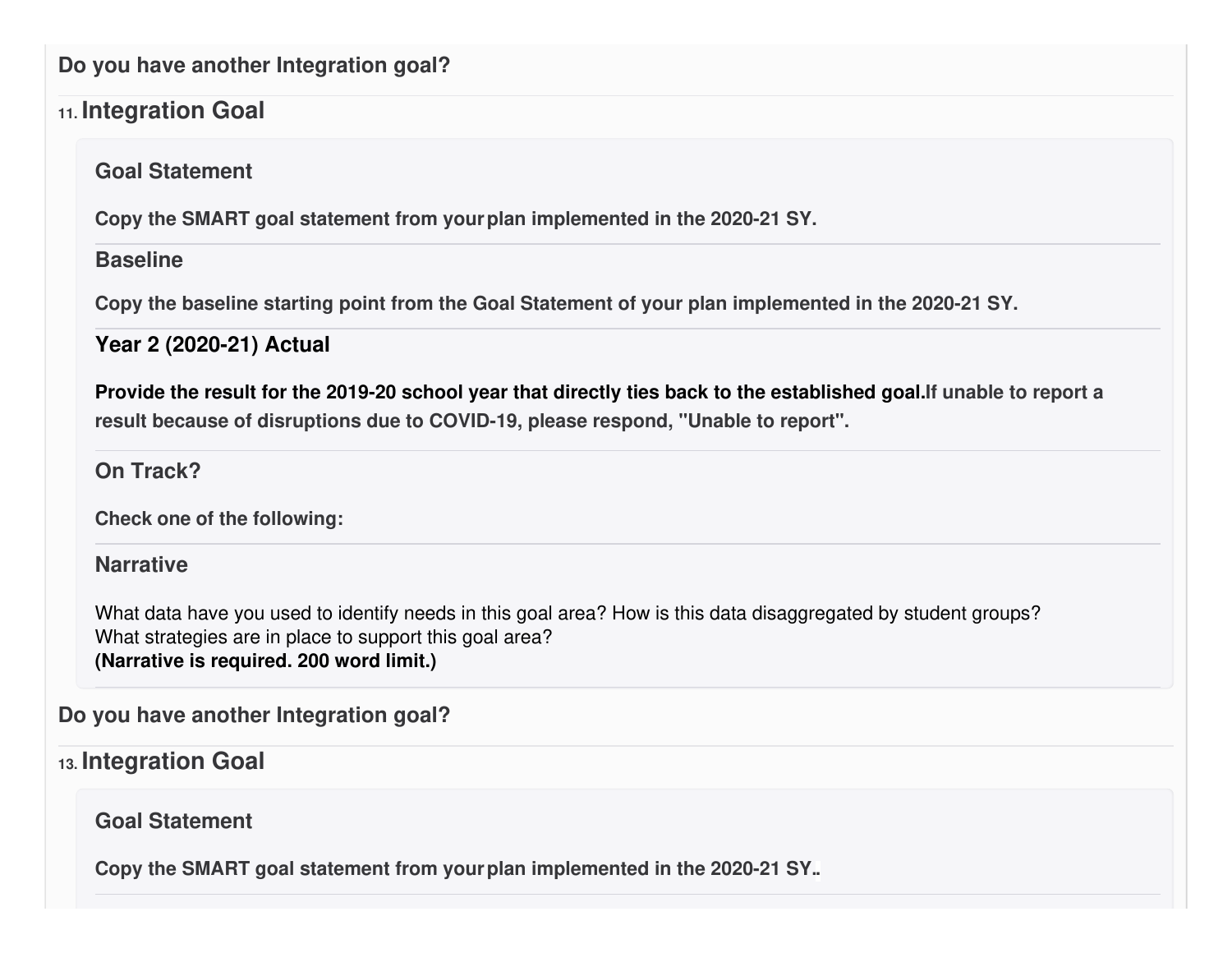#### **Baseline**

**Copy the baseline starting point from the Goal Statement of your plan implemented in the 2020-21 SY.**

#### **Year 2 (2020-21) Actual**

Provide the result for the 2020-21 school year that directly ties back to the established goal. If unable to report a **result because of disruptions due to COVID-19, please respond, "Unable to report".**

#### **On Track?**

**Check one of the following:**

### **Narrative**

What data have you used to identify needs in this goal area? How is this data disaggregated by student groups? What strategies are in place to support this goal area? **(Narrative is required. 200 word limit.)**

**Do you have another Integration goal?**

## **15. Integration Goal**

**Goal Statement**

**Copy the SMART goal statement from yourplan implemented in the 2020-21 SY.**

#### **Baseline**

**Copy the baseline starting point from the Goal Statement of your plan implemented in the 2020-21 SY.**

### **Year 2 (2020-21) Actual**

Provide the result for the 2020-21 school year that directly ties back to the established goal. If unable to report a **result because of disruptions due to COVID-19, please respond, "Unable to report".**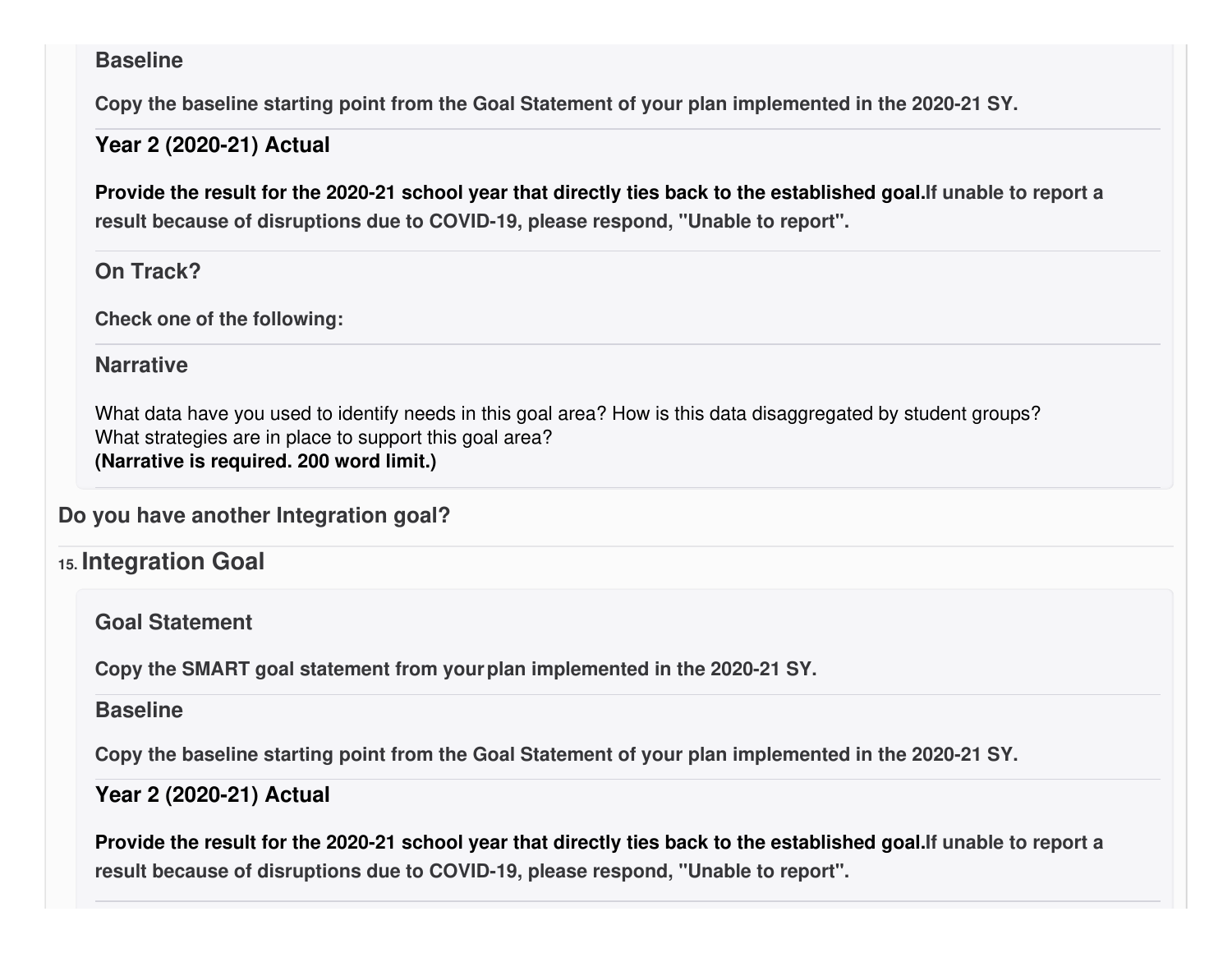### **On Track?**

**Check one of the following:**

#### **Narrative**

What data have you used to identify needs in this goal area? How is this data disaggregated by student groups? What strategies are in place to support this goal area? **(Narrative is required. 200 word limit.)**

### **Do you have another Integration goal?**

**17. Integration Goal**

**Goal Statement**

**Copy the SMART goal statement from yourplan implemented in the 2020-21 SY.**

### **Baseline**

**Copy the baseline starting point from the Goal Statement of your plan implemented in the 2020-21 SY.**

### **Year 2 (2020-21) Actual**

Provide the result for the 2020-21 school year that directly ties back to the established goal. If unable to report a **result because of disruptions due to COVID-19, please respond, "Unable to report".**

### **On Track?**

**Check one of the following:**

### **Narrative**

What data have you used to identify needs in this goal area? How is this data disaggregated by student groups? What strategies are in place to support this goal area?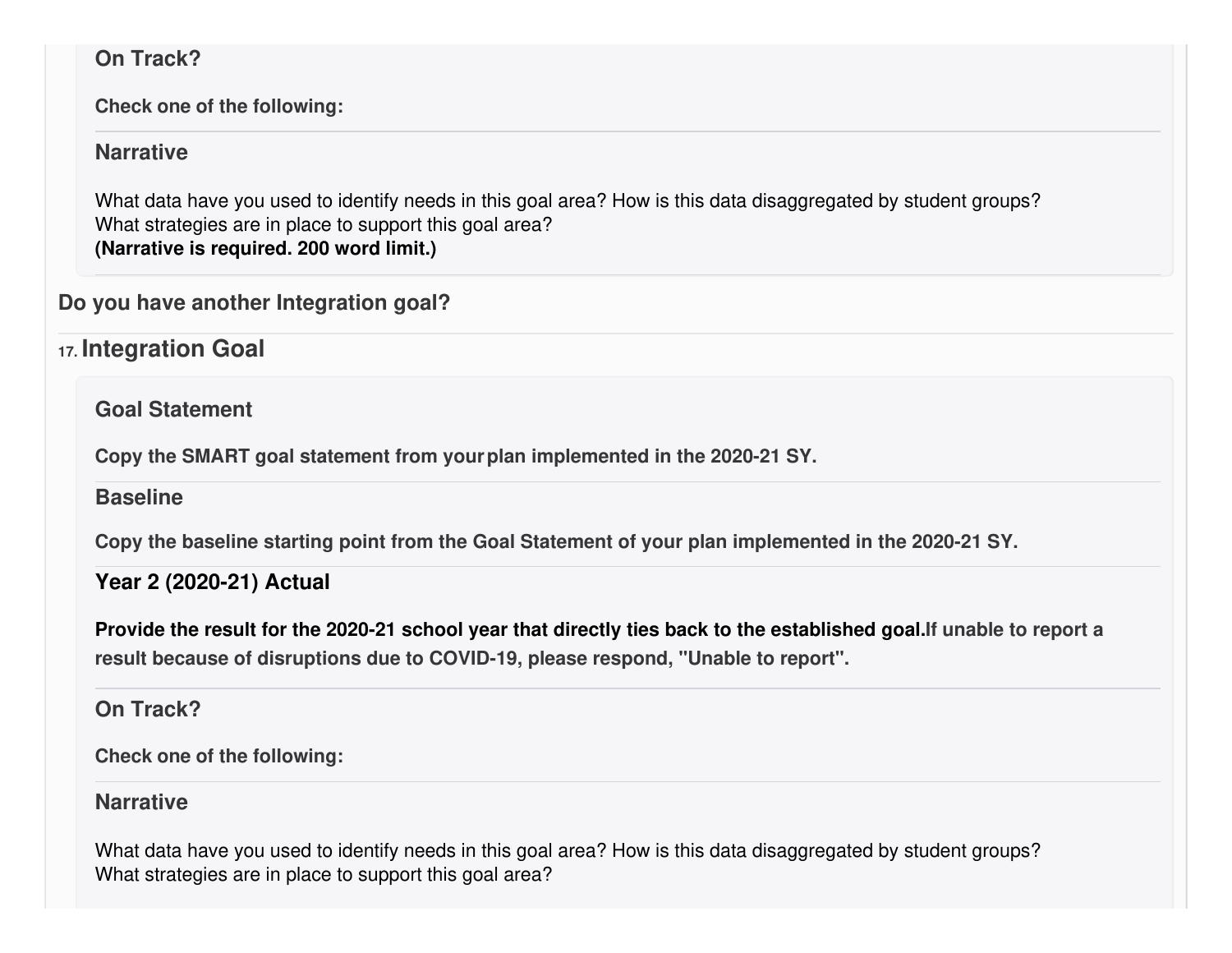#### **Integration**

Please summarize the impact of the integration strategies you implemented with the A&I districts you partnered with during the 2020-21 school year. Also, consider ways that your A&I plan strategies have increased integration within your **district.**

**(Narrative is required. 200 word limit.)**

### **19. Teacher Equity Goal**

**Goal Statement**

**Copy the SMART goal statement from yourplan implemented in the 2020-21 SY.**

#### **Baseline**

**Copy the baseline starting point from the Goal Statement of your plan implemented in the 2020-21 SY.**

### **Year 2 (2020-21) Actual**

Provide the result for the 2020-21 school year that directly ties back to the established goal. If unable to report a **result because of disruptions due to COVID-19, please respond, "Unable to report".**

**On Track?**

**Check one of the following:**

### **Narrative**

What data have you used to identify needs in this goal area? How is this data disaggregated by student groups? What strategies are in place to support this goal area? **(Narrative is required. 200 word limit.)**

**Do you have another Teacher Equity goal?**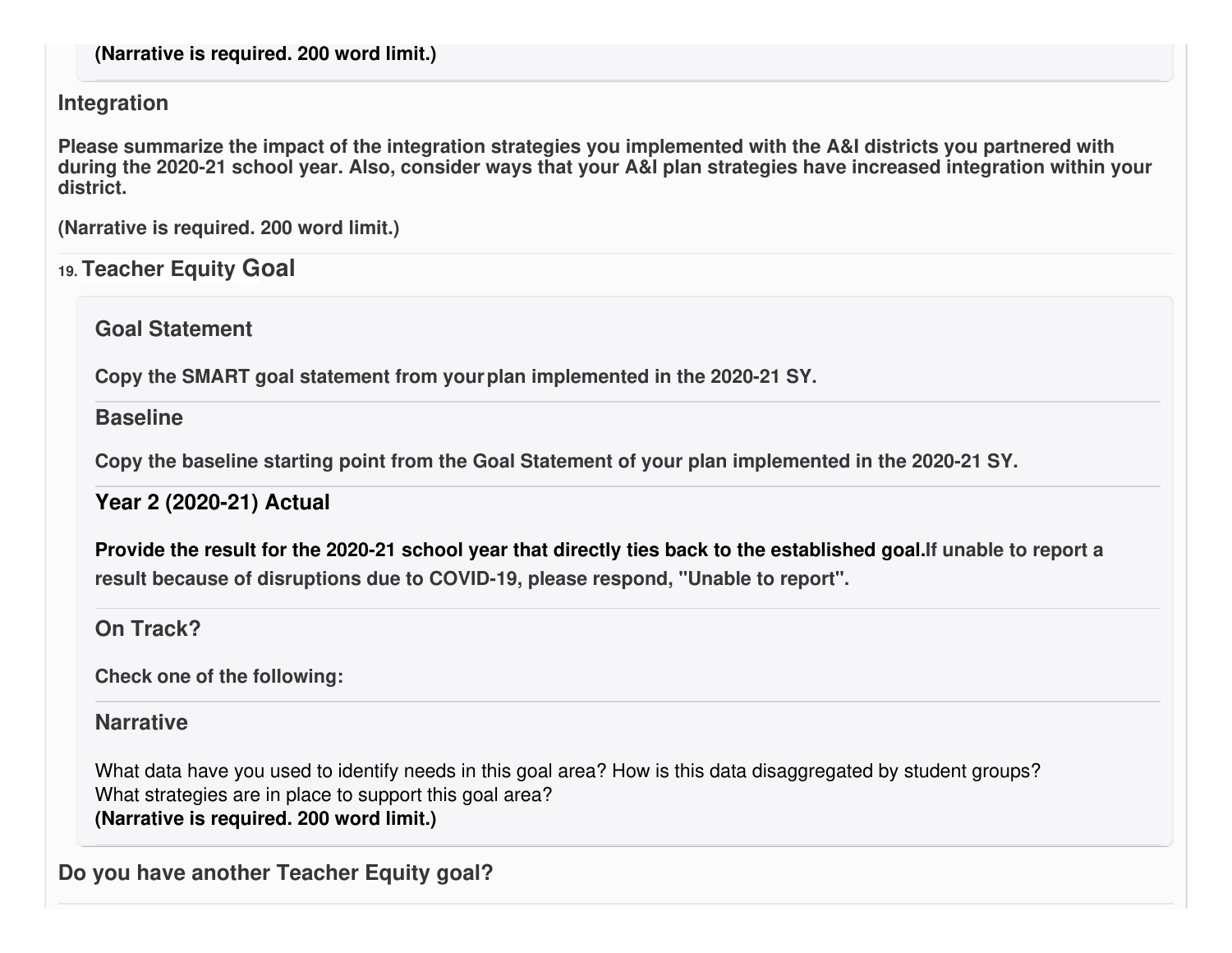### **21. Teacher Equity Goal**

#### **Goal Statement**

**Copy the SMART goal statement from yourplan implemented in the 2020-21 SY.**

#### **Baseline**

**Copy the baseline starting point from the Goal Statement of your plan implemented in the 2020-21 SY.**

### **Year 2 (2020-21) Actual**

Provide the result for the 2020-21 school year that directly ties back to the established goal. If unable to report a **result because of disruptions due to COVID-19, please respond, "Unable to report".**

### **On Track?**

**Check one of the following:**

#### **Narrative**

What data have you used to identify needs in this goal area? How is this data disaggregated by student groups? What strategies are in place to support this goal area? **(Narrative is required. 200 word limit.)**

## **Do you have another Teacher Equity goal?**

### **23. Teacher Equity Goal**

**Goal Statement**

**Copy the SMART goal statement from yourplan implemented in the 2020-21 SY.**

#### **Baseline**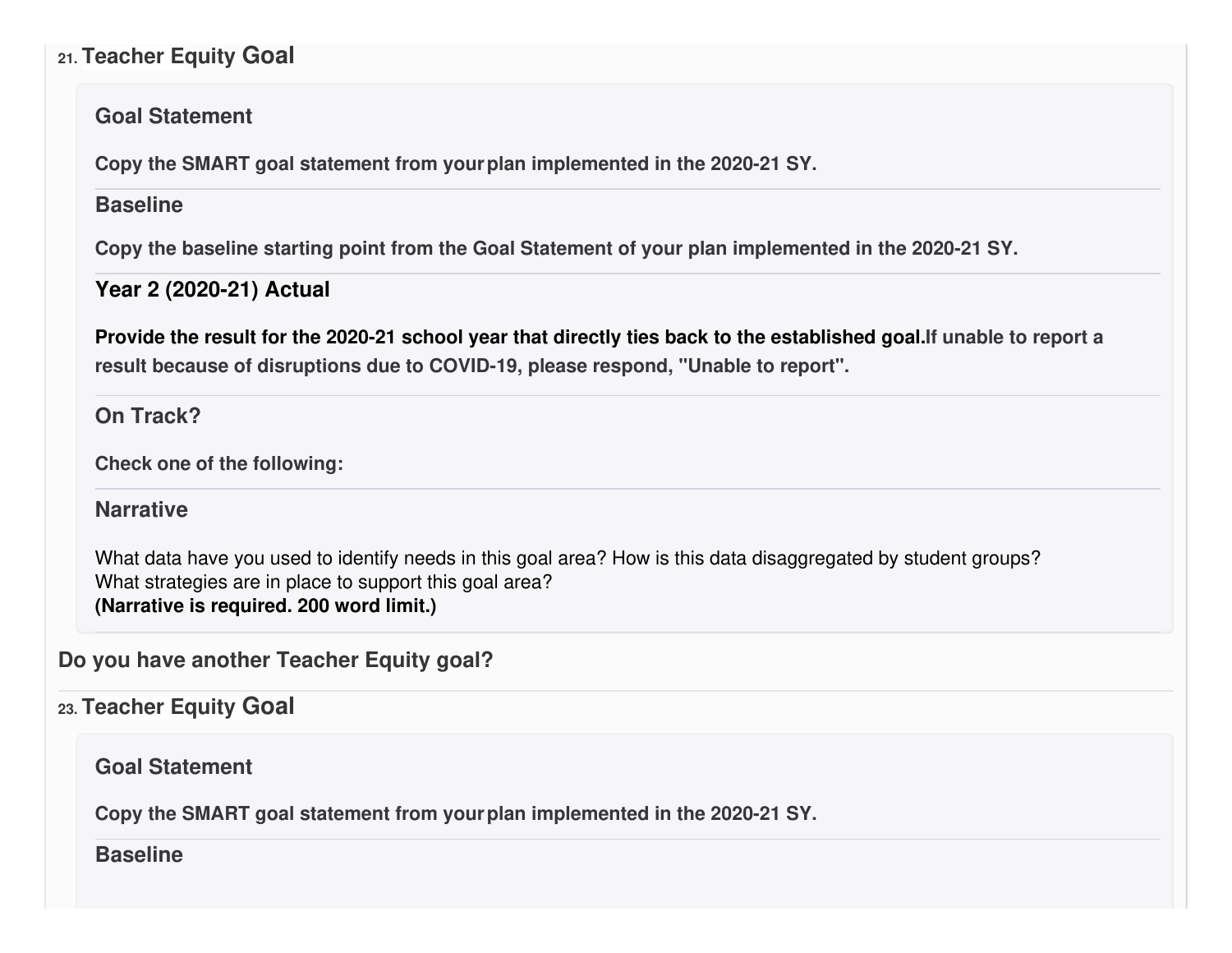**Copy the baseline starting point from the Goal Statement of your plan implemented in the 2020-21 SY.**

### **Year 2 (2020-21) Actual**

Provide the result for the 2020-21 school year that directly ties back to the established goal. If unable to report a **result because of disruptions due to COVID-19, please respond, "Unable to report".**

**On Track?**

**Check one of the following:**

**Narrative**

What data have you used to identify needs in this goal area? How is this data disaggregated by student groups? What strategies are in place to support this goal area? **(Narrative is required. 200 word limit.)**

### **Do you have another Teacher Equity goal?**

**25. Teacher Equity Goal**

**Goal Statement**

**Copy the SMART goal statement from yourplan implemented in the 2020-21 SY.**

### **Baseline**

**Copy the baseline starting point from the Goal Statement of your plan implemented in the 2020-21 SY.**

### **Year 2 (2020-21) Actual**

Provide the result for the 2020-21 school year that directly ties back to the established goal. If unable to report a **result because of disruptions due to COVID-19, please respond, "Unable to report".**

**On Track?**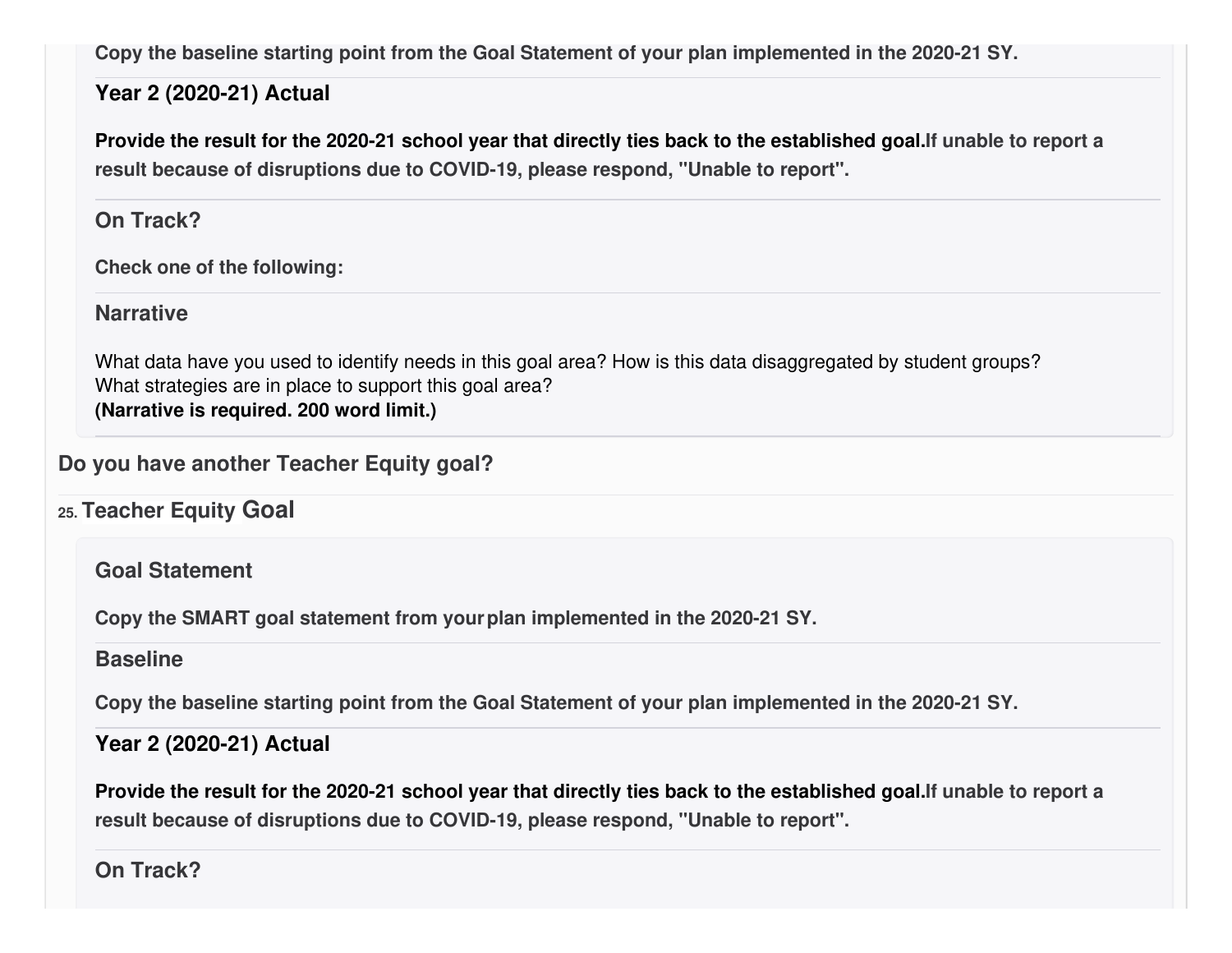#### **Check one of the following:**

#### **Narrative**

What data have you used to identify needs in this goal area? How is this data disaggregated by student groups? What strategies are in place to support this goal area? **(Narrative is required. 200 word limit.)**

**Do you have another Teacher Equity goal?**

**27. Teacher Equity Goal**

**Goal Statement**

**Copy the SMART goal statement from yourplan implemented in the 2020-21 SY.**

**Baseline**

**Copy the baseline starting point from the Goal Statement of your plan implemented in the 2020-21 SY.**

**Year 2 (2020-21) Actual**

Provide the result for the 2020-21 school year that directly ties back to the established goal. If unable to report a **result because of disruptions due to COVID-19, please respond, "Unable to report".**

### **On Track?**

**Check one of the following:**

#### **Narrative**

What data have you used to identify needs in this goal area? How is this data disaggregated by student groups? What strategies are in place to support this goal area? **(Narrative is required. 200 word limit.)**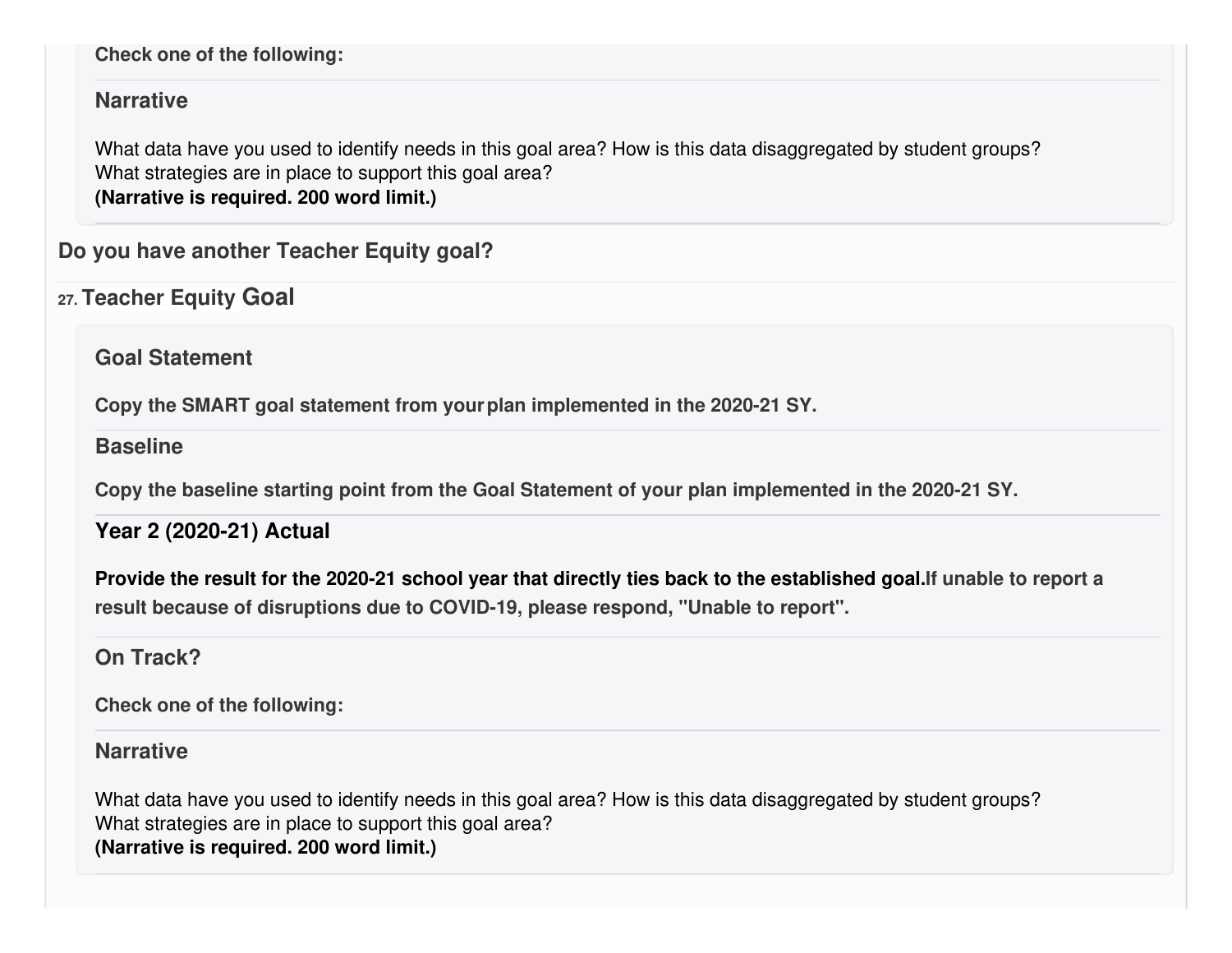#### **Impacts from Distance Learning**

Briefly explain how you modified your strategies last school year because of distance learning. List the strategies you weren't able to implement. What A&I-related data were you unable to collect to document progress toward your goals? **How did those adjustments or lack of data inform your A&I planning for the 2021-22 school year?**

**(Narrative is required. 200 word limit.)**

#### 6. Achievement & Integration - Racially Identifiable Schools

If your district's MDE approved A&I plan includes goals and strategies for one or more racially identifiable schools, please complete this section of the report.

#### **Provide the information requested below for each of the racially identifiable schools in your district.**

**Name of Racially Identifiable School (RIS) 1**

**1. Racially Identifiable School (RIS) 1Achievement Goal**

**2. Racially Identifiable School (RIS) 1Integration Goal**

#### **Integration**

Please summarize the impact of the integration strategies implemented at your racially identifiable school during the 2020-21 school year. In what ways have the integration strategies increased racial and economic integration at that site?

**(Narrative is required. 200 word limit.)**

**4. Racially Identifiable School (RIS) 1Teacher Equity Goal**

#### **Do you have another Racially Identifiable School?**

**Name of Racially Identifiable School (RIS) 2**

**7. Racially Identifiable School (RIS) 2Achievement Goal**

**8. Racially Identifiable School (RIS) 2Integration Goal**

#### **Integration**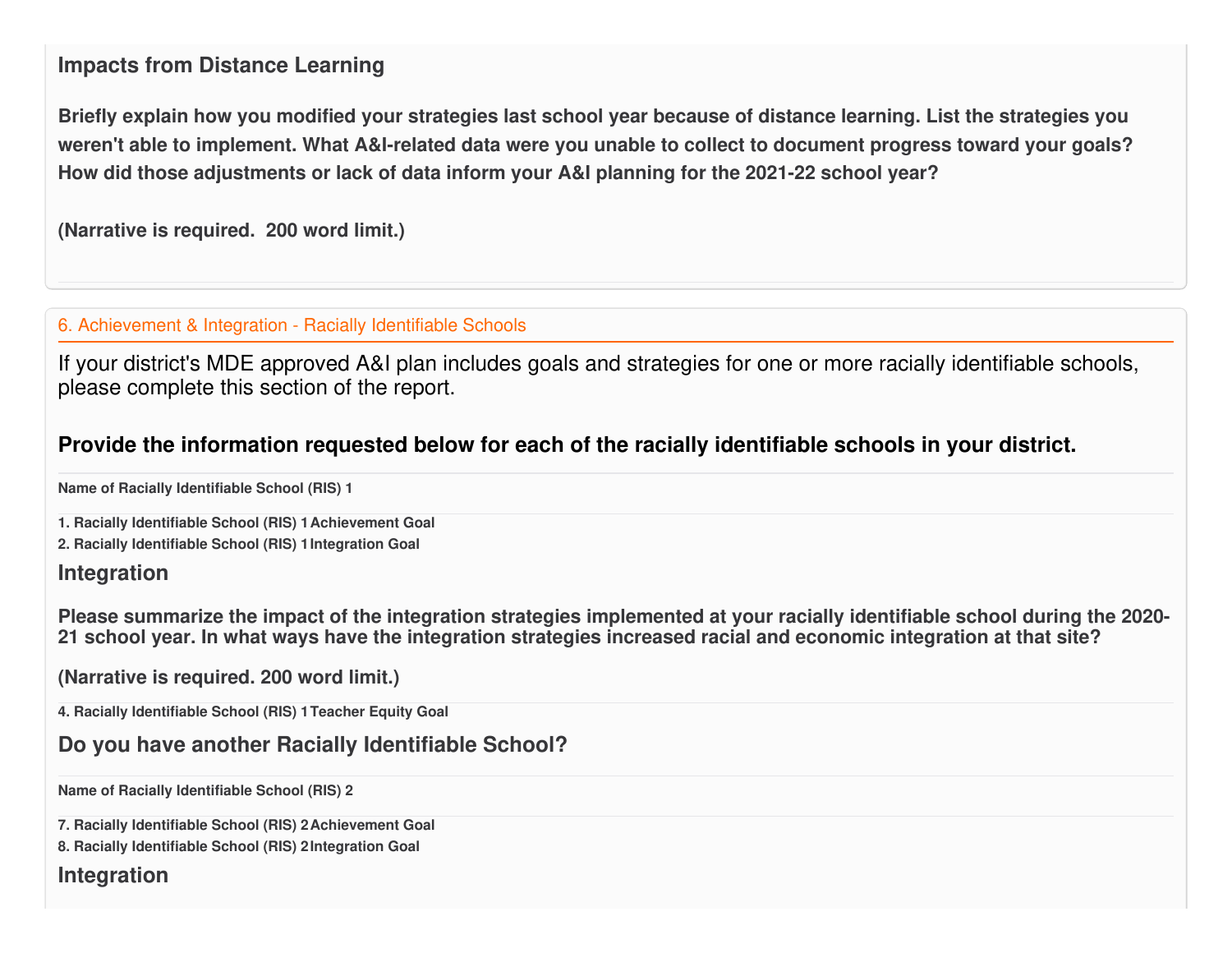Please summarize the impact of the integration strategies implemented at your racially identifiable school during the 2020-21 school year. In what ways have the integration strategies increased racial and economic integration at that site?

**(Narrative is required. 200 word limit.)**

**10. Racially Identifiable School (RIS) 2Teacher Equity Goal**

### **Do you have another Racially Identifiable School?**

**Name of Racially Identifiable School (RIS) 3**

**13. Racially Identifiable School (RIS) 3Achievement Goal 14. Racially Identifiable School (RIS) 3Integration Goal**

#### **Integration**

Please summarize the impact of the integration strategies implemented at your racially identifiable school during the 2020-21 school year. In what ways have the integration strategies increased racial and economic integration at that site?

**(Narrative is required. 200 word limit.)**

**16. Racially Identifiable School (RIS) 3Teacher Equity Goal**

#### **Do you have another Racially Identifiable School?**

**Name of Racially Identifiable School (RIS) 4**

**19. Racially Identifiable School (RIS) 4Achievement Goal**

**20. Racially Identifiable School (RIS) 4Integration Goal**

#### **Integration**

Please summarize the impact of the integration strategies implemented at your racially identifiable school during the 2020-21 school vear. In what wavs have the integration strategies increased racial and economic integration at that site?

**(Narrative is required. 200 word limit.)**

**22. Racially Identifiable School (RIS) 4Teacher Equity Goal**

**Do you have another Racially Identifiable School?**

**Name of Racially Identifiable School (RIS) 5**

**25. Racially Identifiable School (RIS) 5Achievement Goal**

**26. Racially Identifiable School (RIS) 5 Integration Goal**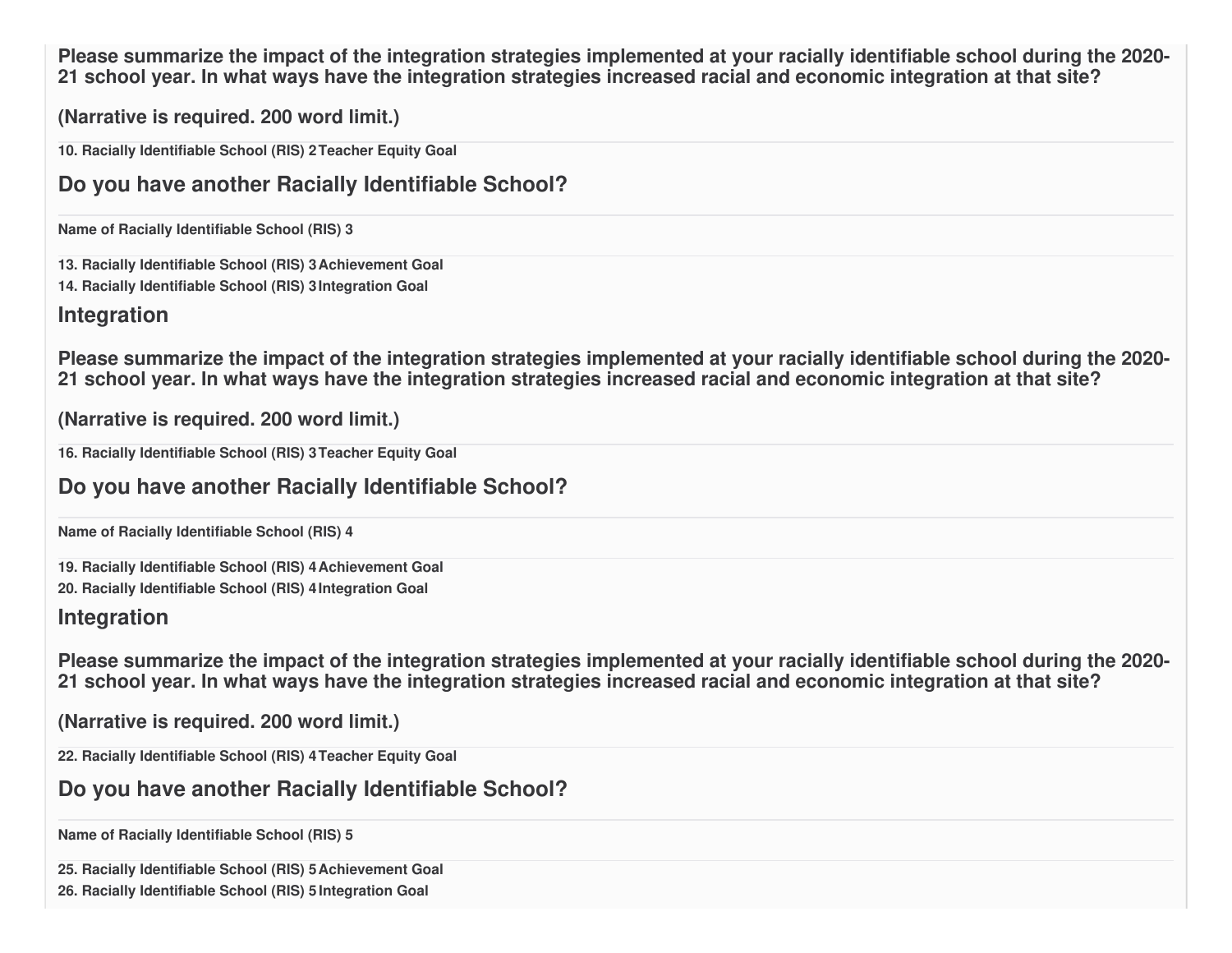### **Integration**

Please summarize the impact of the integration strategies implemented at your racially identifiable school during the 2020-21 school year. In what ways have the integration strategies increased racial and economic integration at that site?

**(Narrative is required. 200 word limit.)**

**28. Racially Identifiable School (RIS) 5Teacher Equity Goal**

**Do you have another Racially Identifiable School?**

**Name of Racially Identifiable School (RIS) 6**

**31. Racially Identifiable School (RIS) 6Achievement Goal**

**32. Racially Identifiable School (RIS) 6Integration Goal**

### **Integration**

Please summarize the impact of the integration strategies implemented at your racially identifiable school during the 2020-21 school year. In what ways have the integration strategies increased racial and economic integration at that site?

**(Narrative is required. 200 word limit.)**

**34. Racially Identifiable School (RIS) 6Teacher Equity Goal**

### **Do you have another Racially Identifiable School?**

**Name of Racially Identifiable School (RIS) 7**

**37. Racially Identifiable School (RIS) 7Achievement Goal**

**38. Racially Identifiable School (RIS) 7Integration Goal**

## **Integration**

Please summarize the impact of the integration strategies implemented at your racially identifiable school during the 2020-21 school year. In what ways have the integration strategies increased racial and economic integration at that site?

**(Narrative is required. 200 word limit.)**

**40. Racially Identifiable School (RIS) 7Teacher Equity Goal**

**Do you have another Racially Identifiable School?**

**Name of Racially Identifiable School (RIS) 8**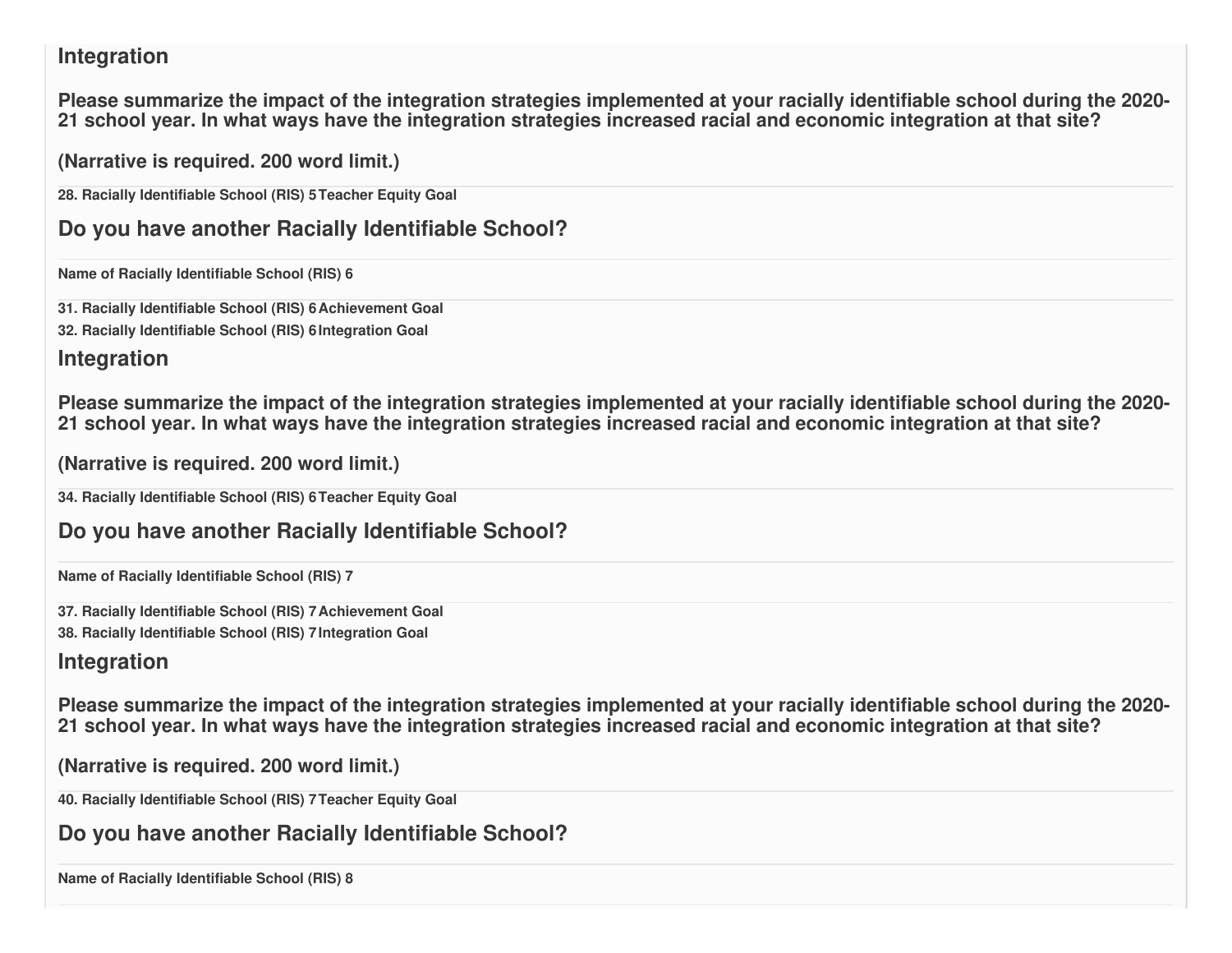**43. Racially Identifiable School (RIS) 8Achievement Goal**

**44. Racially Identifiable School (RIS) 8 Integration Goal**

#### **Integration**

Please summarize the impact of the integration strategies implemented at your racially identifiable school during the 2020-21 school year. In what ways have the integration strategies increased racial and economic integration at that site?

**(Narrative is required. 200 word limit.)**

**46. Racially Identifiable School (RIS) 8Teacher Equity Goal**

### **Do you have another Racially Identifiable School?**

**Name of Racially Identifiable School (RIS) 9**

**49. Racially Identifiable School (RIS) 9Achievement Goal**

**50. Racially Identifiable School (RIS) 9Integration Goal**

### **Integration**

Please summarize the impact of the integration strategies implemented at your racially identifiable school during the 2020-21 school year. In what ways have the integration strategies increased racial and economic integration at that site?

**(Narrative is required. 200 word limit.)**

**52. Racially Identifiable School (RIS) 9Teacher Equity Goal**

# **Do you have another Racially Identifiable School?**

**Name of Racially Identifiable School (RIS) 10**

**55. Racially Identifiable School (RIS) 10Achievement Goal 56. Racially Identifiable School (RIS) 10Integration Goal**

### **Integration**

Please summarize the impact of the integration strategies implemented at your racially identifiable school during the 2020-21 school year. In what ways have the integration strategies increased racial and economic integration at that site?

```
(Narrative is required. 200 word limit.)
```
**58. Racially Identifiable School (RIS) 10Teacher Equity Goal**

**Do you have another Racially Identifiable School?**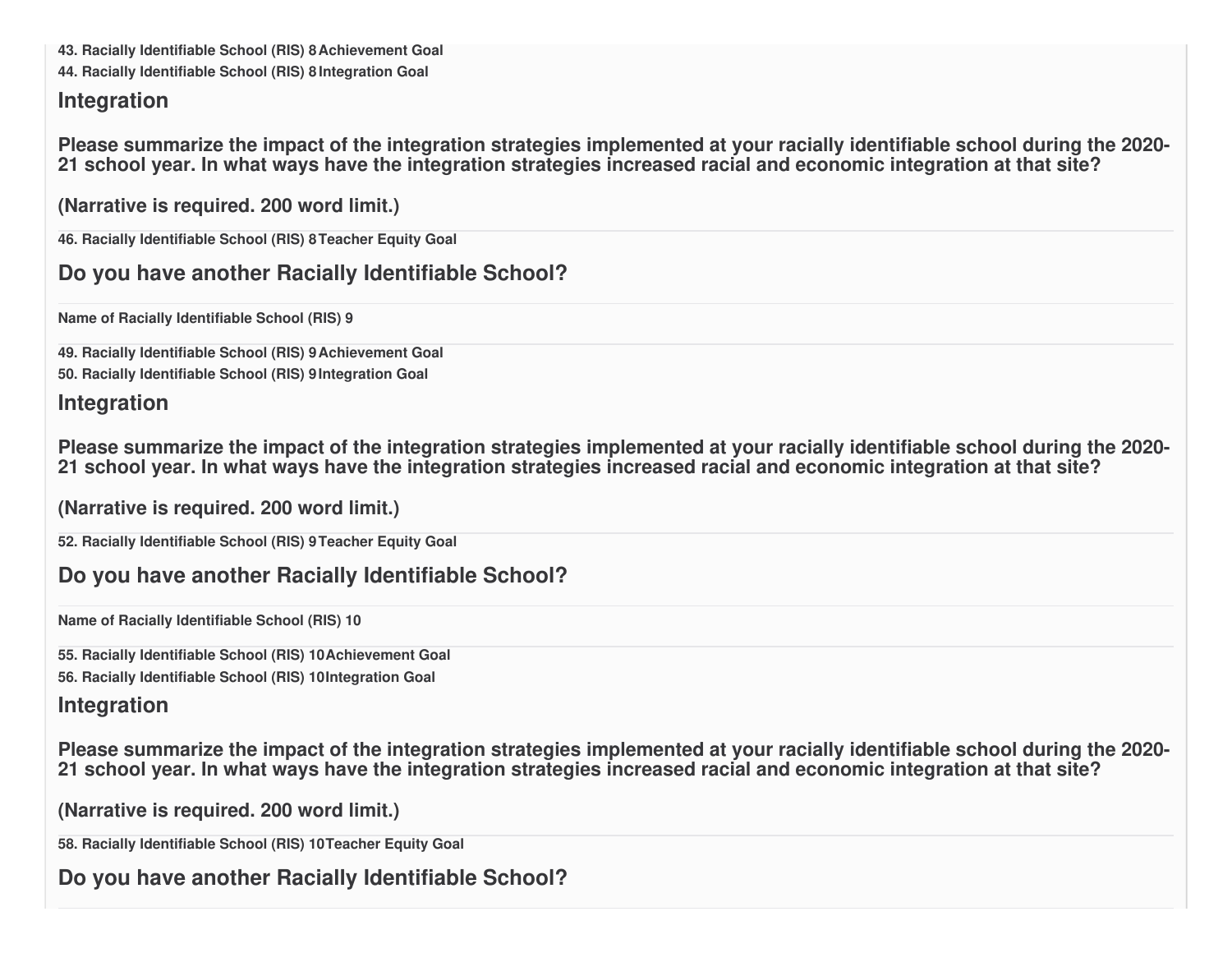**Name of Racially Identifiable School (RIS) 11**

**61. Racially Identifiable School (RIS) 11Achievement Goal 62. Racially Identifiable School (RIS) 11Integration Goal**

#### **Integration**

Please summarize the impact of the integration strategies implemented at your racially identifiable school during the 2020-21 school year. In what ways have the integration strategies increased racial and economic integration at that site?

**(Narrative is required. 200 word limit.)**

**64. Racially Identifiable School (RIS) 11Teacher Equity Goal**

**Do you have another Racially Identifiable School?**

**Name of Racially Identifiable School (RIS) 12**

**67. Racially Identifiable School (RIS) 12Achievement Goal**

**68. Racially Identifiable School (RIS) 12Integration Goal**

#### **Integration**

Please summarize the impact of the integration strategies implemented at your racially identifiable school during the 2020-21 school year. In what ways have the integration strategies increased racial and economic integration at that site?

**(Narrative is required. 200 word limit.)**

**70. Racially Identifiable School (RIS) 12Teacher Equity Goal**

### **Do you have another Racially Identifiable School?**

**Name of Racially Identifiable School (RIS) 13**

**73. Racially Identifiable School (RIS) 13Achievement Goal**

**74. Racially Identifiable School (RIS) 13Integration Goal**

### **Integration**

Please summarize the impact of the integration strategies implemented at your racially identifiable school during the 2020-21 school year. In what ways have the integration strategies increased racial and economic integration at that site?

**(Narrative is required. 200 word limit.)**

**76. Racially Identifiable School (RIS) 13Teacher Equity Goal**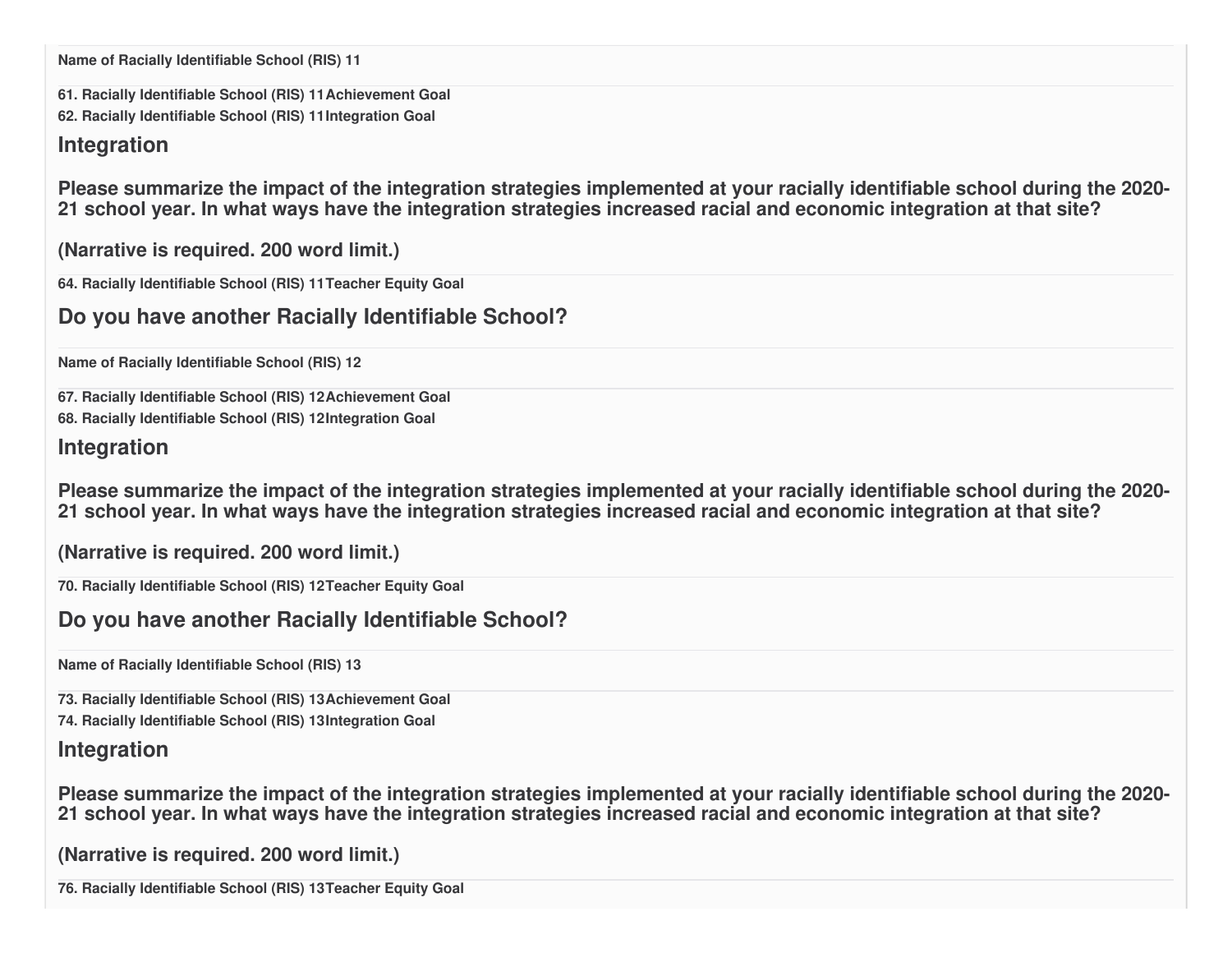### **Do you have another Racially Identifiable School?**

**Name of Racially Identifiable School (RIS) 14**

**79. Racially Identifiable School (RIS) 14Achievement Goal**

**80. Racially Identifiable School (RIS) 14Integration Goal**

#### **Integration**

Please summarize the impact of the integration strategies implemented at your racially identifiable school during the 2020-21 school year. In what ways have the integration strategies increased racial and economic integration at that site?

**(Narrative is required. 200 word limit.)**

**82. Racially Identifiable School (RIS) 14Teacher Equity Goal**

### **Do you have another Racially Identifiable School?**

**Name of Racially Identifiable School (RIS) 15**

**85. Racially Identifiable School (RIS) 15Achievement Goal 86. Racially Identifiable School (RIS) 15Integration Goal**

#### **Integration**

Please summarize the impact of the integration strategies implemented at your racially identifiable school during the 2020-21 school year. In what ways have the integration strategies increased racial and economic integration at that site?

**(Narrative is required. 200 word limit.)**

**88. Racially Identifiable School (RIS) 15Teacher Equity Goal**

### **Do you have another Racially Identifiable School?**

**Name of Racially Identifiable School (RIS) 16**

**91. Racially Identifiable School (RIS) 16Achievement Goal**

**92. Racially Identifiable School (RIS) 16Integration Goal**

#### **Integration**

Please summarize the impact of the integration strategies implemented at your racially identifiable school during the 2020-21 school year. In what ways have the integration strategies increased racial and economic integration at that site?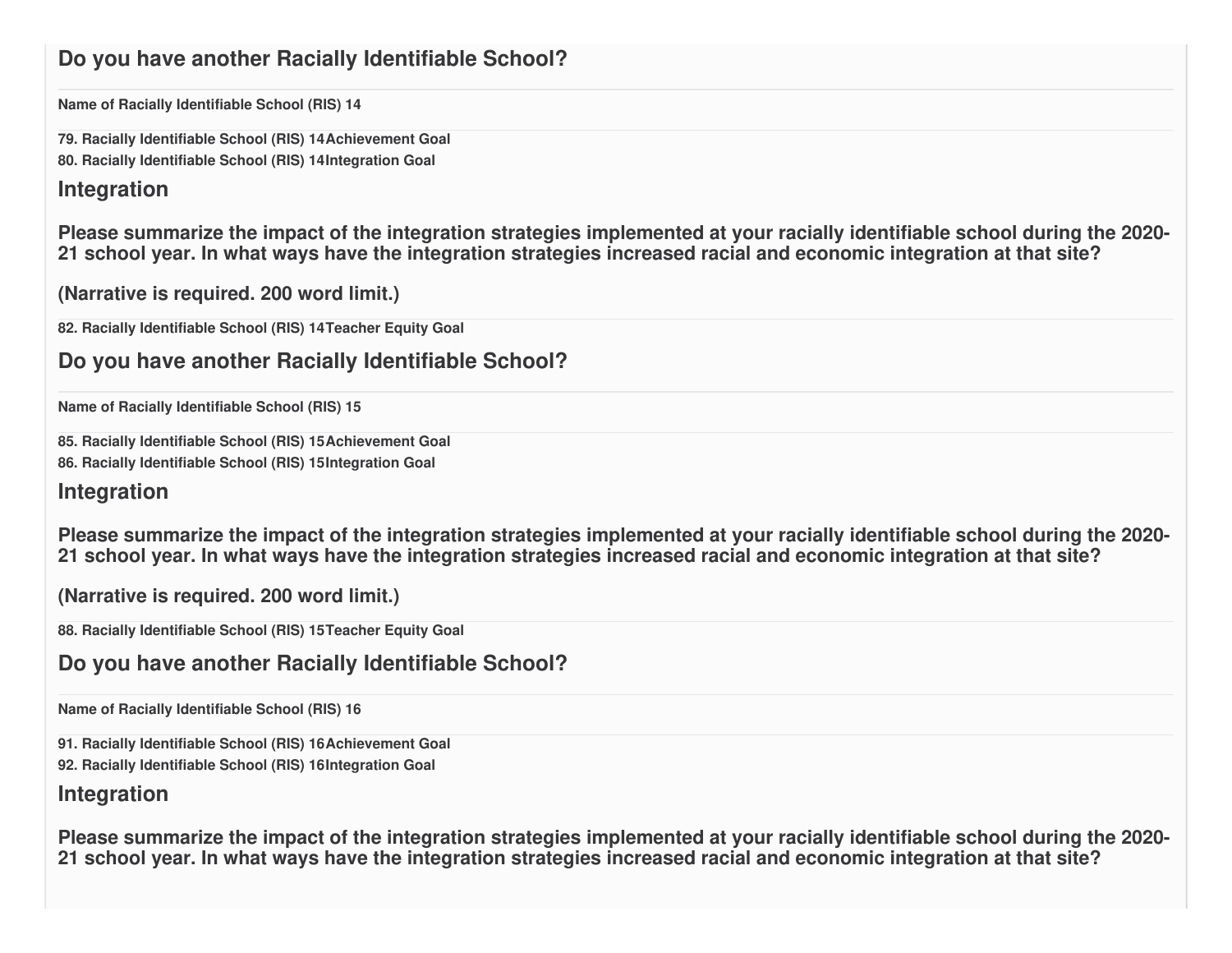**(Narrative is required. 200 word limit.)**

**94. Racially Identifiable School (RIS) 16Teacher Equity Goal**

### **Do you have another Racially Identifiable School?**

**Name of Racially Identifiable School (RIS) 17**

**97. Racially Identifiable School (RIS) 17Achievement Goal**

**98. Racially Identifiable School (RIS) 17Integration Goal**

#### **Integration**

Please summarize the impact of the integration strategies implemented at your racially identifiable school during the 2020-21 school year. In what ways have the integration strategies increased racial and economic integration at that site?

```
(Narrative is required. 200 word limit.)
```
**100. Racially Identifiable School (RIS) 17Teacher Equity Goal**

### **Do you have another Racially Identifiable School?**

**Name of Racially Identifiable School (RIS) 18**

**103. Racially Identifiable School (RIS) 18Achievement Goal 104. Racially Identifiable School (RIS) 18Integration Goal**

#### **Integration**

Please summarize the impact of the integration strategies implemented at your racially identifiable school during the 2020-21 school year. In what ways have the integration strategies increased racial and economic integration at that site?

```
(Narrative is required. 200 word limit.)
```
**106. Racially Identifiable School (RIS) 18Teacher Equity Goal**

# **Do you have another Racially Identifiable School?**

**Name of Racially Identifiable School (RIS) 19**

**109. Racially Identifiable School (RIS) 19Achievement Goal**

**110. Racially Identifiable School (RIS) 19Integration Goal**

### **Integration**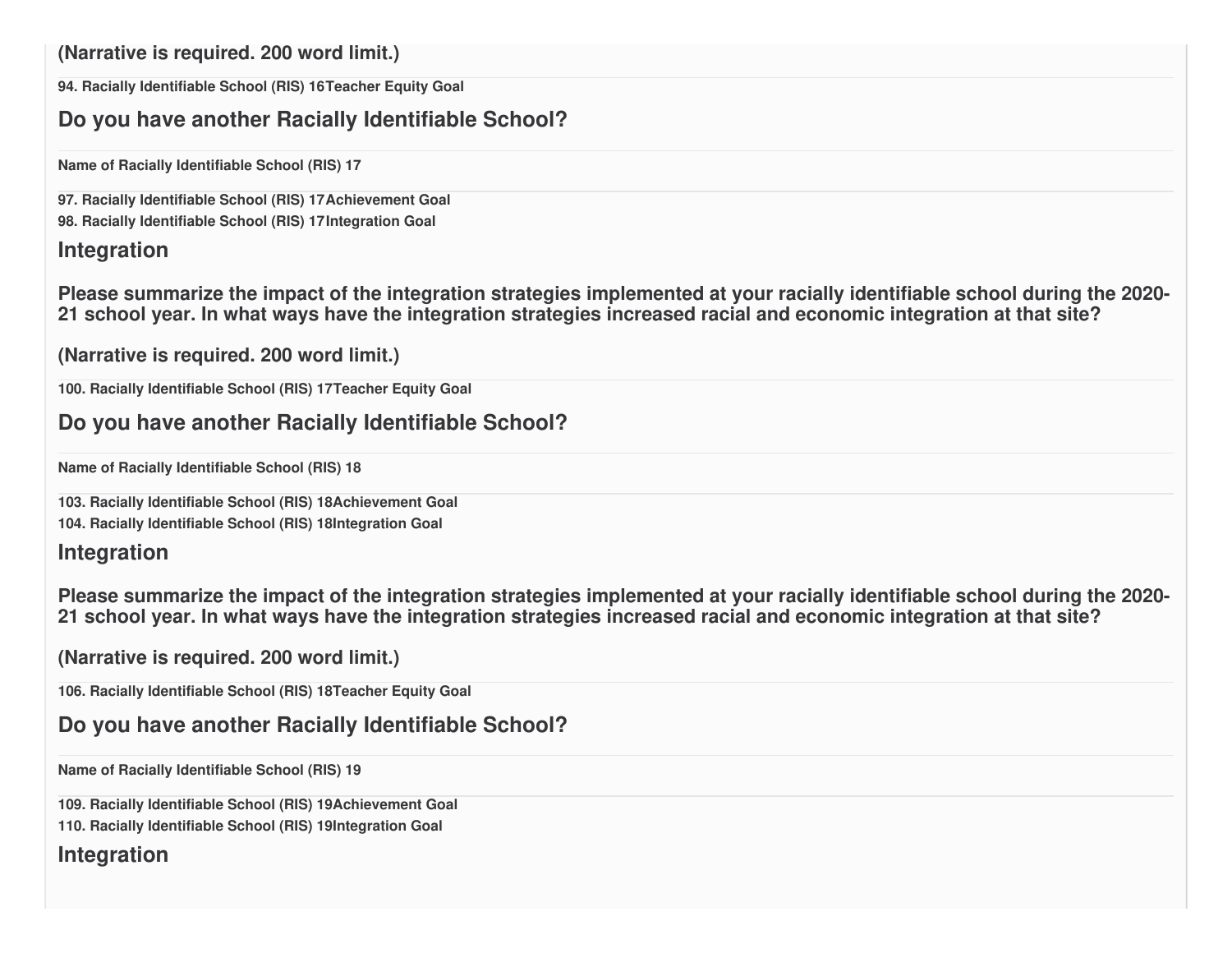Please summarize the impact of the integration strategies implemented at your racially identifiable school during the 2020-21 school year. In what ways have the integration strategies increased racial and economic integration at that site?

**(Narrative is required. 200 word limit.)**

**112. Racially Identifiable School (RIS) 19Teacher Equity Goal**

### **Do you have another Racially Identifiable School?**

**Name of Racially Identifiable School (RIS) 20**

**115. Racially Identifiable School (RIS) 20Achievement Goal 116. Racially Identifiable School (RIS) 20Integration Goal**

#### **Integration**

Please summarize the impact of the integration strategies implemented at your racially identifiable school during the 2020-21 school year. In what ways have the integration strategies increased racial and economic integration at that site?

**(Narrative is required. 200 word limit.)**

**118. Racially Identifiable School (RIS) 20Teacher Equity Goal**

### **Do you have another Racially Identifiable School?**

**Name of Racially Identifiable School (RIS) 21**

**121. Racially Identifiable School (RIS) 21Achievement Goal 122. Racially Identifiable School (RIS) 21Integration Goal**

### **Integration**

Please summarize the impact of the integration strategies implemented at your racially identifiable school during the 2020-21 school year. In what ways have the integration strategies increased racial and economic integration at that site?

**(Narrative is required. 200 word limit.)**

**124. Racially Identifiable School (RIS) 21Teacher Equity Goal**

### **Do you have another Racially Identifiable School?**

**Name of Racially Identifiable School (RIS) 22**

**127. Racially Identifiable School (RIS) 22Achievement Goal**

**128. Racially Identifiable School (RIS) 22Integration Goal**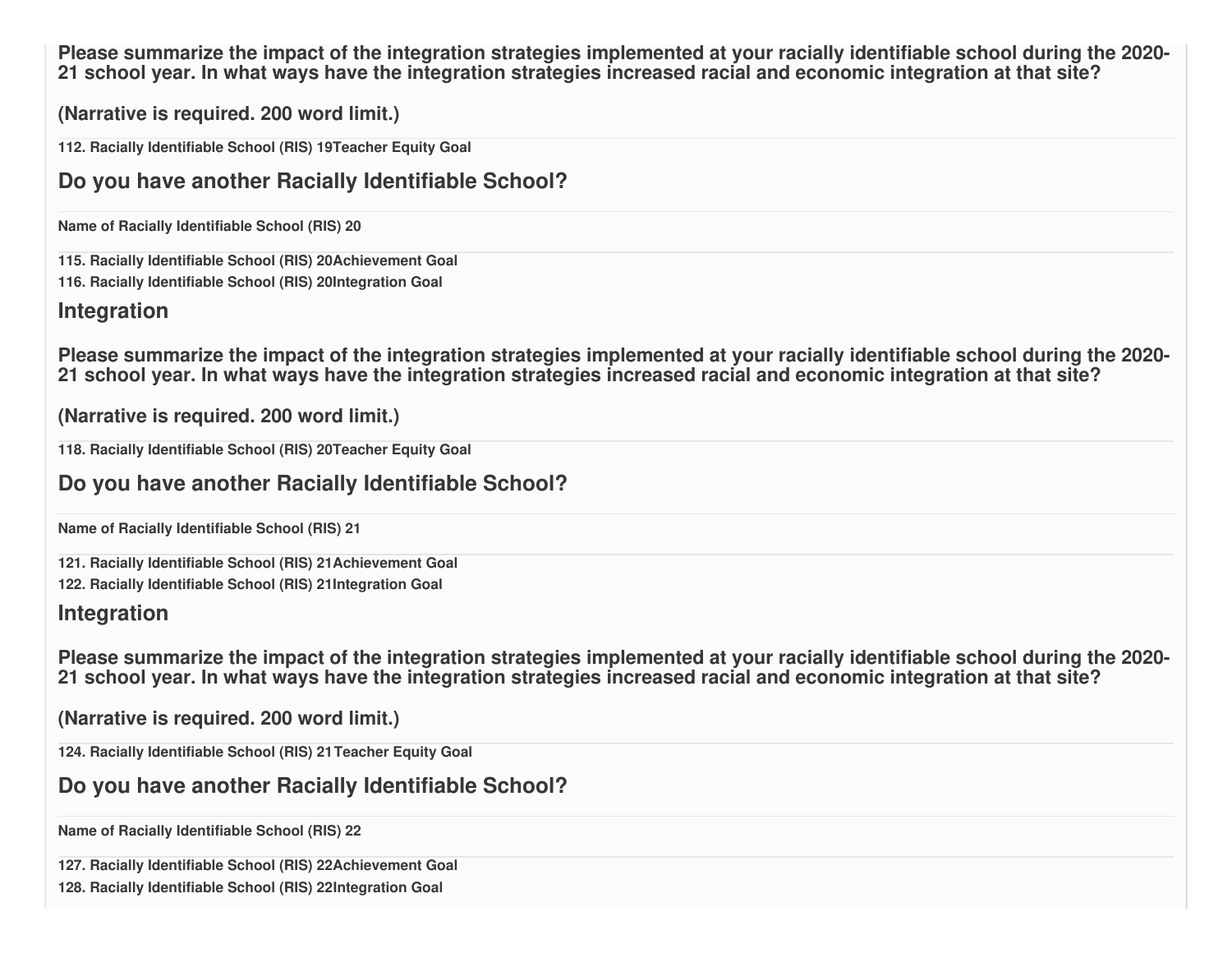### **Integration**

Please summarize the impact of the integration strategies implemented at your racially identifiable school during the 2020-21 school year. In what ways have the integration strategies increased racial and economic integration at that site?

**(Narrative is required. 200 word limit.)**

**130. Racially Identifiable School (RIS) 22Teacher Equity Goal**

**Do you have another Racially Identifiable School?**

**Name of Racially Identifiable School (RIS) 23**

**133. Racially Identifiable School (RIS) 23Achievement Goal 134. Racially Identifiable School (RIS) 23Integration Goal**

### **Integration**

Please summarize the impact of the integration strategies implemented at your racially identifiable school during the 2020-21 school year. In what ways have the integration strategies increased racial and economic integration at that site?

**(Narrative is required. 200 word limit.)**

**136. Racially Identifiable School (RIS) 23Teacher Equity Goal**

**Impacts from Distance Learning**

Briefly explain how you modified your strategies last school year because of distance learning. List the strategies you weren't able to implement. What A&I-related data were you unable to collect to document progress toward your goals? **How did those adjustments or lack of data inform your A&I planning for the 2021-22 school year?**

**(Narrative is required. 200 word limit.)**

#### 7. Thank You!

**Thank you for completing the 2020-21 Combined WBWF and A&I Progress Report. Please save the unique link below to add to or edit your application through 11:59 pm on December 15, 2021.**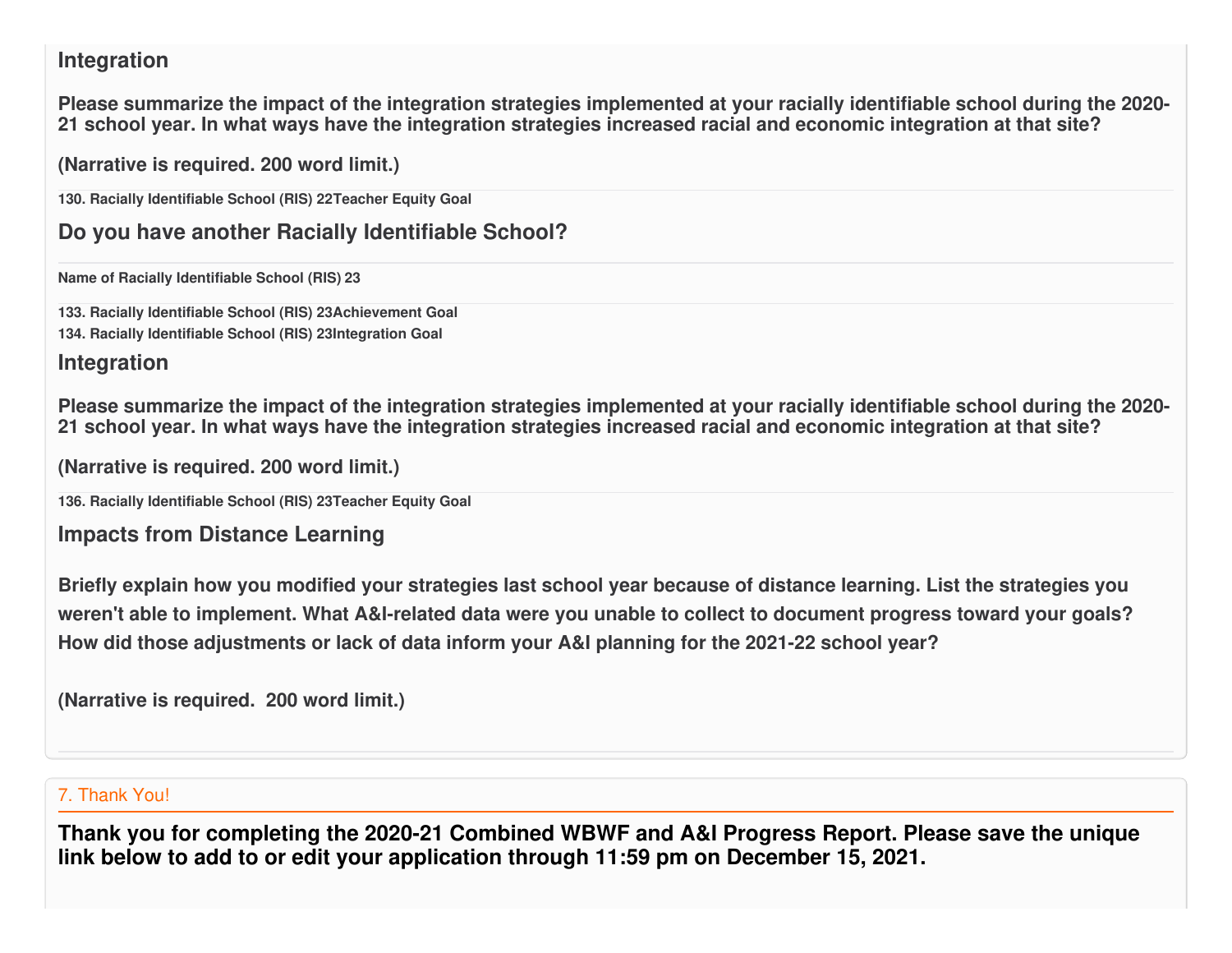#### **http://survey.alchemer.com/s3/6457272/2020-21-Combined-World-s-Best-Workforce-WBWF-Summary-and-Achievement-and-Integration-A-I-Progress-Report-copy/? snc=1639412505\_61b77319907642.84434293&sg\_navigate=start**

#### **New Send Email**

Dec 13, 2021 15:58:20 Success: Email Sent to: MDE.WorldsBestWorkForce@state.mn.us

#### Response ID: 1070

| <b>Survey Submitted:</b>        | Feb 13, 2022 9:47 pm                                                                                               |
|---------------------------------|--------------------------------------------------------------------------------------------------------------------|
| <b>IP Address:</b>              | 216.207.146.11                                                                                                     |
| Language:                       | English (en-US, en; q=0.9)                                                                                         |
| <b>User Agent:</b>              | Mozilla/5.0 (Windows NT 10.0; Win64; x64) AppleWebKit/537.36 (KHTML, like Gecko) Chrome/96.0.4664.93 Safari/537.36 |
| <b>Http Referrer:</b>           | https://education.mn.gov/                                                                                          |
| <b>URL Variable: snc</b>        | 1639412505 61b77319907642.84434293                                                                                 |
| <b>URL Variable: g_navigate</b> | start                                                                                                              |